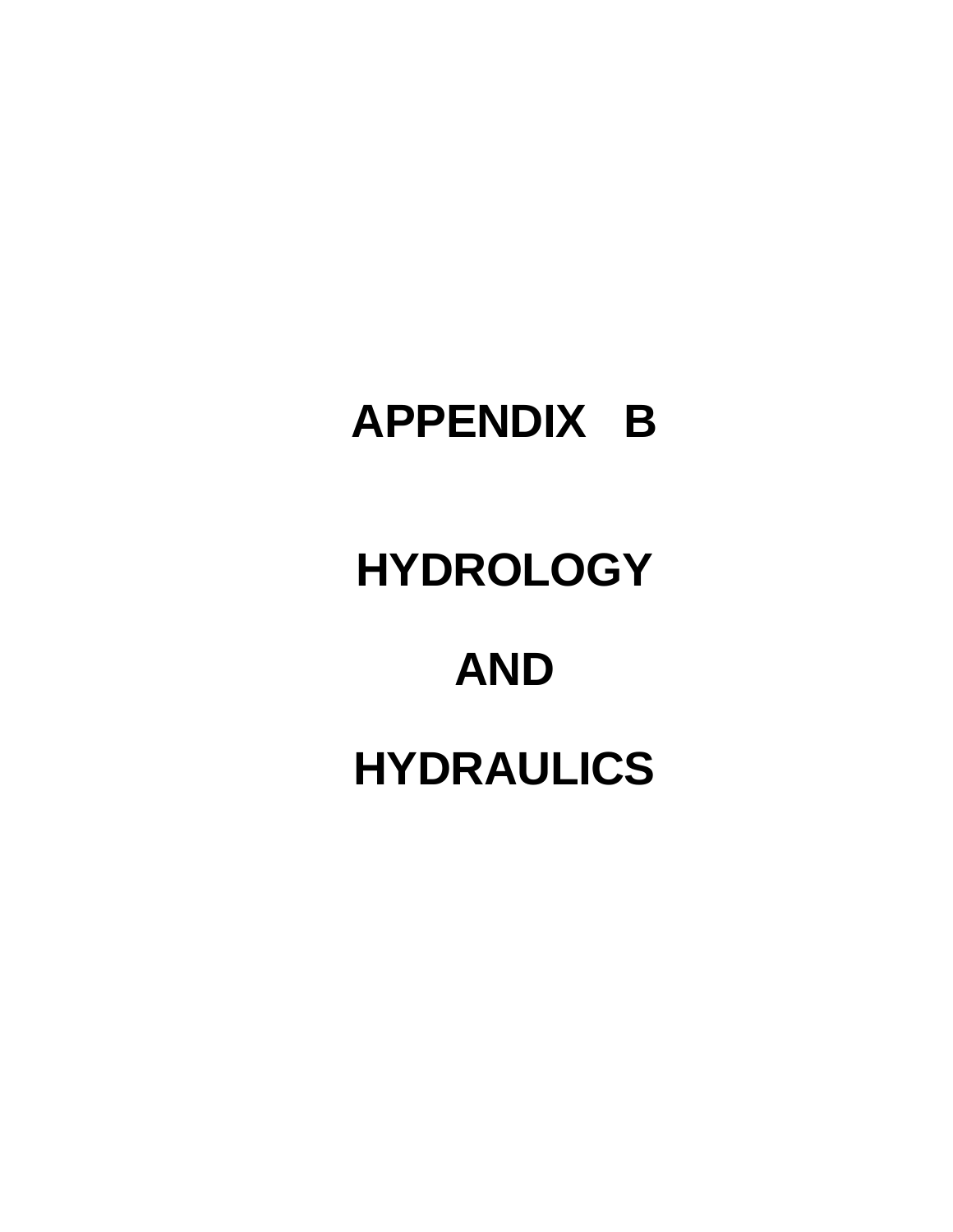# **APPENDIX B**

# **HYDROLOGY/HYDRAULICS**

## **Hydrology**

General: The primary components which influence hydrologic characteristics of the study area include the Big Cypress Bayou, Little Cypress Bayou, Black Cypress Bayou, Lake O' The Pines, and Caddo Lake.

The Cypress Bayou Basin is located in northeast Texas and northwest Louisiana. It is the watershed upstream of Caddo Dam. Big Cypress Creek rises in the northeastern corner of Wood County, Texas, and follows a meandering course in a generally northeasterly direction for a distance of about 80 miles before entering Caddo Lake.

Climatology. The climate of the Cypress Bayou Basin is subtropical with hot humid summers. Rainfall is plentiful and is evenly distributed throughout the year. The mean annual precipitation is 45 inches. In late spring, summer and early fall, precipitation is almost entirely of the local and thundershower type, whereas in late fall, winter and early spring, precipitation is usually more regional in nature. This results from the interaction of cold, polar air masses with warm, moist, tropical air from the Gulf of Mexico. However high intensity rains of short duration may occur at almost anytime of the year.

Snowfall in the basin averages just under 2 inches a year. The mean daily minimum and maximum temperatures are  $35\Box F$  and  $95\Box F$ .

Stream Gaging Stations. There are five stream gaging stations in the Cypress Creek watershed.

#### Development of Discharge - Frequency Relationship

Discharge- Frequency relationship presented in Table 1 is taken from a Basin Planning study done in 1983. In-house program SWFHYD was used to determine this relationship. Point rainfall for the 10-, 50-, 100-, 500-year and standard project storms were developed considering the following data: National Weather Service (NWS) Technical Paper 40, National Oceanic and Atmospheric Administration (NOAA) Technical Memorandum NWS Hydro-35, Five to 60-Minute Precipitation Frequency for the Eastern and Central United States," and Corps of Engineers Civil Engineer Bulletin No. 52-8, "Standard Project Flood (SPF) Determinations." The 500-year storm was based on extrapolation of data from the previously mentioned sources. Figure 15 of Technical paper 40, "Depth-Area Duration Curves," was used to adjust the synthetic rainfall with respect to the drainage area of each discharge point. Standard unit hydrograph techniques were used in applying the frequency storms to the subbasin.

Routing the flood hydrographs through each subbasin reach was accomplished using the modified Puls routing method. Elevation discharge-storage relationships for each reach were developed from a HEC-2 backwater model. The routing reaches correspond to the subbasin boundaries.

Flood hydrographs were developed for 1-, 2-, 5-, 10-, 25-, 50-, 100-, 500-year, and SPF events. Peak discharges for each frequency were computed at each point of interest.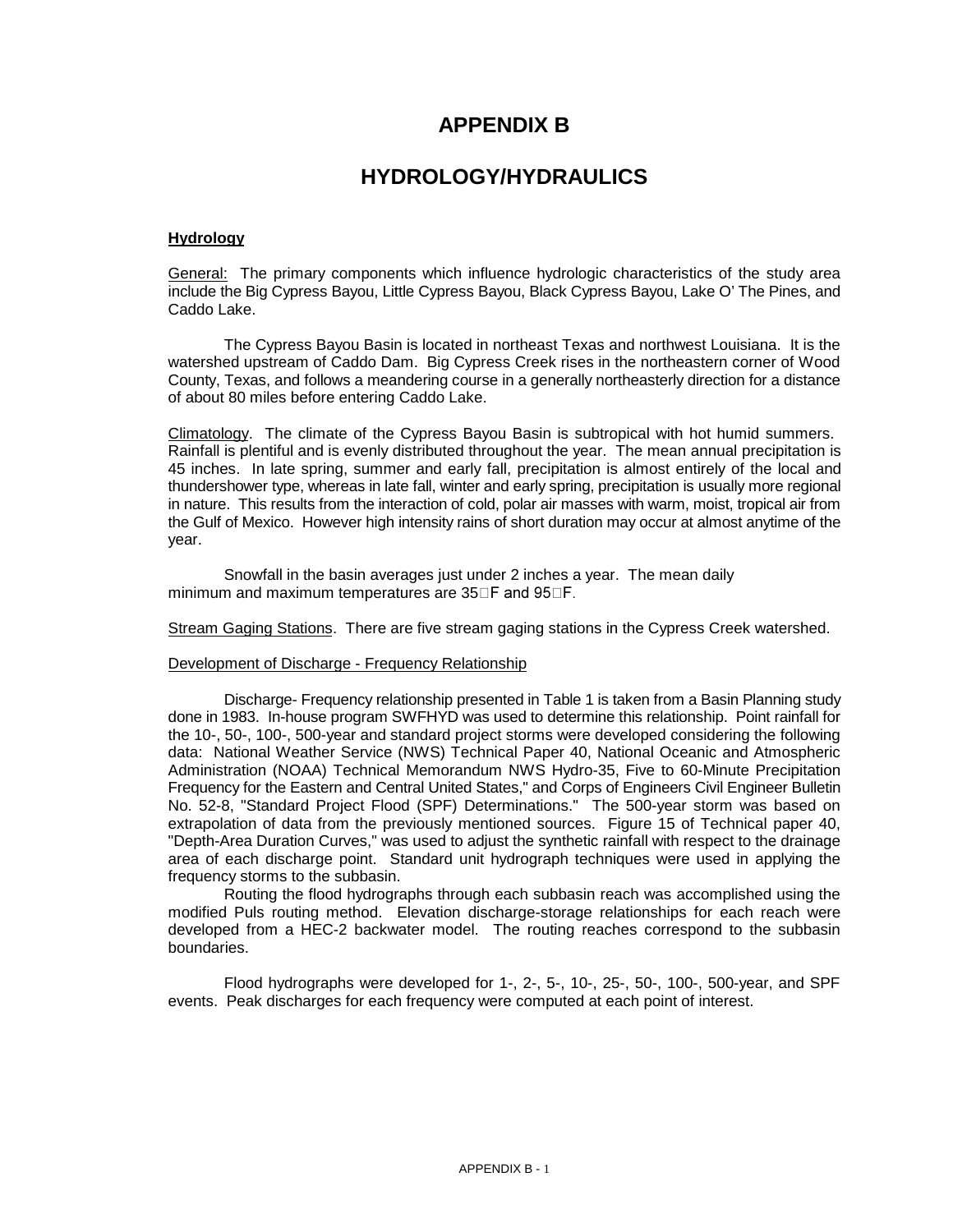## Elevation and Flow Duration

Mathematical model "SUPER" outputs were used to plot annual and monthly elevation duration and flow duration curves for Caddo Lake. Daily average flows in cfs and evaporation in inches for the period of record 1938 through 1990 were used. The model was developed by using elevation/area/capacity curves, outflow rating curves and storage parameters for Caddo Lake as part of the input with linkage to nineteen other reservoirs and 35 control points. Two computers runs were made, one for existing conditions, and another for proposed conditions. For proposed conditions, a rating curve for Labyrinth weir in combination with existing structure for Caddo Lake was used. Plates C001 through C030 present the elevation frequency, elevation duration, flow frequency, and flow duration curves respectively for the existing and proposed conditions at Caddo Lake. The modified release schedule at Lake O' The Pines will not have any significant impact on Caddo Lake. Elevation duration curves C002 through C015 indicate that Caddo Lake will have lower elevations compared to existing conditions due to the proposed modified spillways.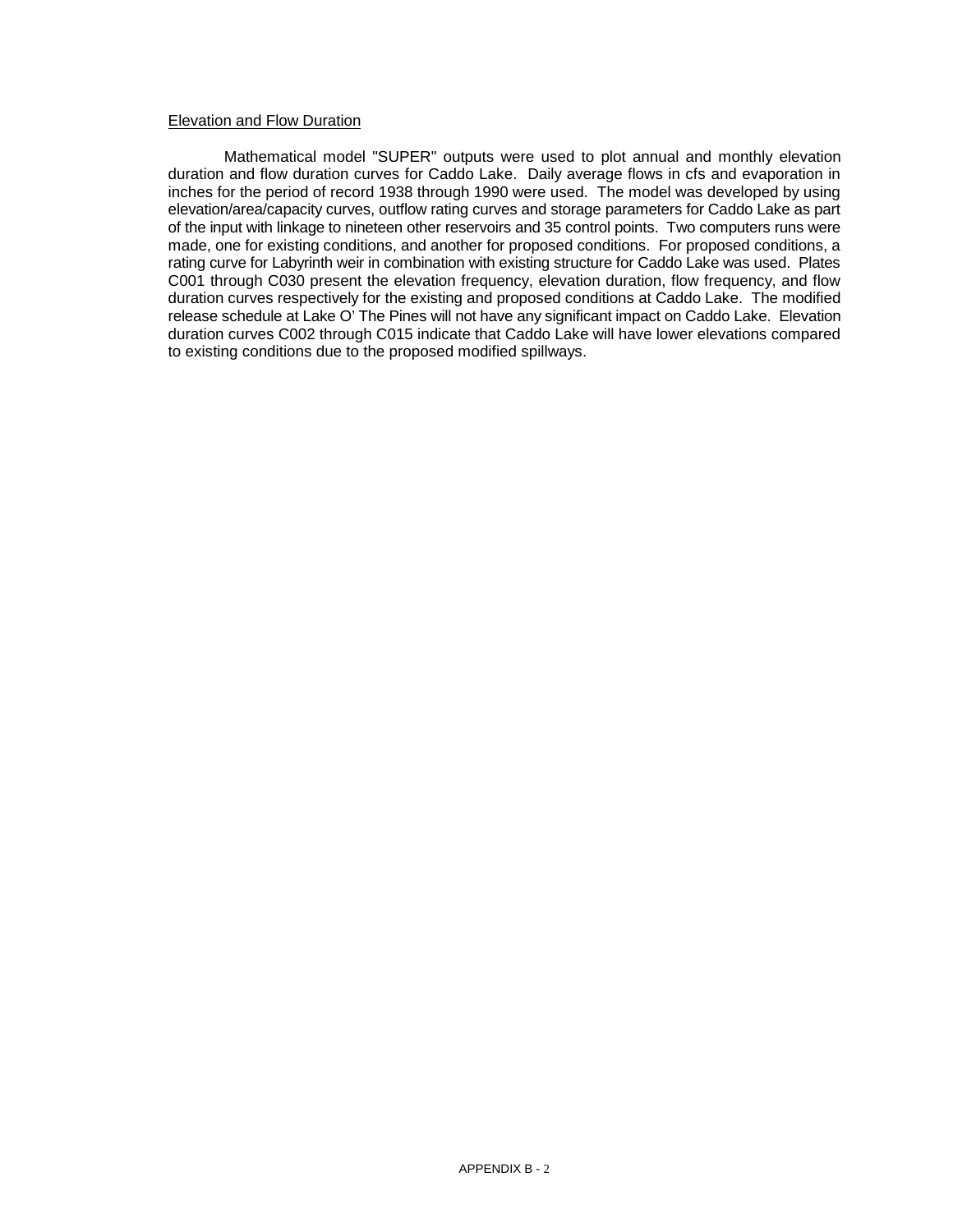## TABLE 1

# Cypress Bayou, GI,Reconnaissance Study Expected Probability Peak Discharges (CFS) for the given Frequency Existing Conditions

| Location                                      | 1-Year | 2-Year | 5-Year | 10-Year | 25-Year | 50-Year | 100-Year | 500-Year | <b>SPF</b> |
|-----------------------------------------------|--------|--------|--------|---------|---------|---------|----------|----------|------------|
| Caddo Lake                                    | 4,500  | 8,500  | 13,700 | 18,000  | 24,300  | 30,000  | 37,000   | 65,100   | 153,800    |
| Karnack Gage,                                 |        |        |        |         |         |         |          |          |            |
| <b>Big Cypress</b>                            | 4,500  | 9,000  | 17,700 | 25,500  | 38,300  | 50,900  | 67,500   | 129,900  | 148,600    |
| Big Cypress,<br><b>Below Little</b>           |        |        |        |         |         |         |          |          |            |
| Cypress                                       | 4,500  | 9,000  | 18,000 | 26,200  | 40,000  | 54,000  | 72,000   | 141,300  | 156,600    |
| Little Cypress,<br>Above Big<br>Cypress       | 3,000  | 6,300  | 10,500 | 14,000  | 20,300  | 27,500  | 38,500   | 102,800  | 114,000    |
|                                               |        |        |        |         |         |         |          |          |            |
| Big Cypress,<br><b>Below Black</b><br>Cypress | 3,000  | 4,500  | 7,000  | 9,500   | 14,200  | 18,900  | 24,700   | 47,500   | 65,500     |
| Black Cypress,                                |        |        |        |         |         |         |          |          |            |
| Above Big                                     |        |        |        |         |         |         |          |          |            |
| Cypress                                       | 2,000  | 4,000  | 6,100  | 8,400   | 12,400  | 16,500  | 21,100   | 38,500   | 50,900     |
| Big Cypress,<br>Above Black                   |        |        |        |         |         |         |          |          |            |
| Cypress                                       | 3,000  | 3,000  | 4,300  | 5,600   | 7,600   | 9,500   | 11,400   | 31,000   | 42,000     |
|                                               |        |        |        |         |         |         |          |          |            |
| Lake O' The<br>Pines,                         |        |        |        |         |         |         |          |          |            |
| Outflows                                      | 3,000  | 3,000  | 3,000  | 3,000   | 3,000   | 3,000   | 5,000    | 31,000   | 42,000     |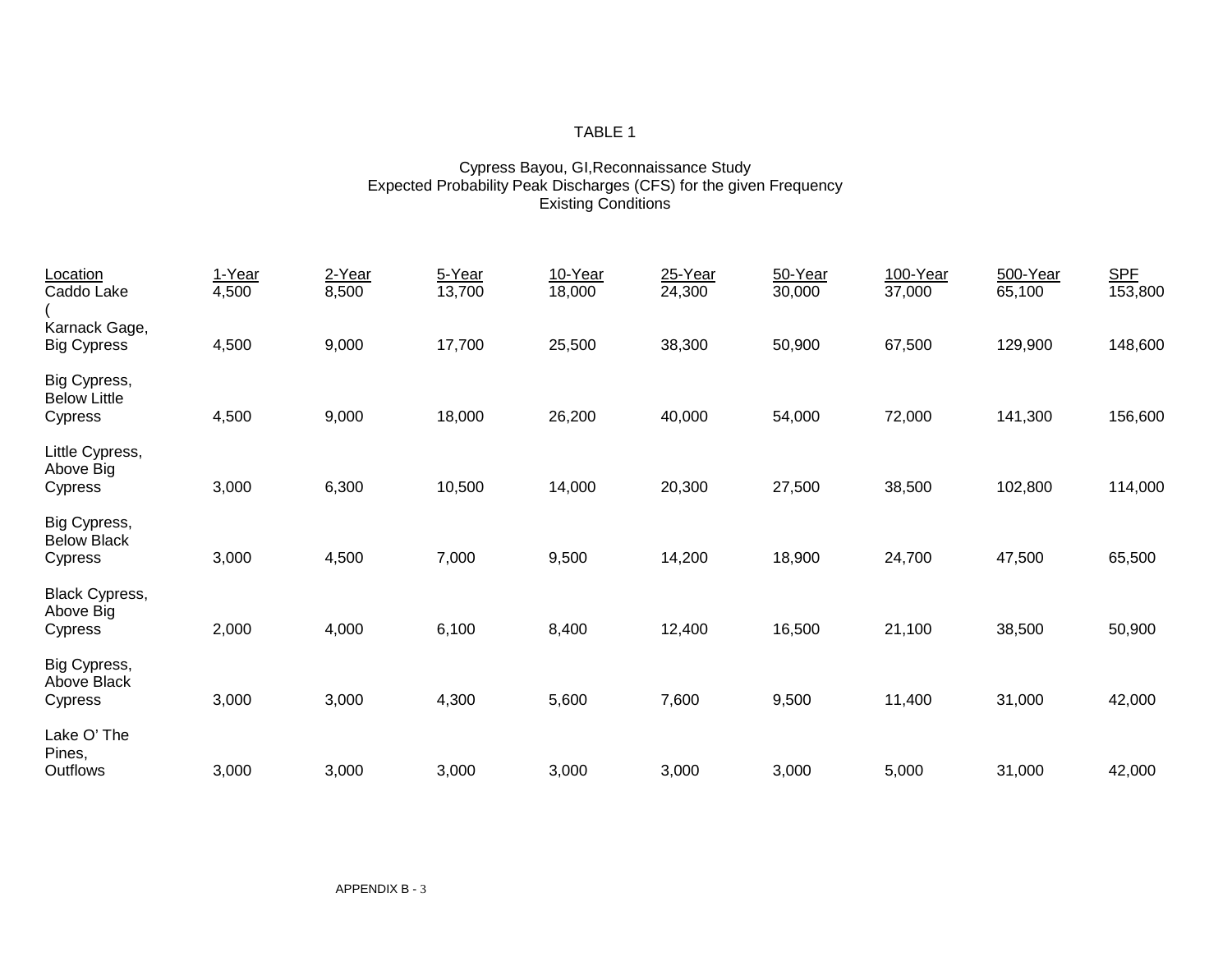

 $\overline{\phantom{a}}$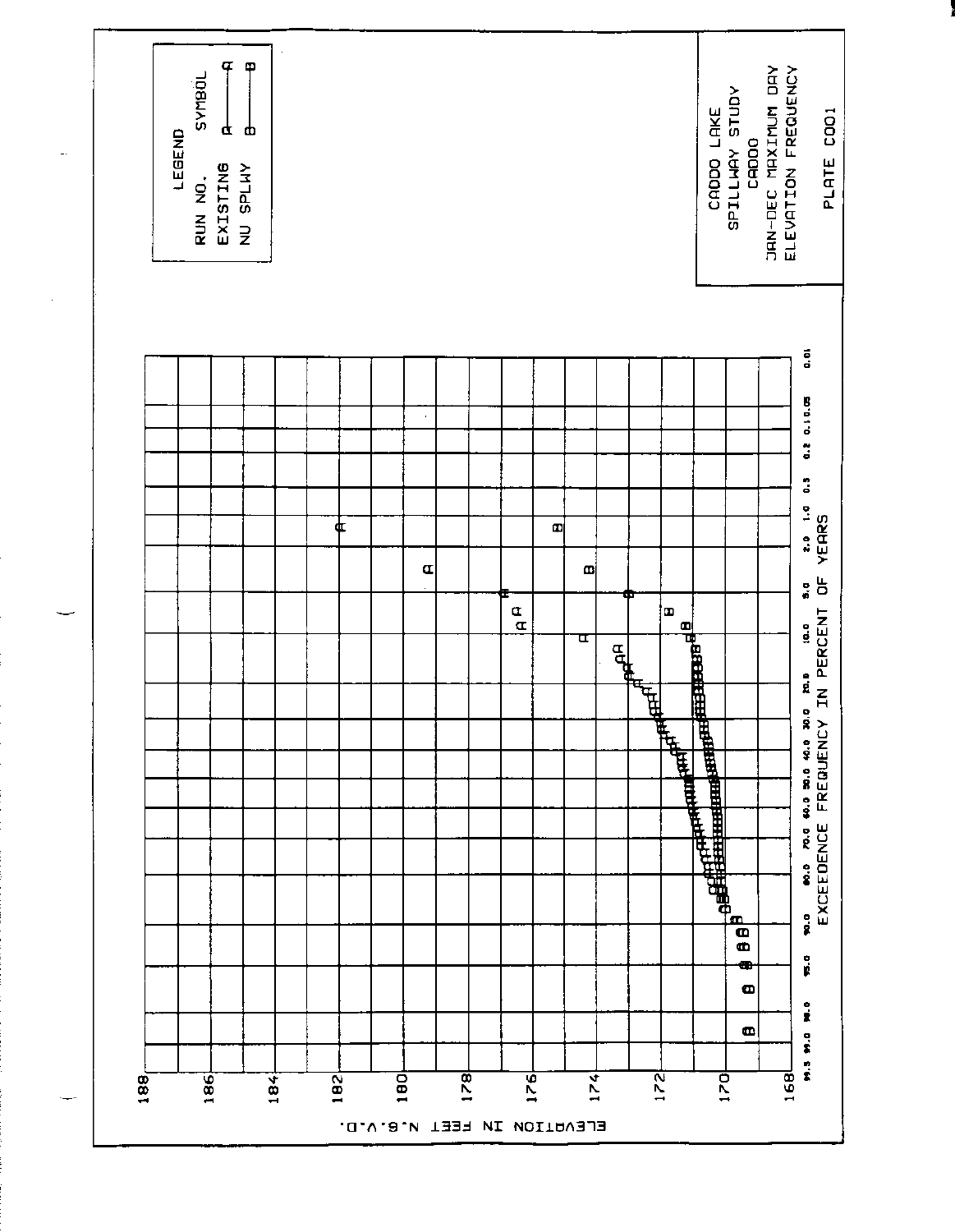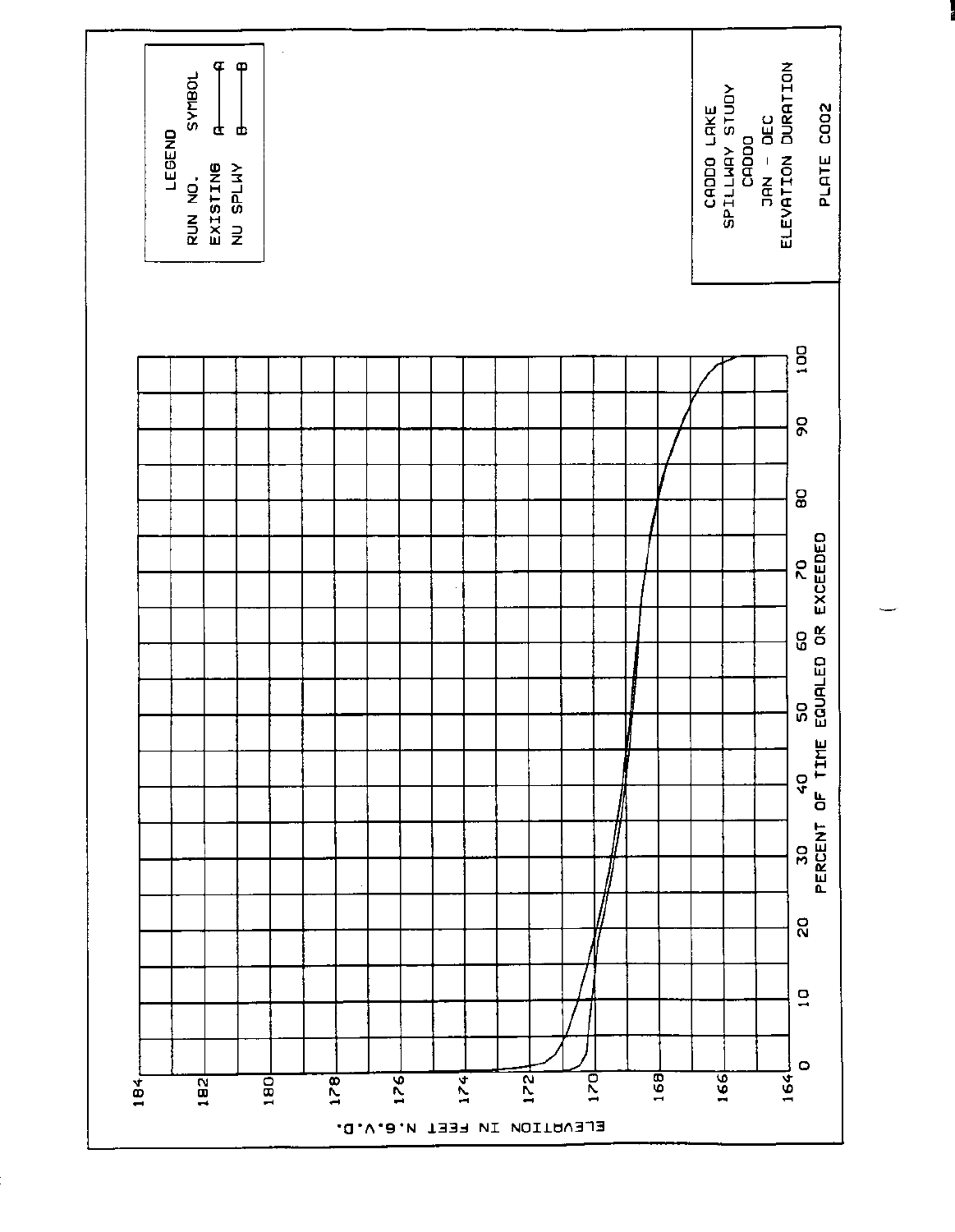

÷

 $\sim$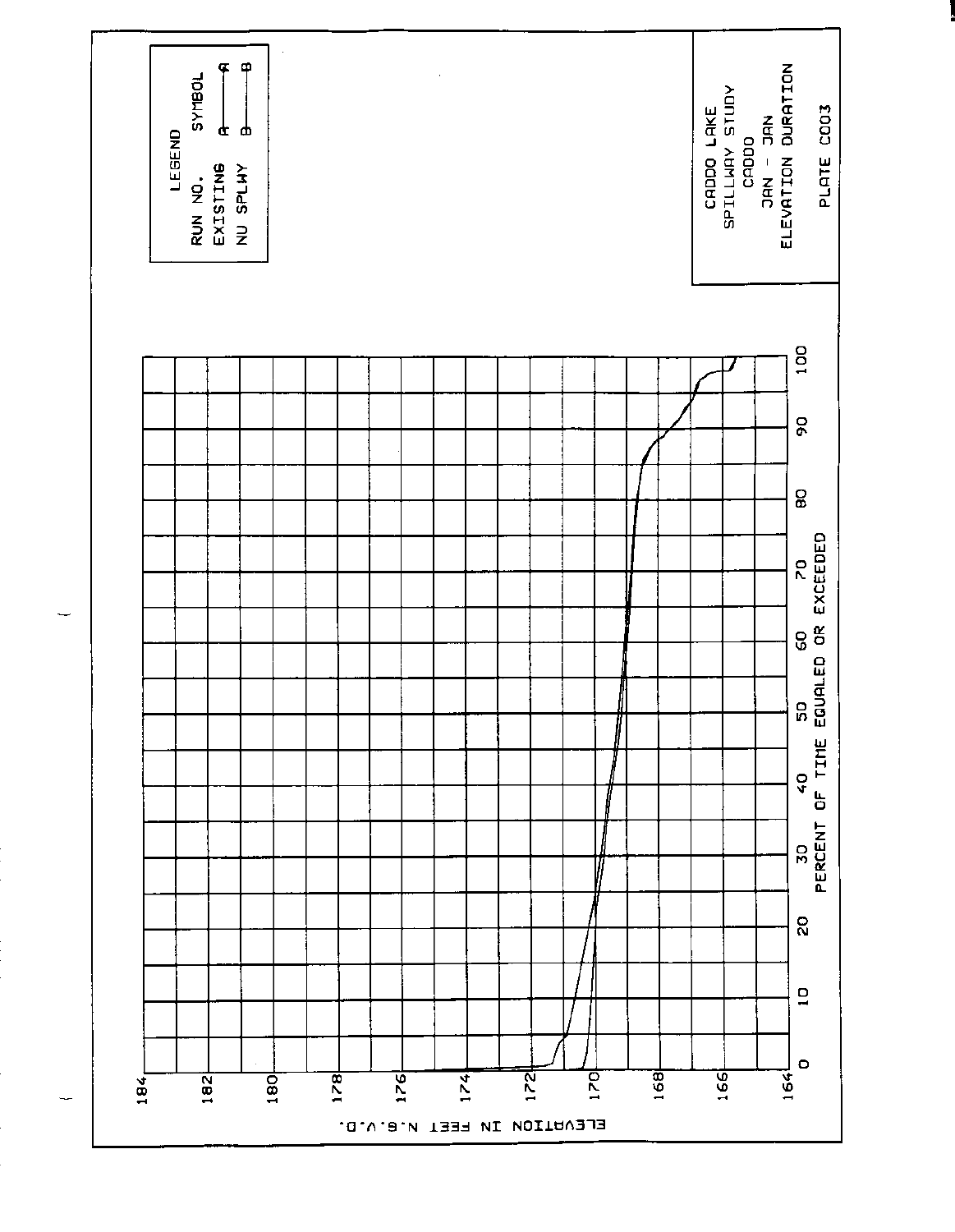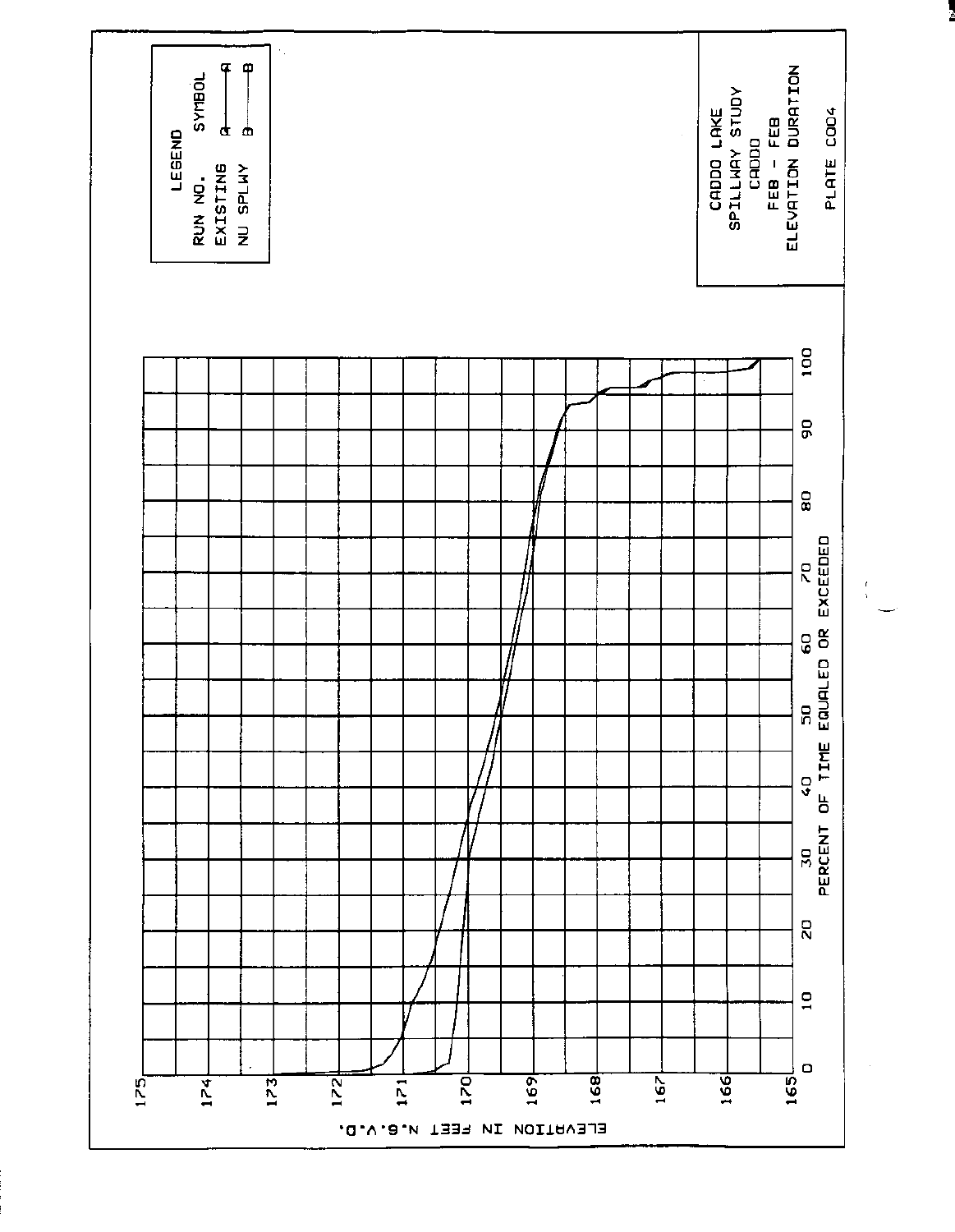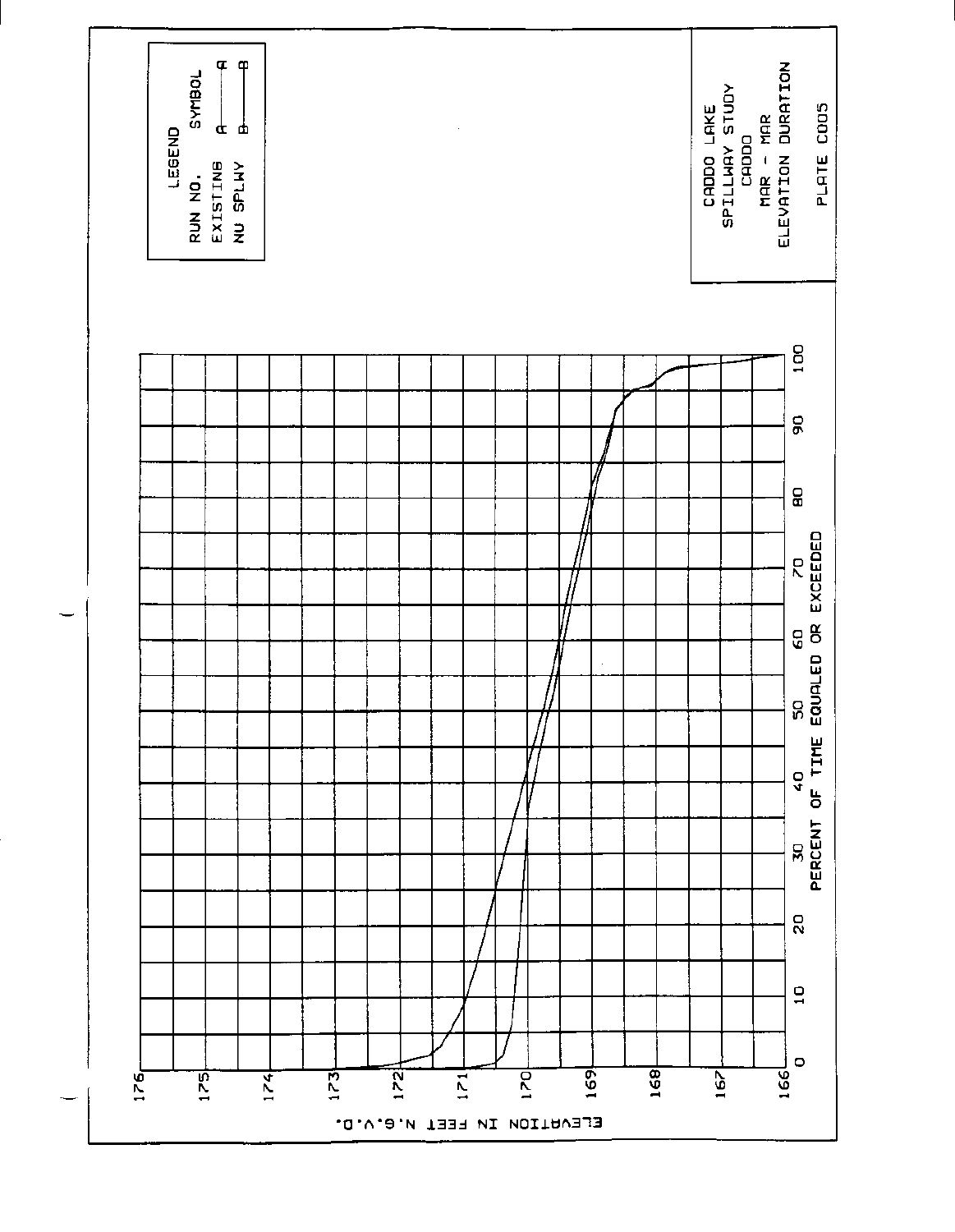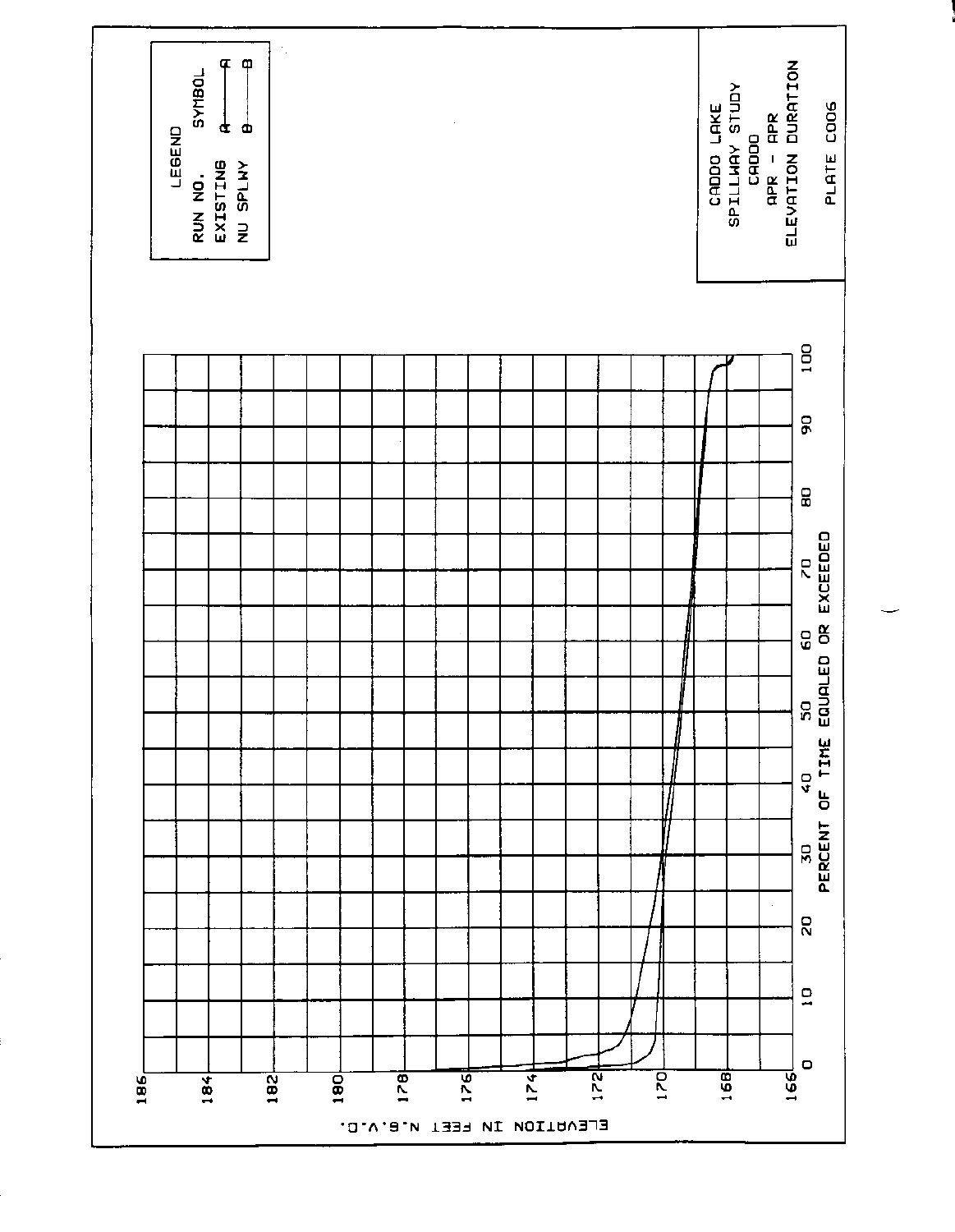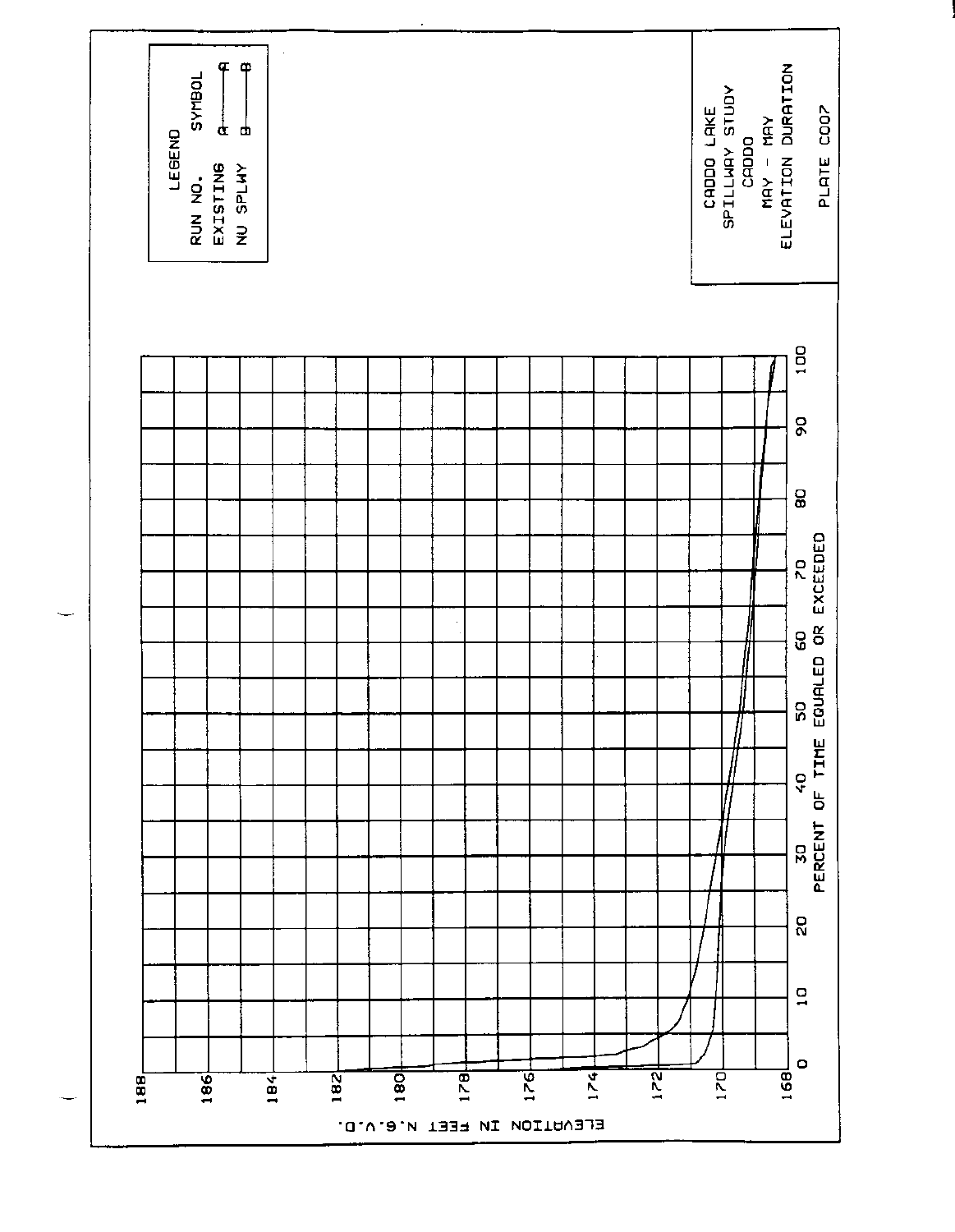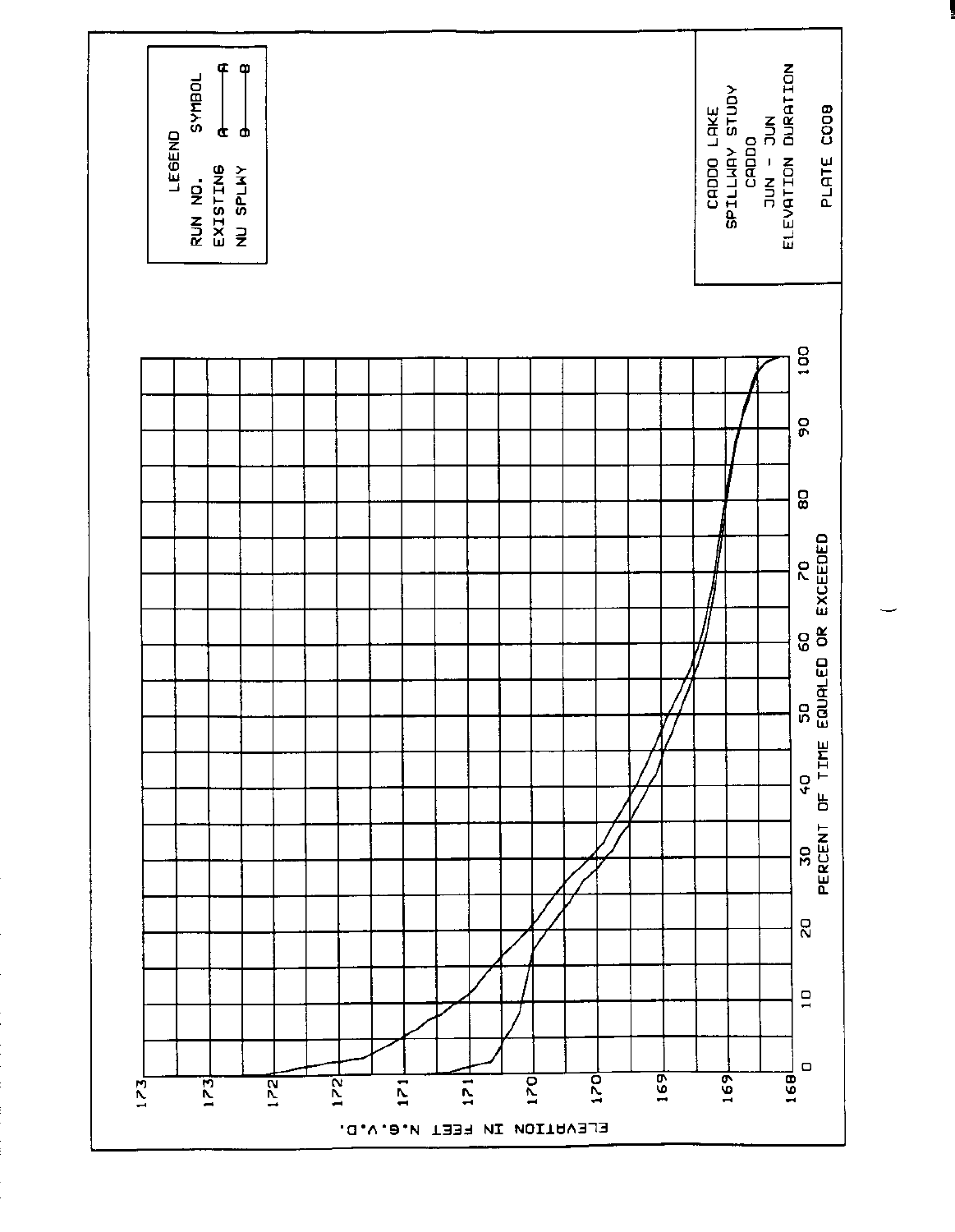

 $\overline{\phantom{0}}$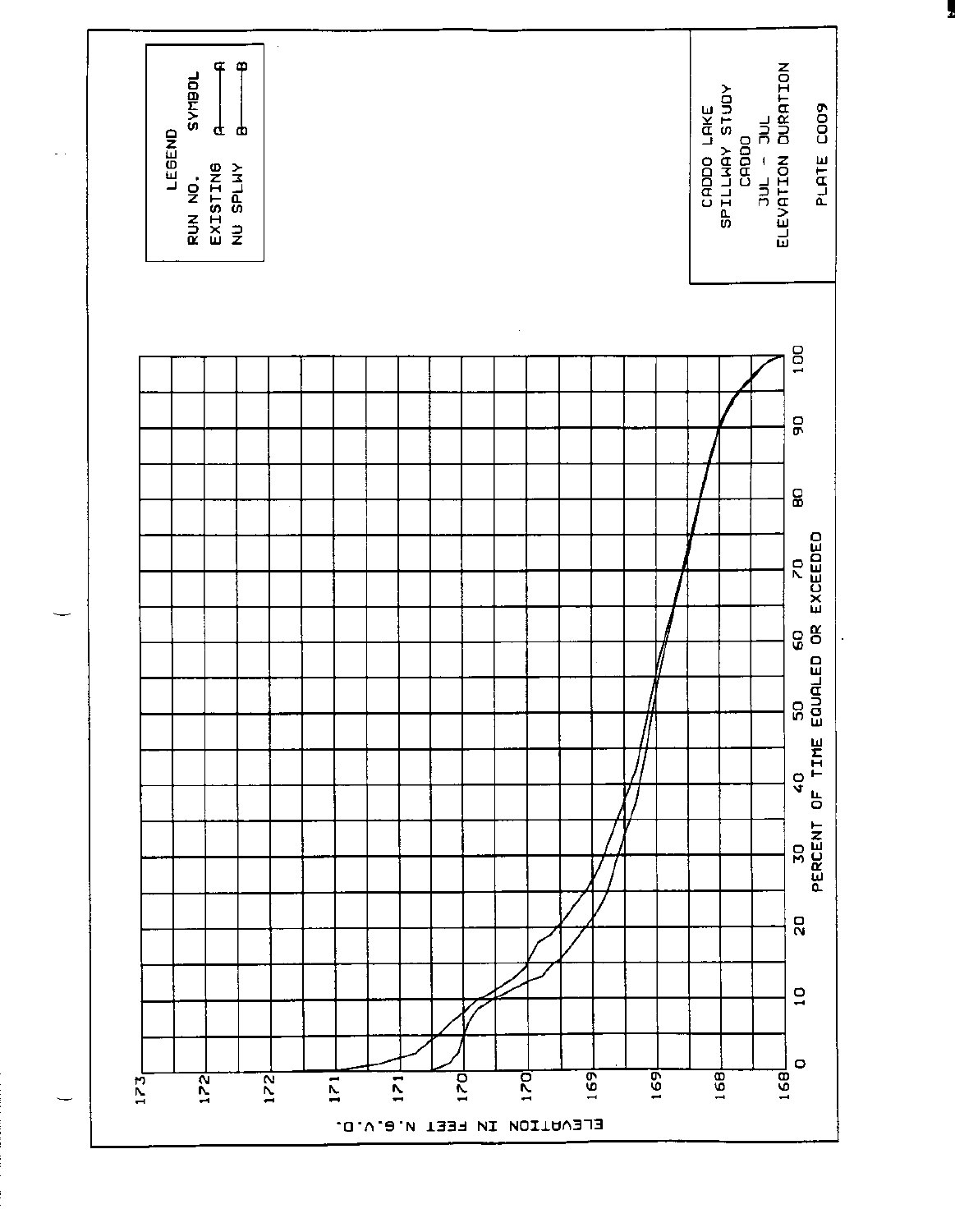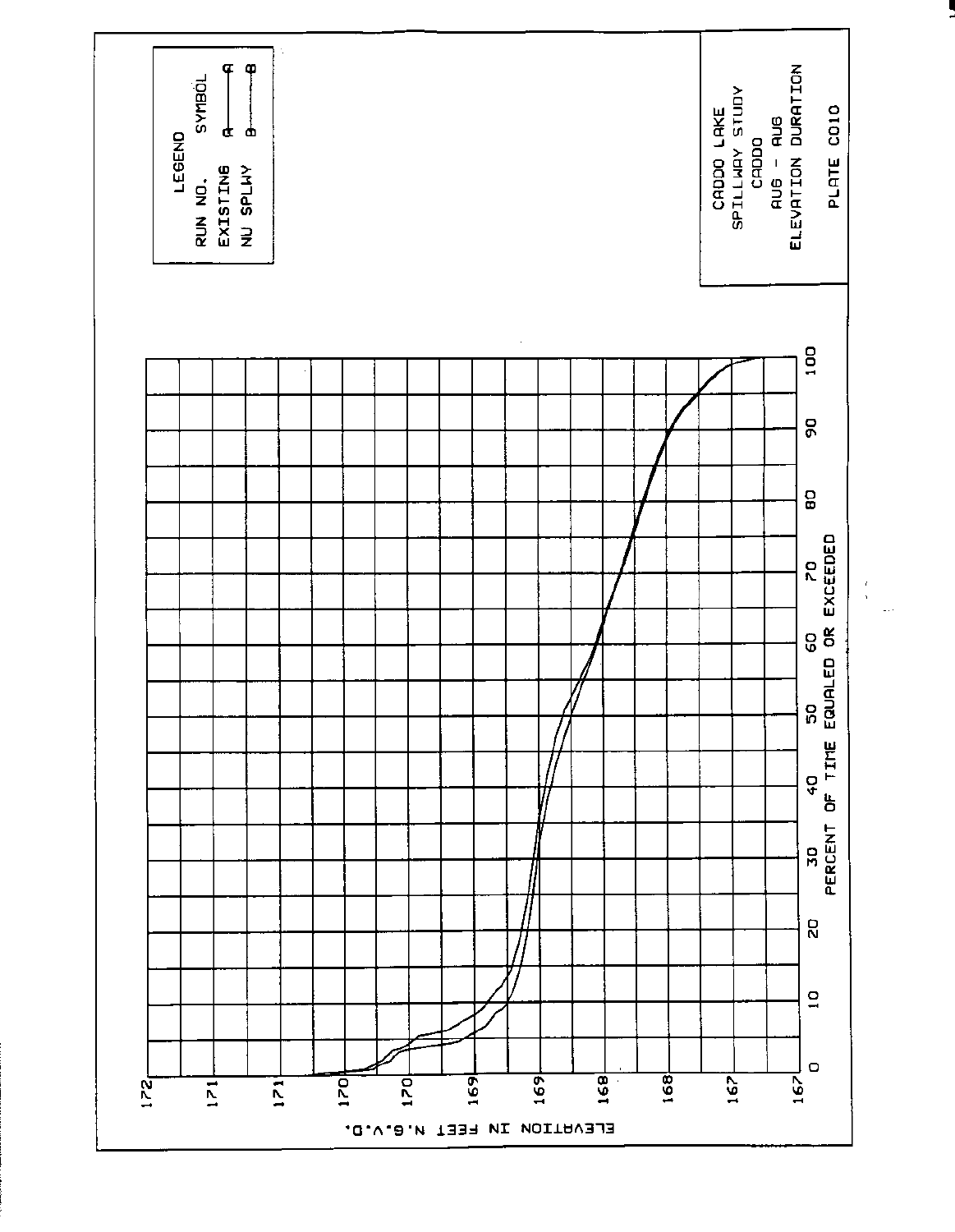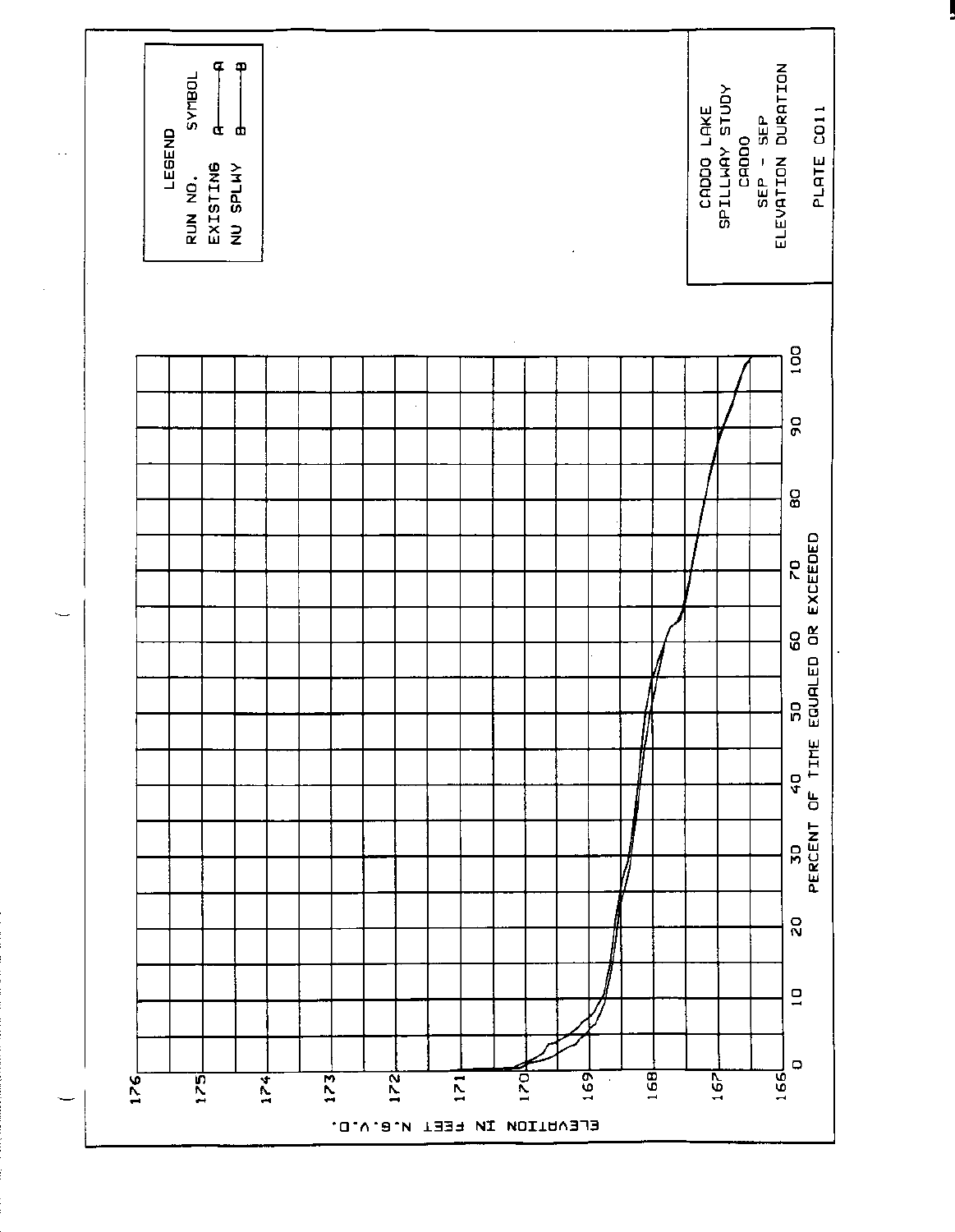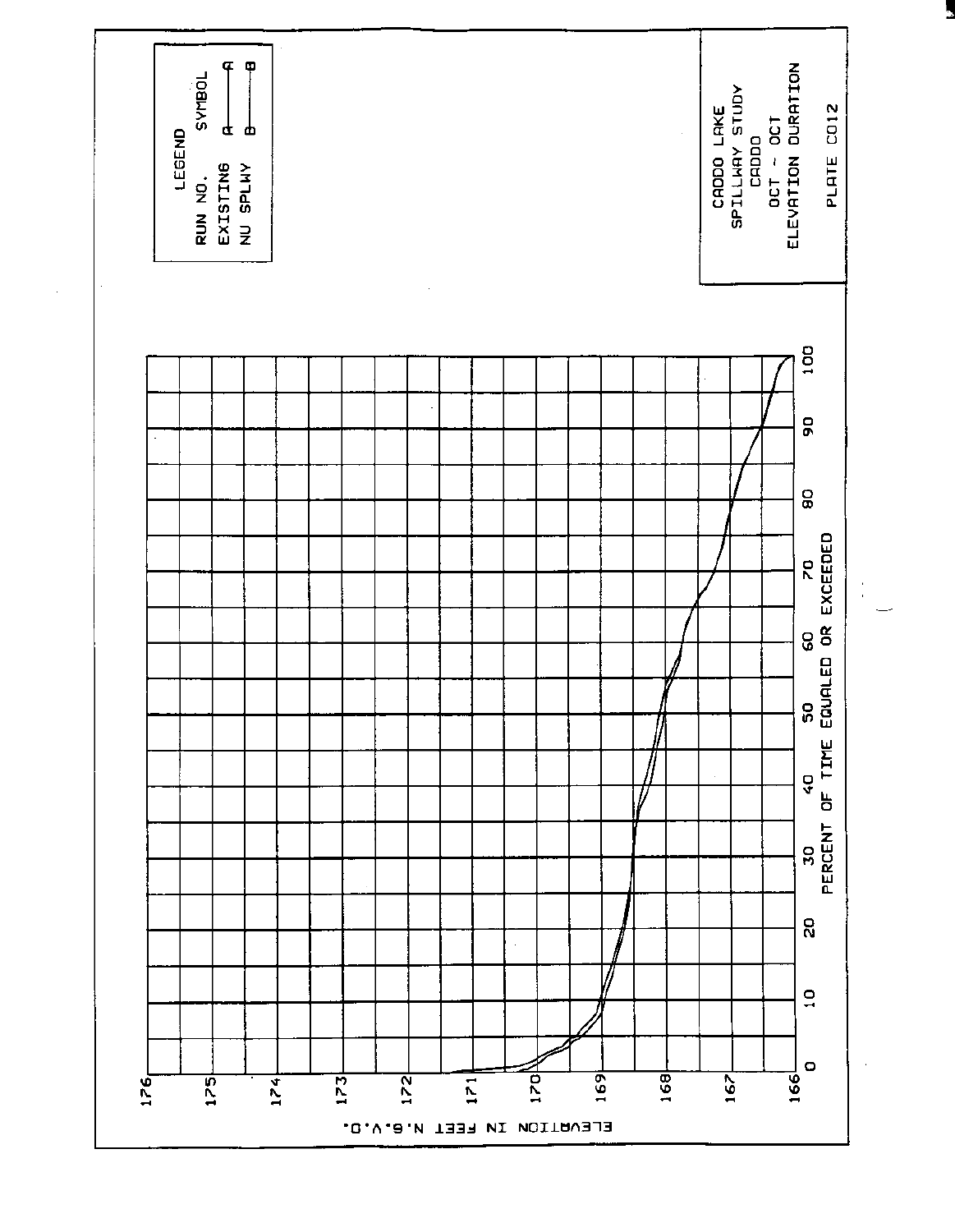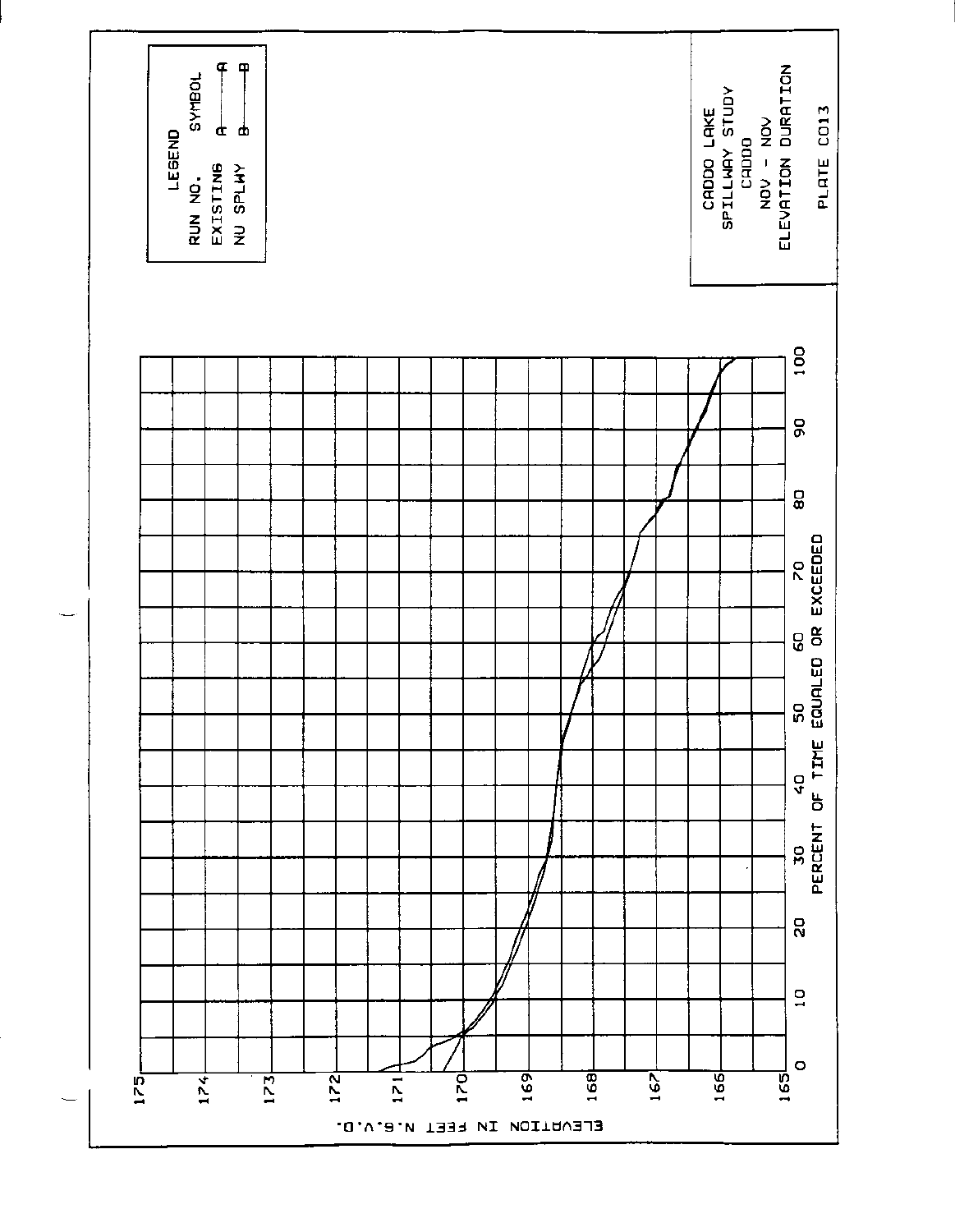

بريد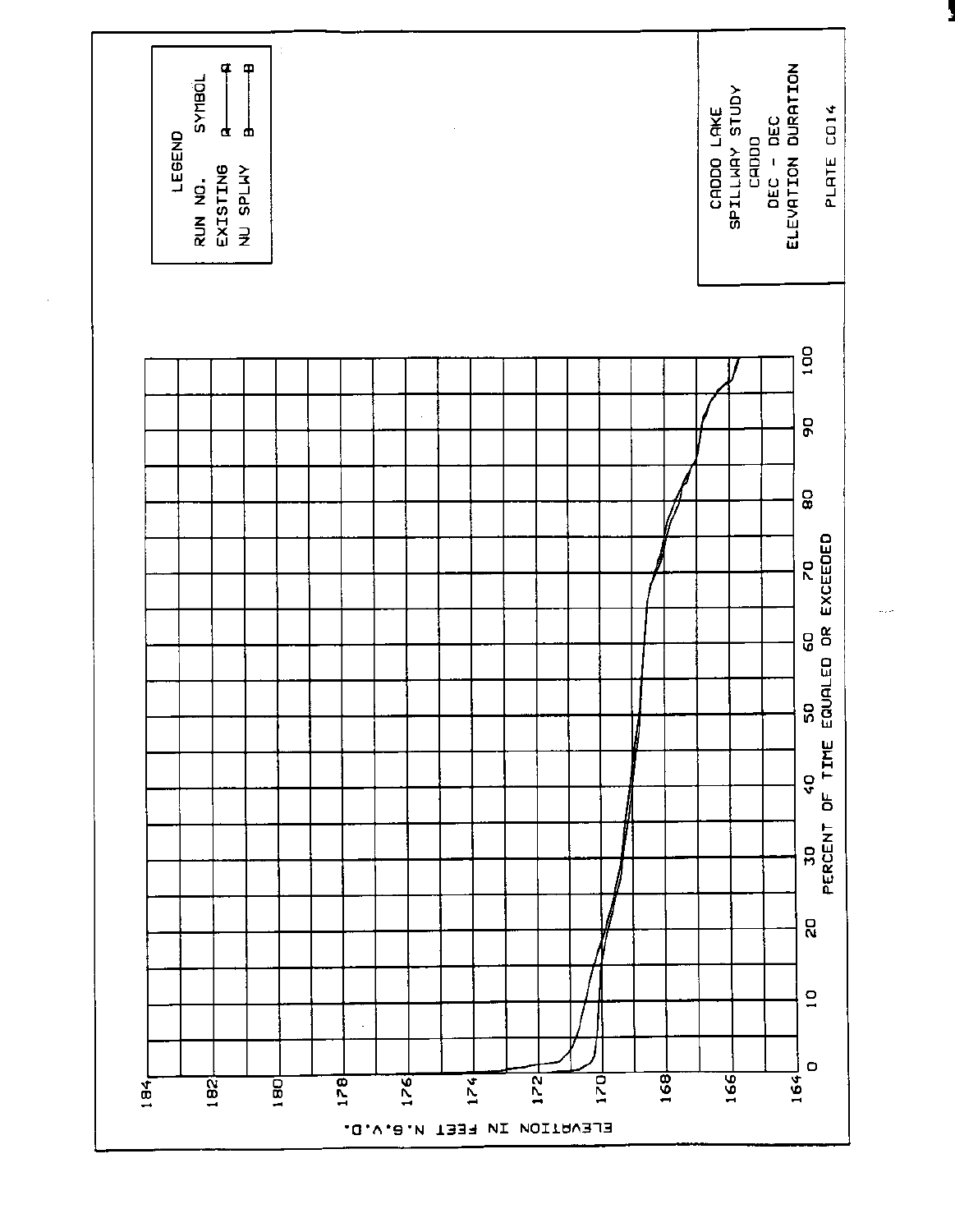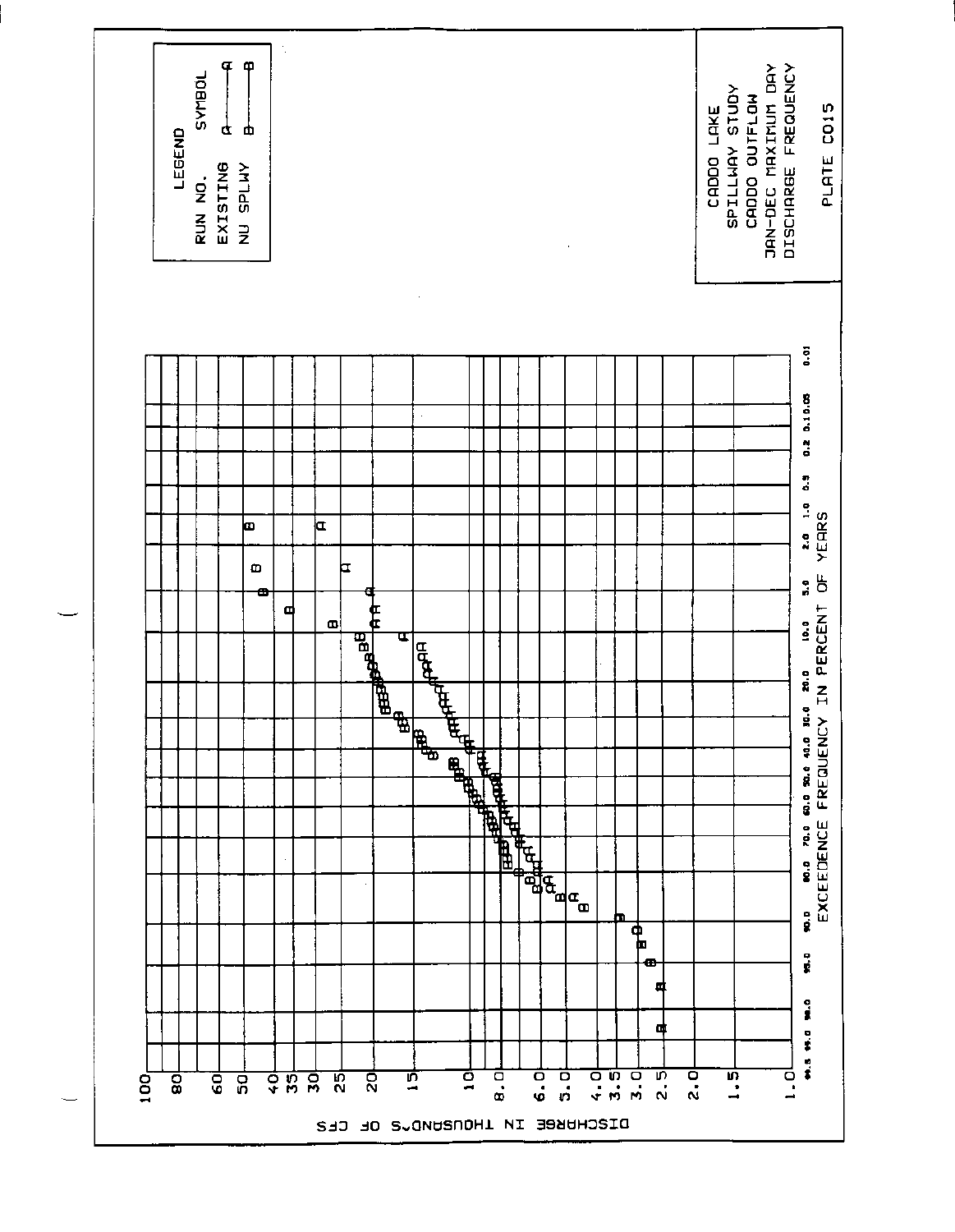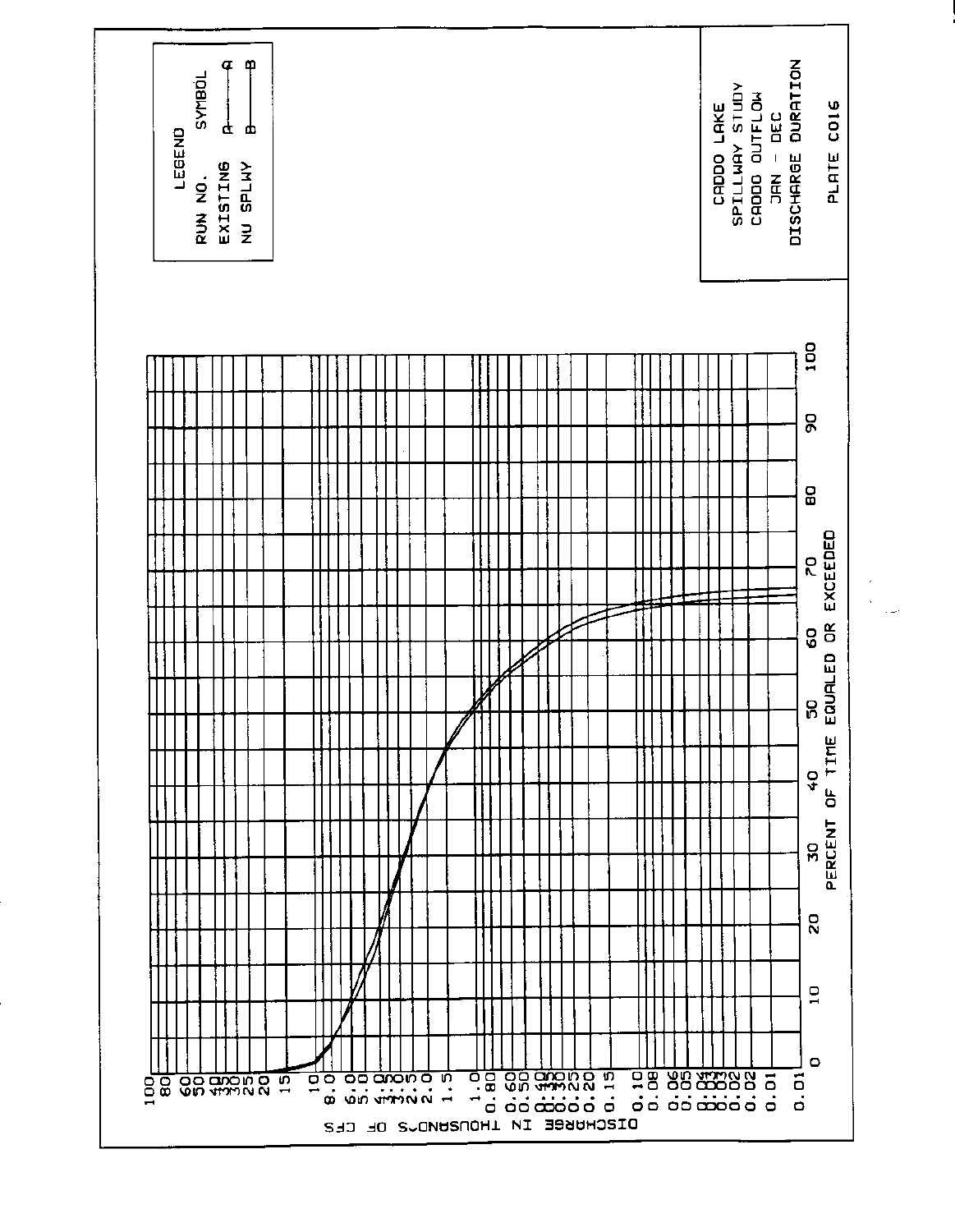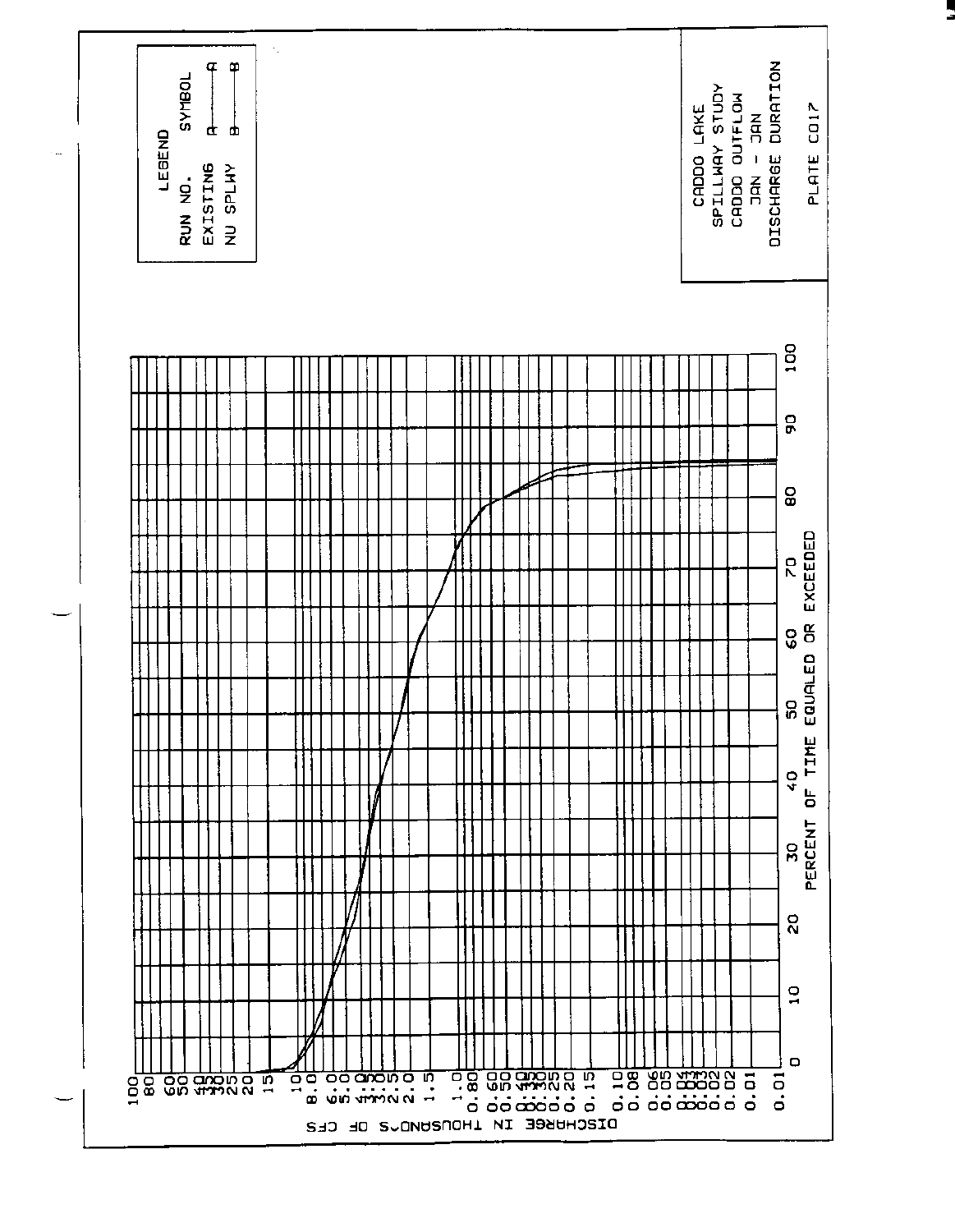

المسالين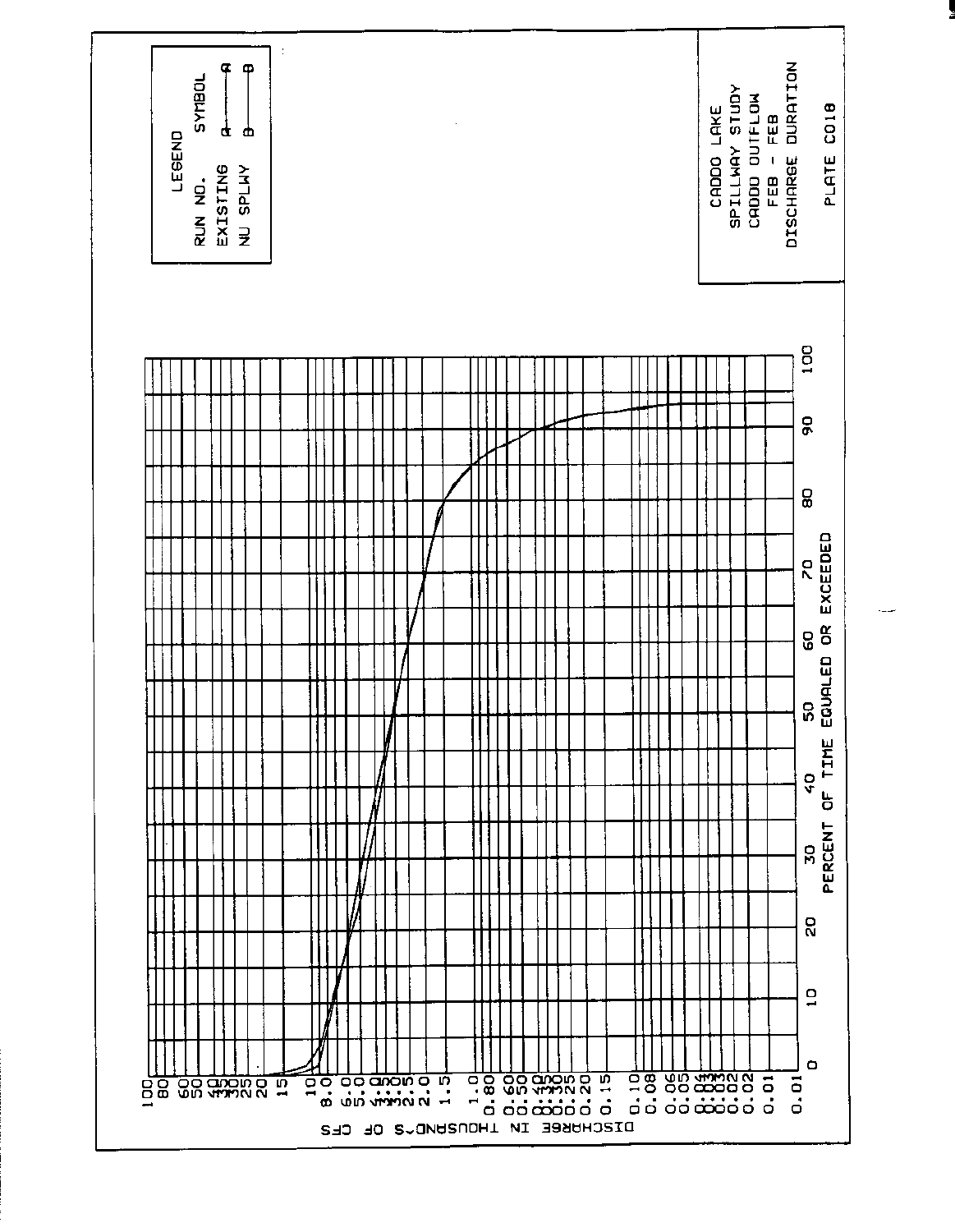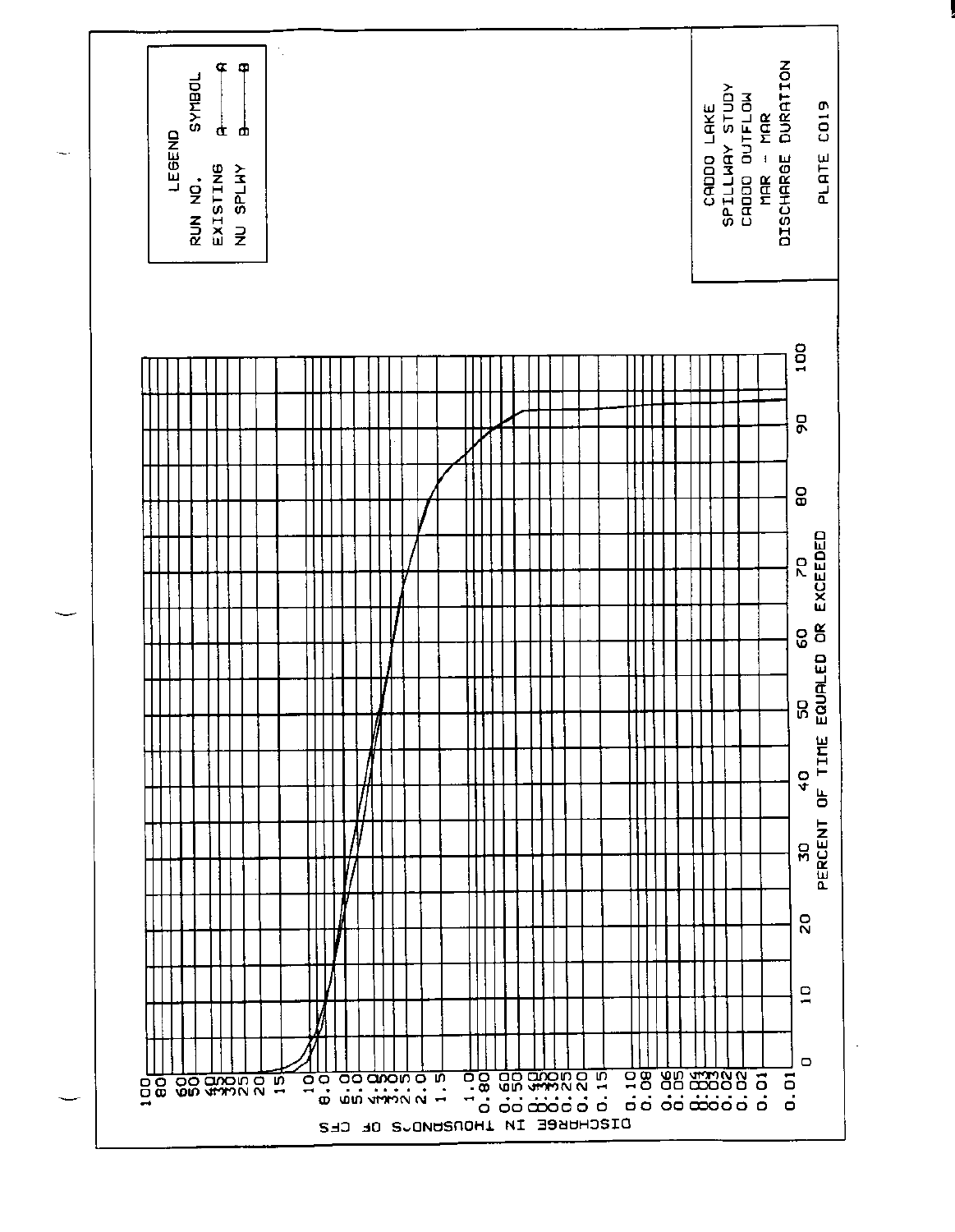

 $\overline{\phantom{a}}$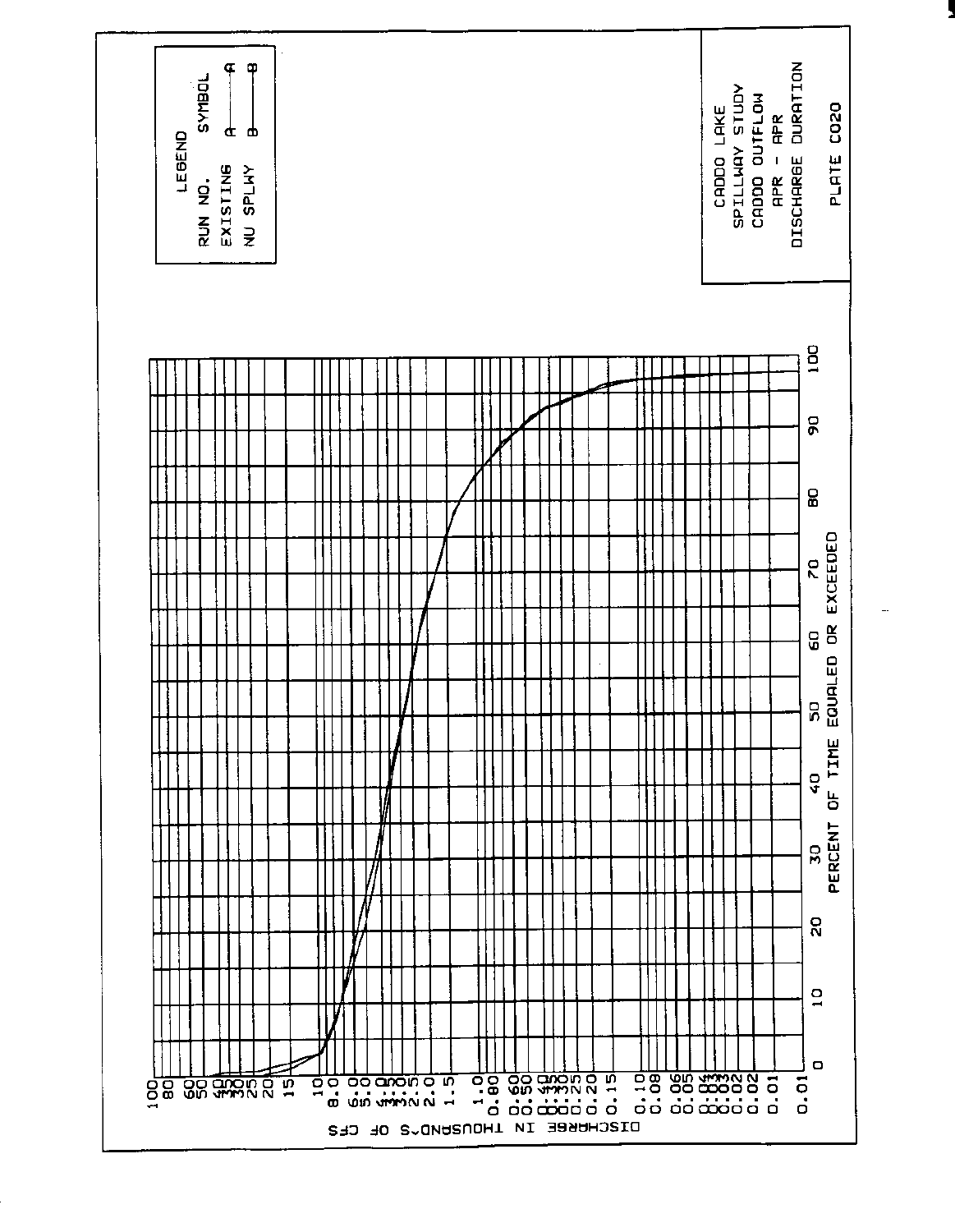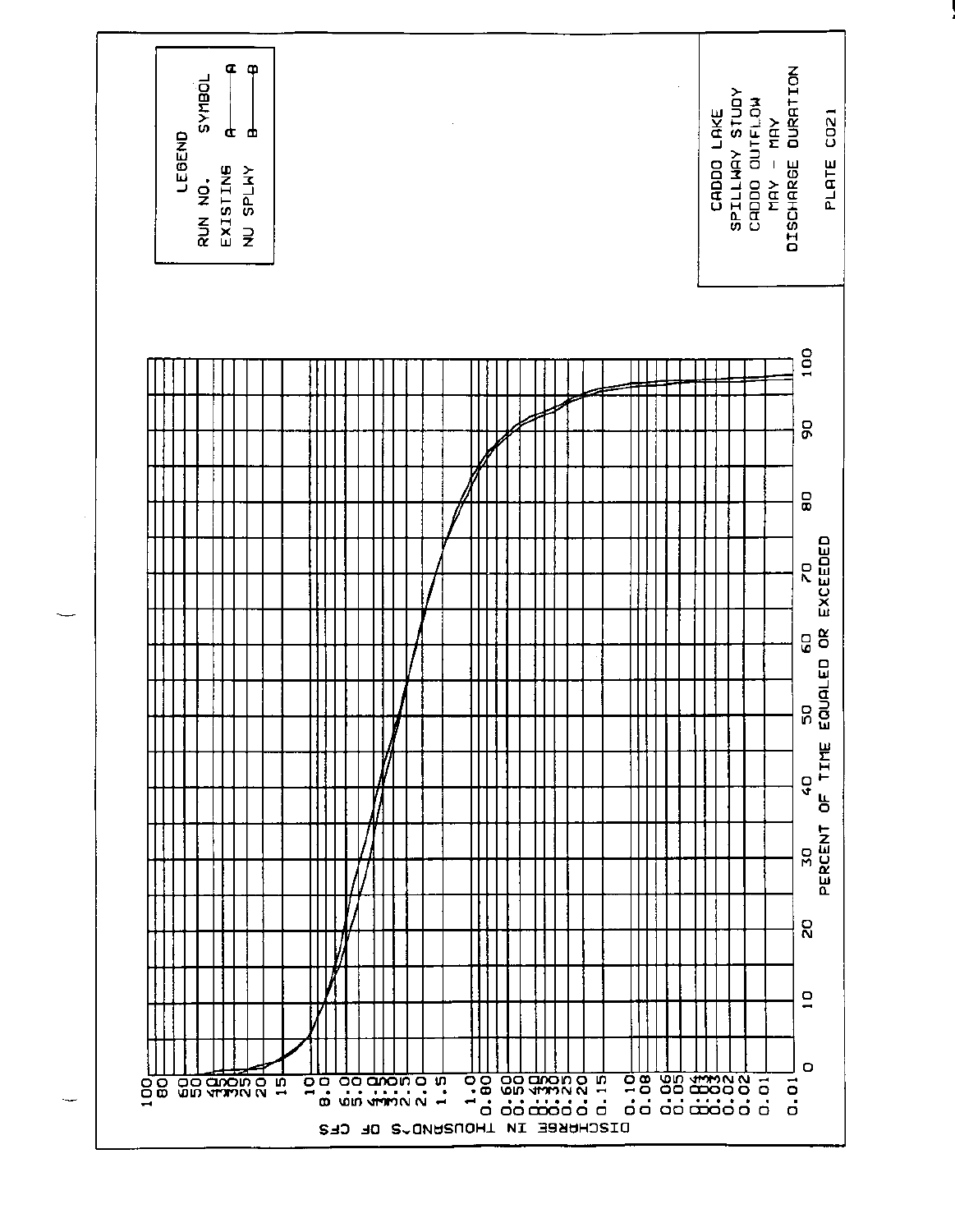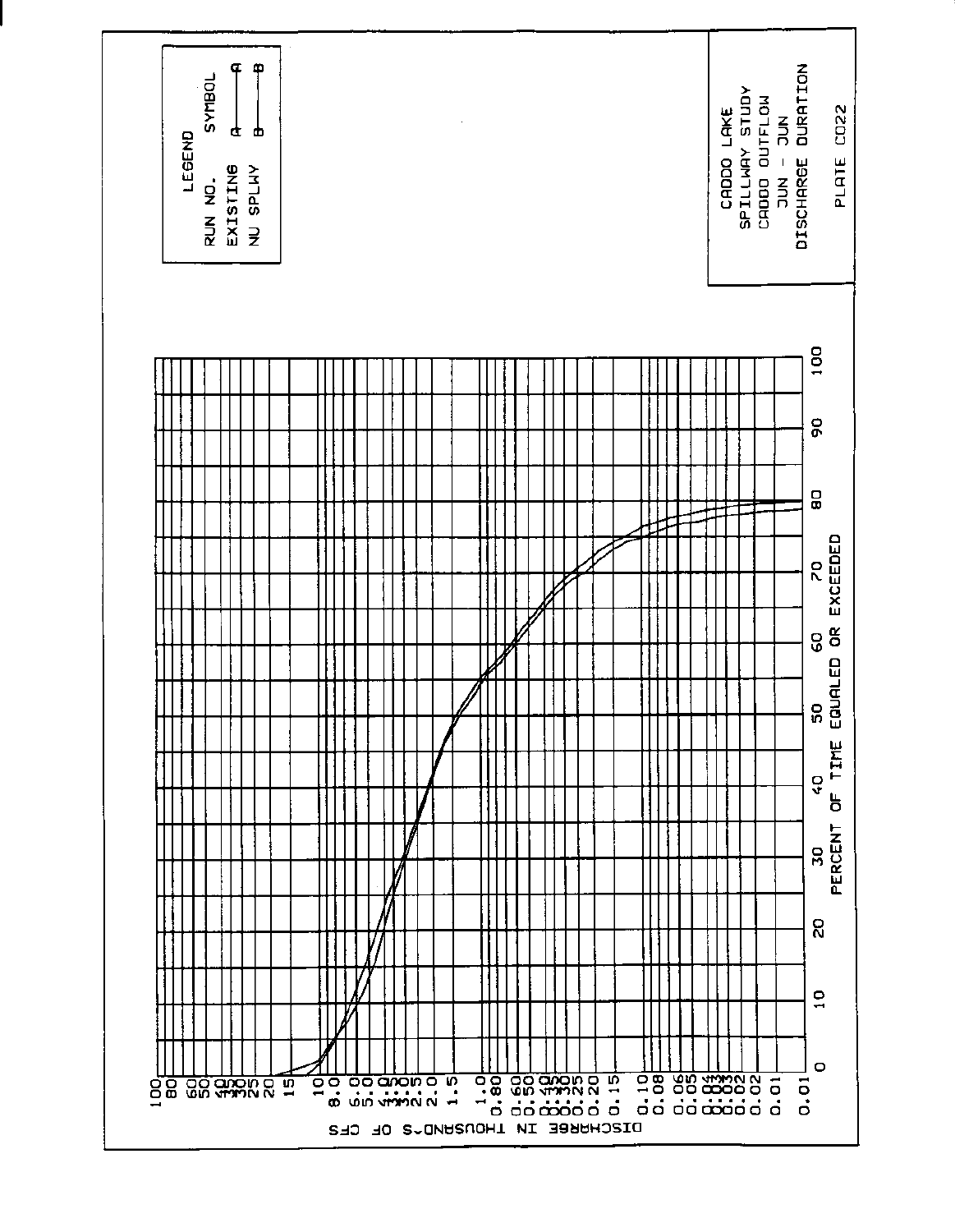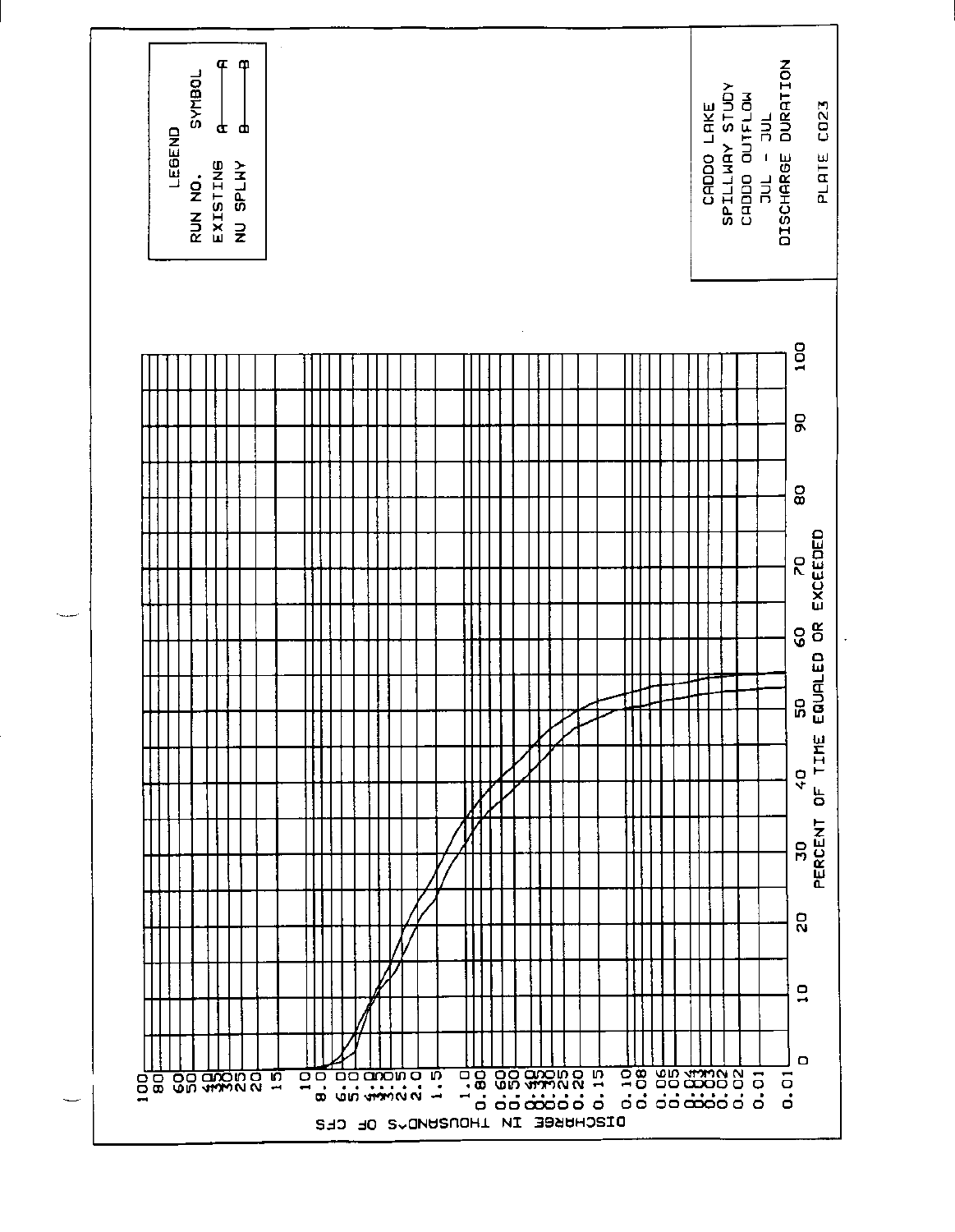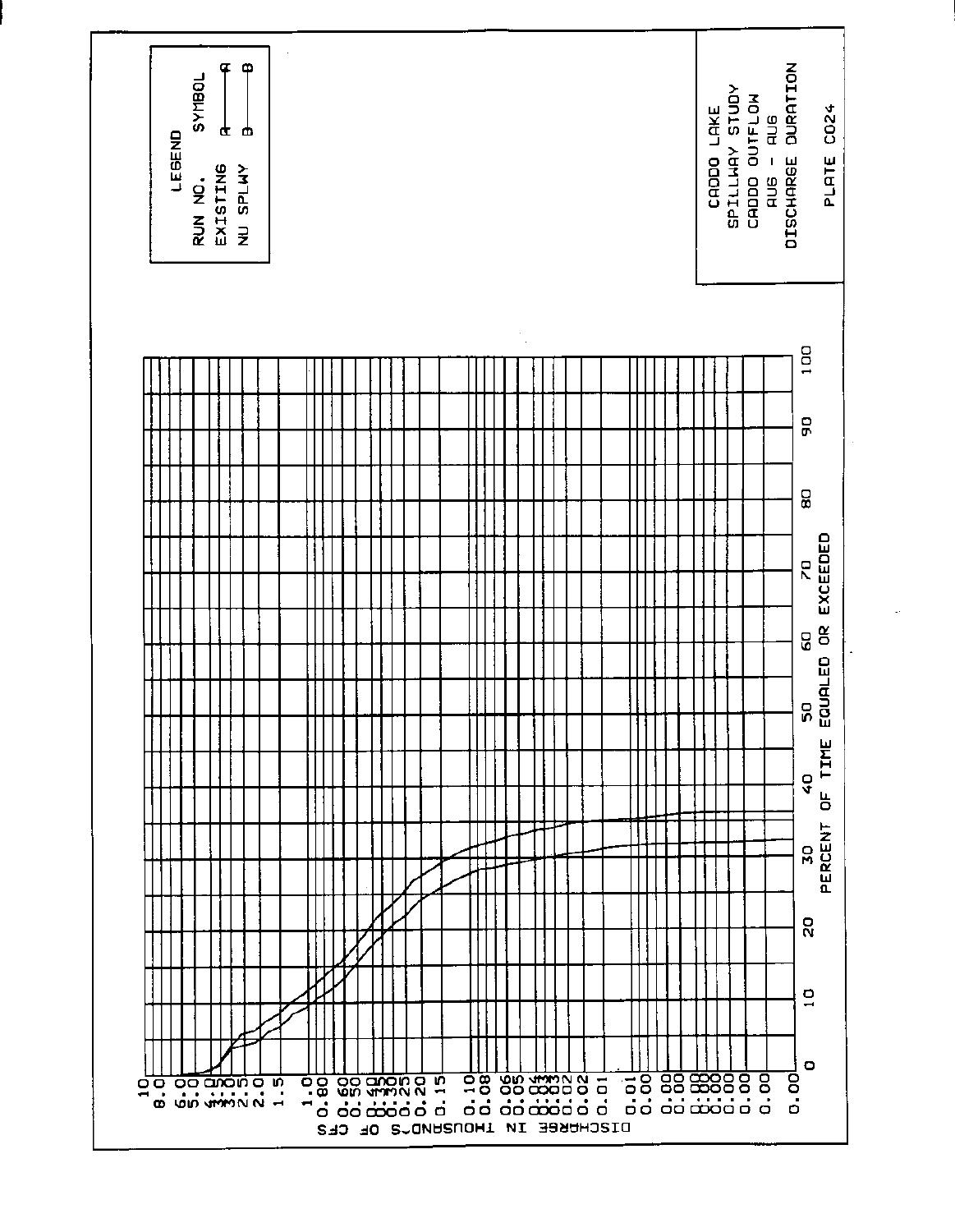

ł.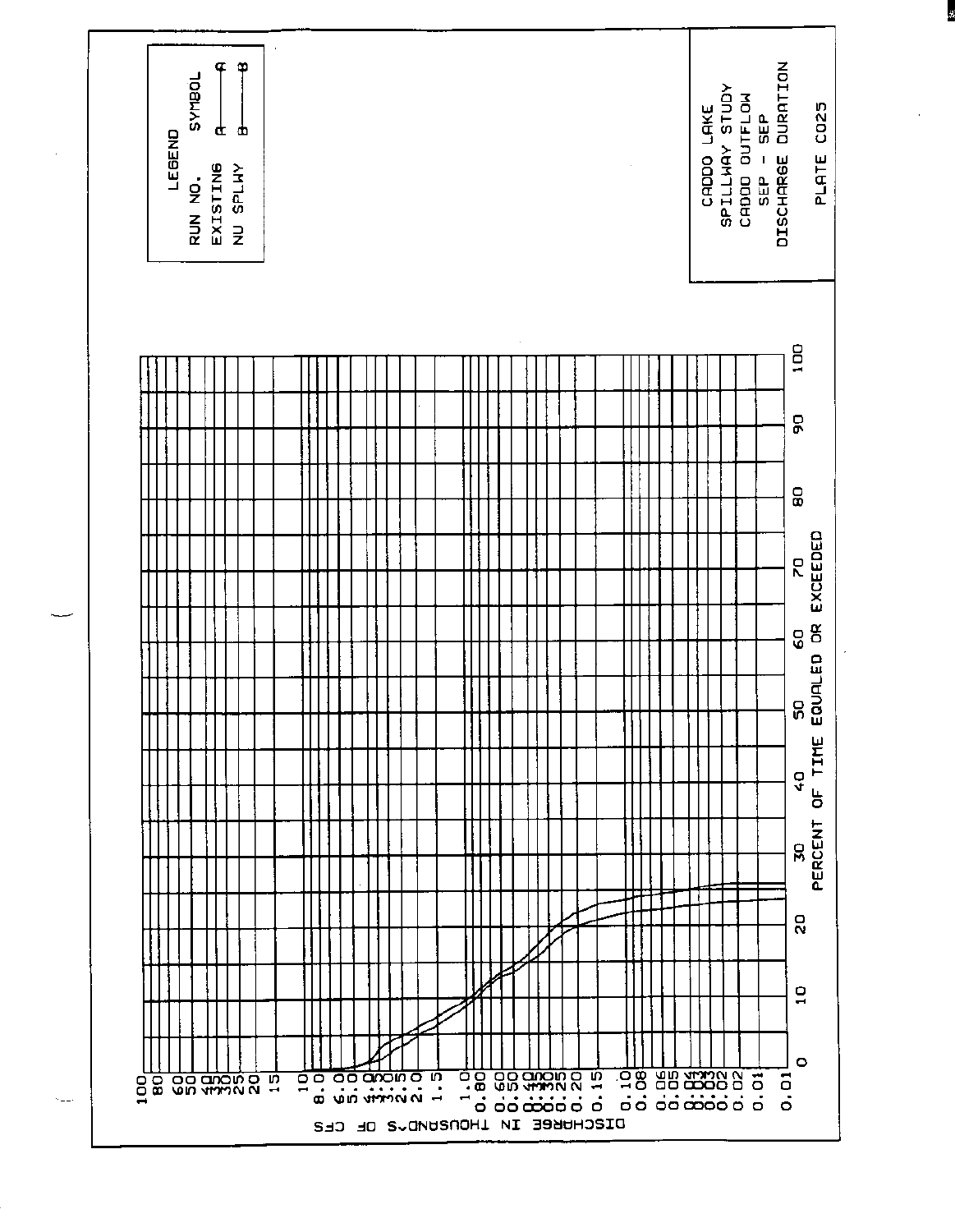

مست د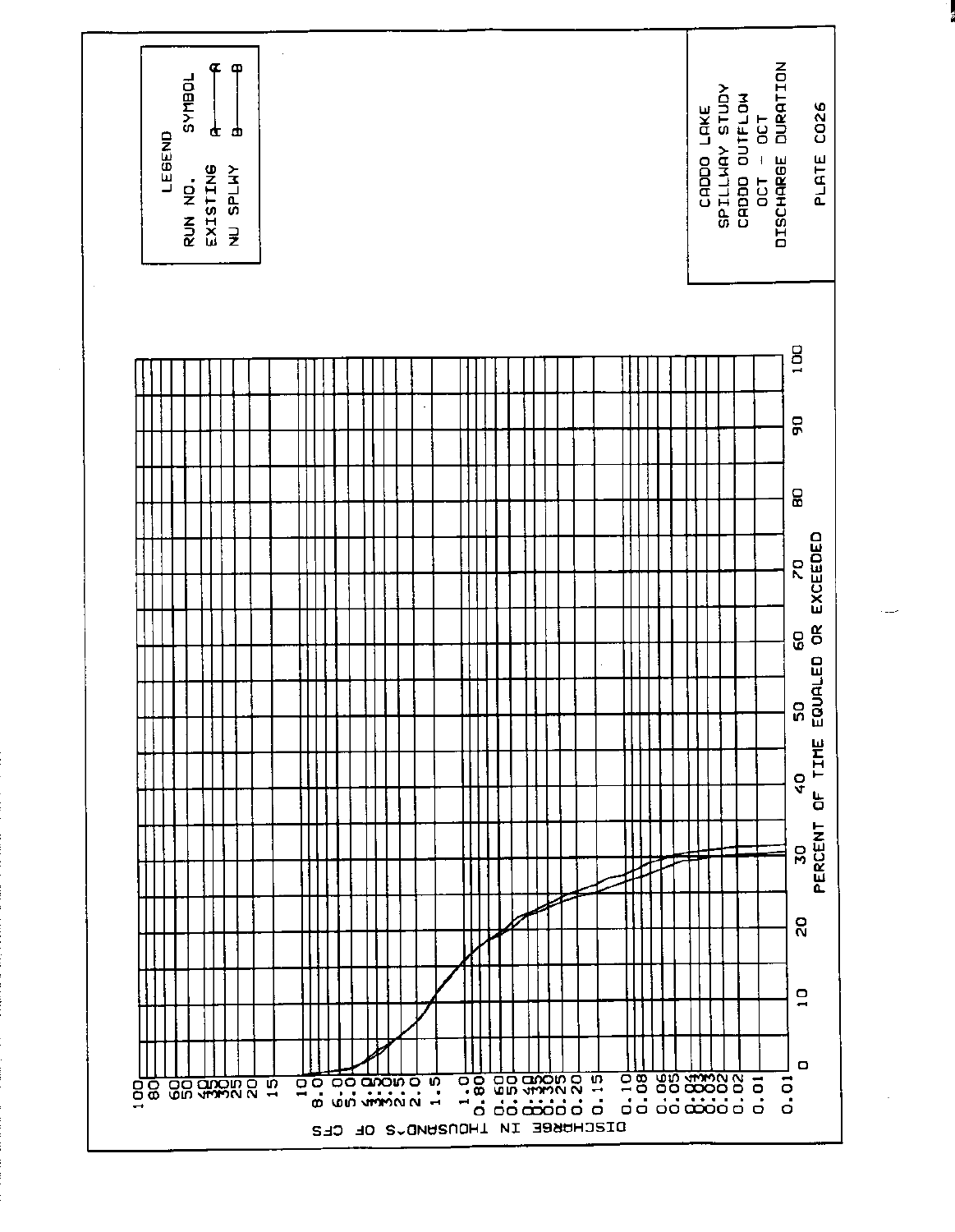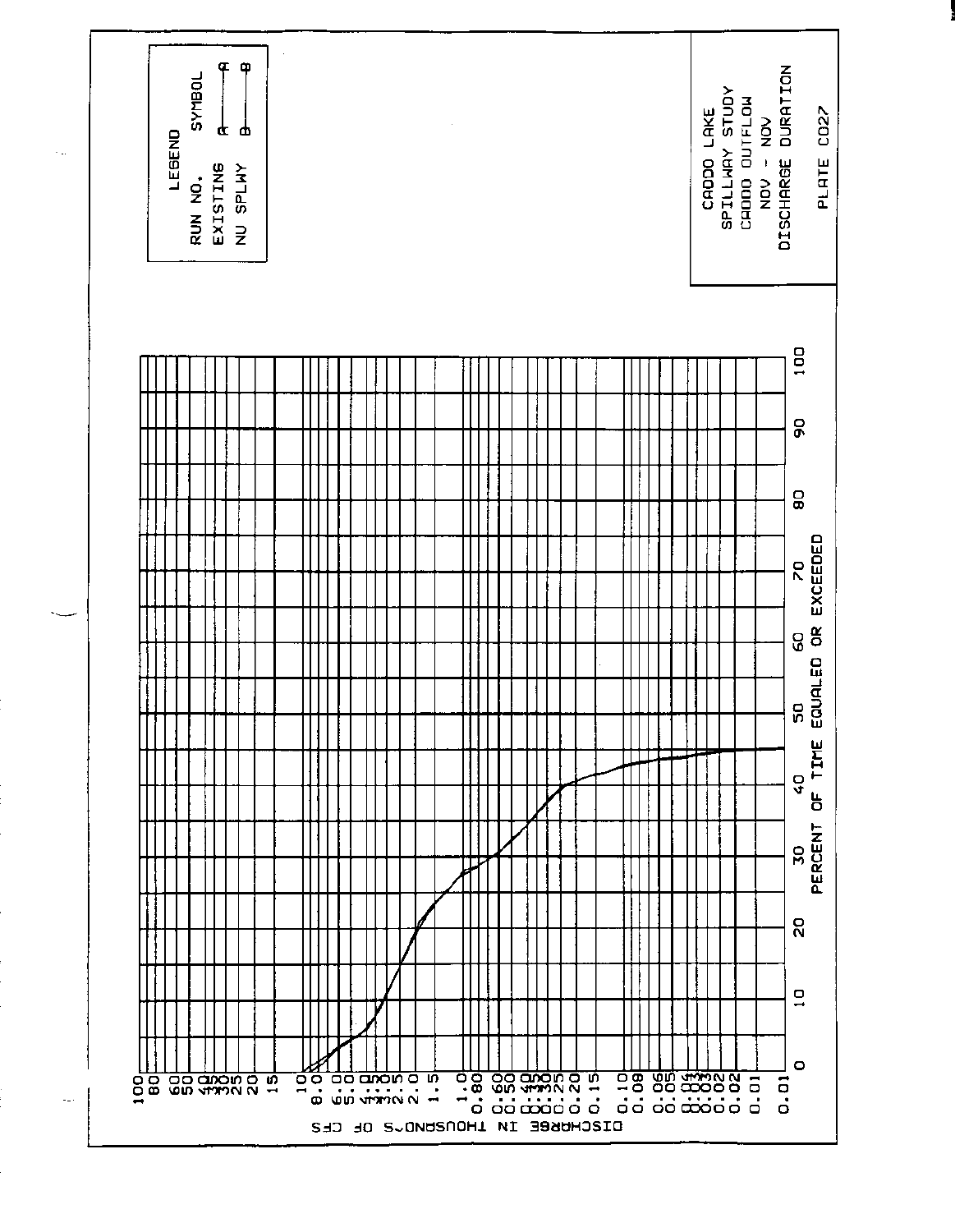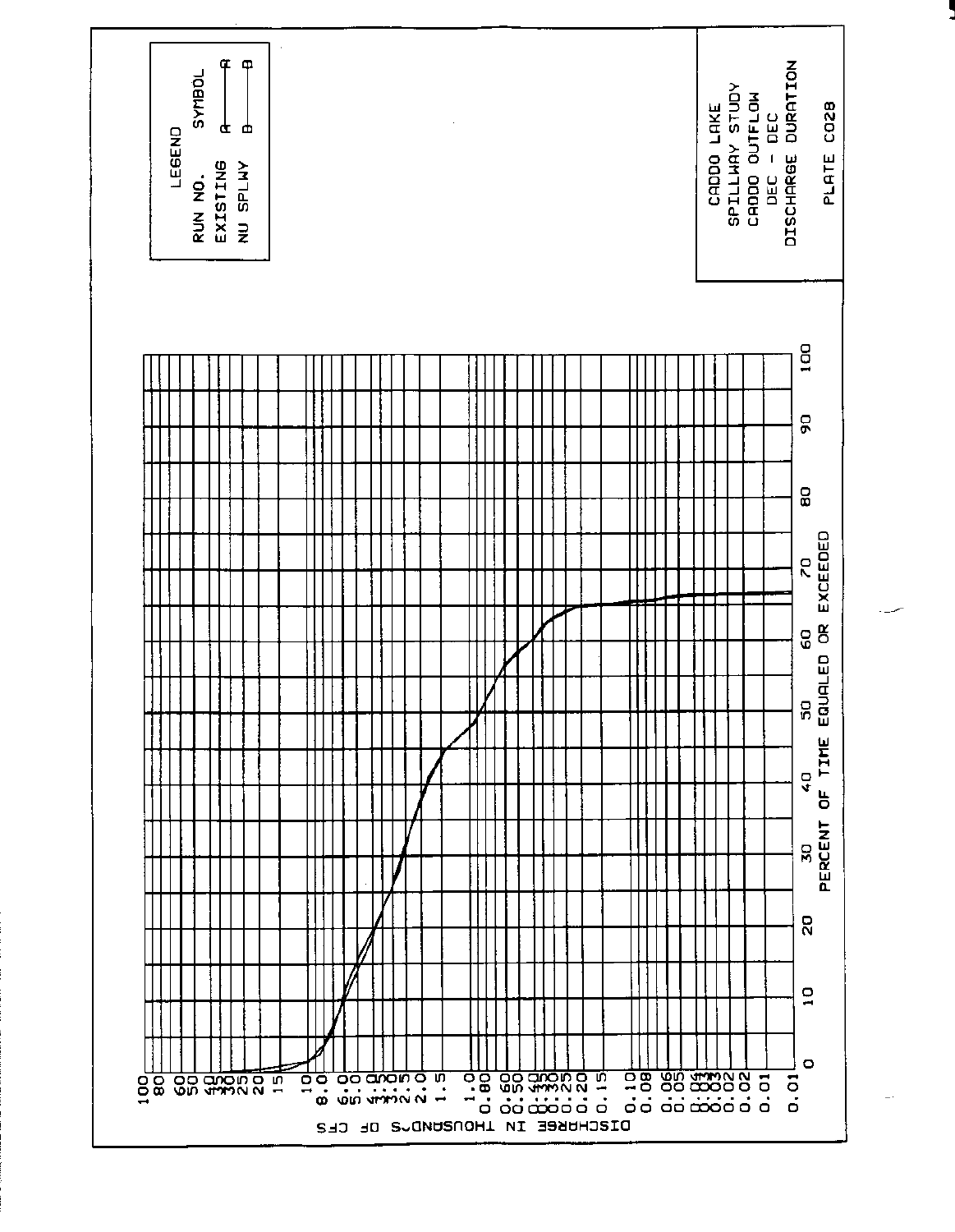## **Hydraulics**

Downstream of Caddo Lake, 12 Mile Bayou appears to be an old meander of the Red River. It is now separated from the Red River by an agricultural area surrounded by levees. The levees have an average crest of 185.M.S.L. immediately below Caddo Lake Dam. The 12 Mile Bayou channel runs south from Caddo Lake and enters the Red River above Shreveport, Louisiana. 12 Mile Bayou carries the flows out of Caddo Lake (drainage area 2744 square miles at the dam) and the runoff from Black Bayou (drainage area 231 Square Miles at Hosston, La.).

Caddo Lake is broad and very shallow. Originally formed as backwater of the Great Red River Log Jam, Caddo Lake now has a weir structure to control the water surface elevation. The lowest weir is at 168.5 M.S.L. and is 860 feet long. The next step in the weir is at 170 M.S.L. and provides an additional 1540 feet of length. Full flow across to total length of the dam takes place at 176.0 M.S.L. providing an additional 800 feet of opening. An earlier dam had an 800 foot opening at 168.5 M.S.L. with an additional crest length of approximately 2500 feet at 170.5 M.S.L.

In flood flow conditions, Caddo Lake will have an appreciable slope between the dam and the headwaters. The headwaters of Caddo Lake would be approximately at Karnack, Texas, however, backwater effects from the lake extend upstream as far as Jefferson, Texas. The embankments for Highway 1 and Highway 538 extend into the lake causing additional conveyance problems.

Between Caddo Lake and the City of Jefferson, Texas, Little Cypress Creek (drainage area 675 square miles) and Black Cypress Bayou (drainage area 365 square miles) combine with Big Cypress Bayou. While still at risk from backwater effects from Caddo Lake, Black Cypress Bayou and Little Cypress Creek, the City of Jefferson is protected from the flooding of Big Cypress Bayou by the flood control capabilities of Lake of the Pines that controls Big Cypress Bayou ( drainage area of 850 square miles at the dam site).

Field surveys revealed substantial amounts of development close to the water course of Big Cypress Bayou and around Caddo Lake. Even before economic analysis, it was assumed that any modification of Caddo Lake would have to maintain or reduce the frequency of flooding to avoid inducing damages.

Based upon hydrologic, hydraulic and the location of areas of potential flood damages, the hydraulic design efforts focused on the Caddo Lake Dam. Water surface profile studies showed that control of the water surface of Caddo Lake shifted from the dam to 12 Mile Bayou and the agricultural levee for events of a greater magnitude than the 25 year (4% probability) flood. For events occurring more frequently that the 25-year event, modifications to the Caddo Lake Dam could provide some reduction in flood damages. Two features were considered for increasing the release rate of Caddo Lake Dam. A labyrinth weir could be used to increase the rate of discharge for a given lake water surface, which would provide some flood relief for events less than the 25 year. Tainter gates set at a lower elevation could be used to draw down Caddo lake in anticipation of a flood event, which would make better use of the limited conveyance capabilities of 12 mile bayou.

A second object, after reduction of flood damages, was to provide a connection between Caddo Lake and 12 Mile Bayou, which would be traversable by aquatic organisms. Design constraints of velocity and depth were estimated. A velocity of 5 feet per second was estimated to be the maximum which aquatic organisms could stem. A depth of 3 feet would be required to retard aquatic vegetation. The entire system would have to fit between the existing dam and the channel of Black Bayou. Several possible trapezoidal channel configurations were found which meet the constraints. All configurations assumed a grass lined trapezoidal channel with 3 on 1 side slopes, variation of the width and slope of the bottom produced a design line.

With the proposed labyrinth weir an alternative which sacrificed some of the discharge of the existing weir becomes possible. By blocking the existing ogee weir and it=s outfall channel a sheet flow condition could be obtained downstream from the existing weir. This alternative would require minimal earthwork and could be view as a partial wetlands restoration.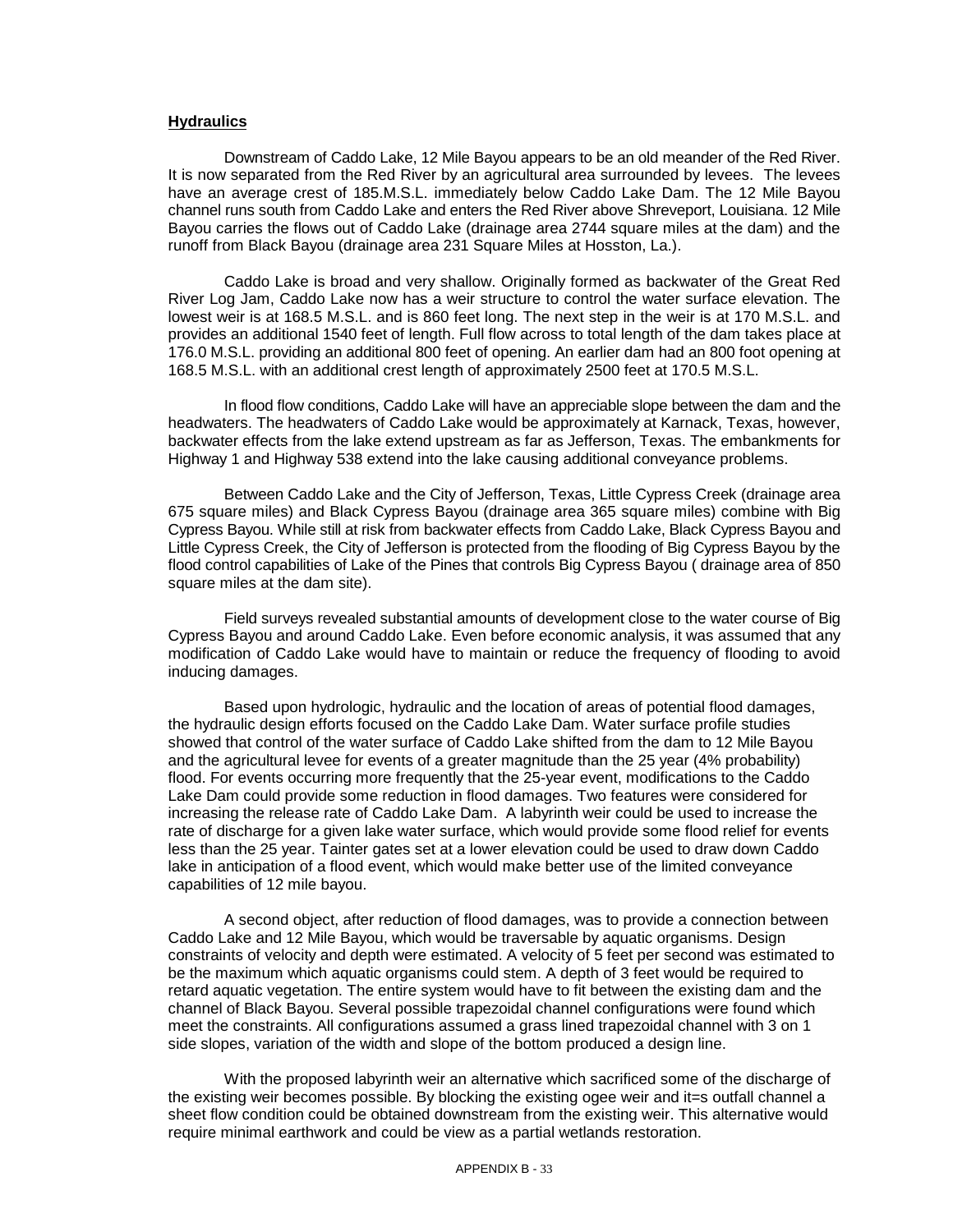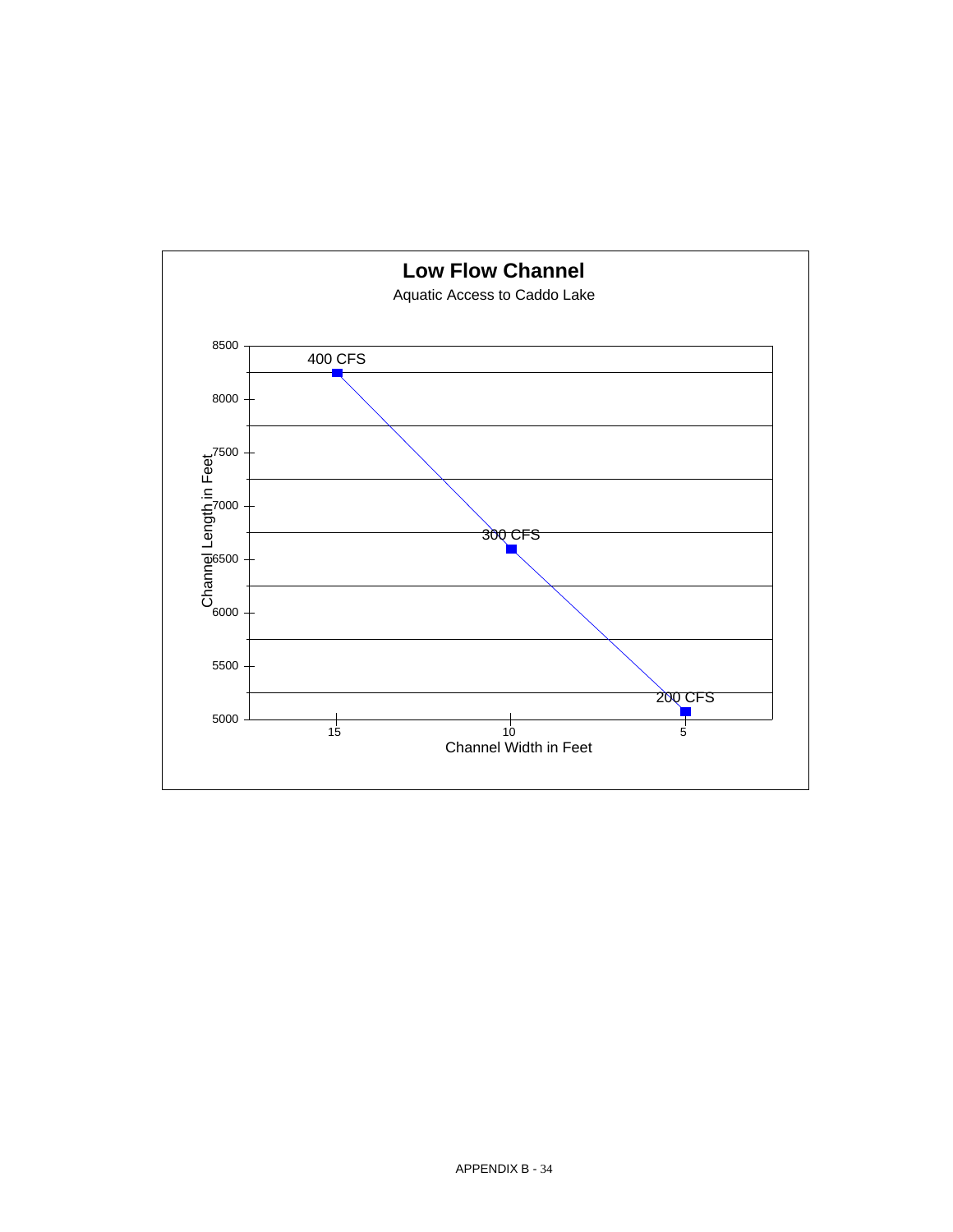



| 260   |                                                                                                            |
|-------|------------------------------------------------------------------------------------------------------------|
| 240   | LEGEND<br>- Existing Profiles                                                                              |
| 220   | Design Profiles<br>For:<br>SPF                                                                             |
| 200   | 0.50% Exceedence<br><b>LOO% Exceedence</b><br>2.00% Exceedence                                             |
| $+80$ | 5.00% Exceedence<br>10.0% Exceedence<br>20.0% Exceedence                                                   |
| 160   | 50.0% Exceedence<br>99.0% Exceedence                                                                       |
| (4)   |                                                                                                            |
| 120   |                                                                                                            |
|       | B g Cypress Bayou<br>Cypress Vailey Watershed<br>Daddo Lake - Lake of the Plines<br>EXISTING & WEIR DES GN |
|       | Water Surface Profiles<br>ARMY ENGINEER DISTRICT FT WORTH<br>$-5$                                          |
|       | <b>FIGURE 1</b>                                                                                            |

 $\mathcal{L}^{\mathcal{L}}(\mathcal{F})$  , where  $\mathcal{L}^{\mathcal{L}}(\mathcal{F})$  and  $\mathcal{L}^{\mathcal{L}}(\mathcal{F})$ 

 $\sim 80\%$  .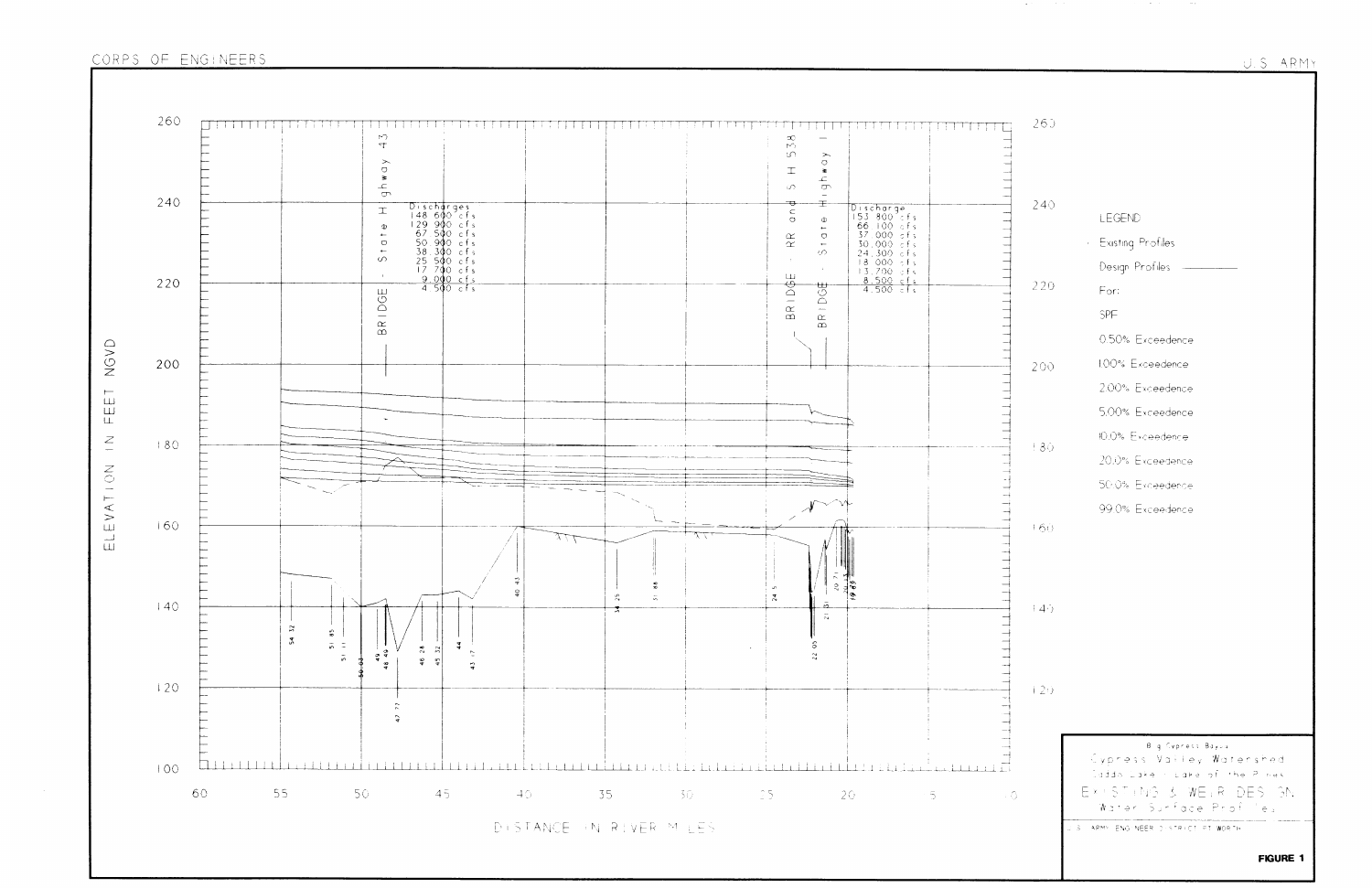

 $75$ 

DISTANCE IN RIVER MILES.

 $-8^\circ$ 

- 70-

 $55$ 

<u>Turi ini ilinggi saaristri ministri ini mishi mishi muhamma ini m</u>

 $85$ 

90.

# CORPS OF ENGINEERS

 $120$ 

 $+00-$ 

95

 $-280$ 

 $-50$ 

55

-695

|       | Water Surface Profiles<br>U.S. ARMY ENGINEER DISTRICT FT WORTH                                            |
|-------|-----------------------------------------------------------------------------------------------------------|
|       | Big Cypress Bayou<br>Cypress Valley Watershed<br>Caddo Lake - Lake of the Pines<br>Extsting & Welr deshgn |
| $+40$ |                                                                                                           |
| $+60$ |                                                                                                           |
|       |                                                                                                           |
| $-80$ | 99.0% Exceedence                                                                                          |
|       | 50.0% Exceedence                                                                                          |
| 200   | 20.0% Exceedence                                                                                          |
|       | IO.0% Exceedence                                                                                          |
|       | 2.00% Exceedence<br>5.00% Exceedence                                                                      |
| 220   | 1.00% Exceedence                                                                                          |
|       | 0.50% Exceedence                                                                                          |
|       | SPF                                                                                                       |
| 240   | For:                                                                                                      |
|       | Design Profiles -                                                                                         |
|       | LEGEND<br>Existing Profiles                                                                               |
| 260   |                                                                                                           |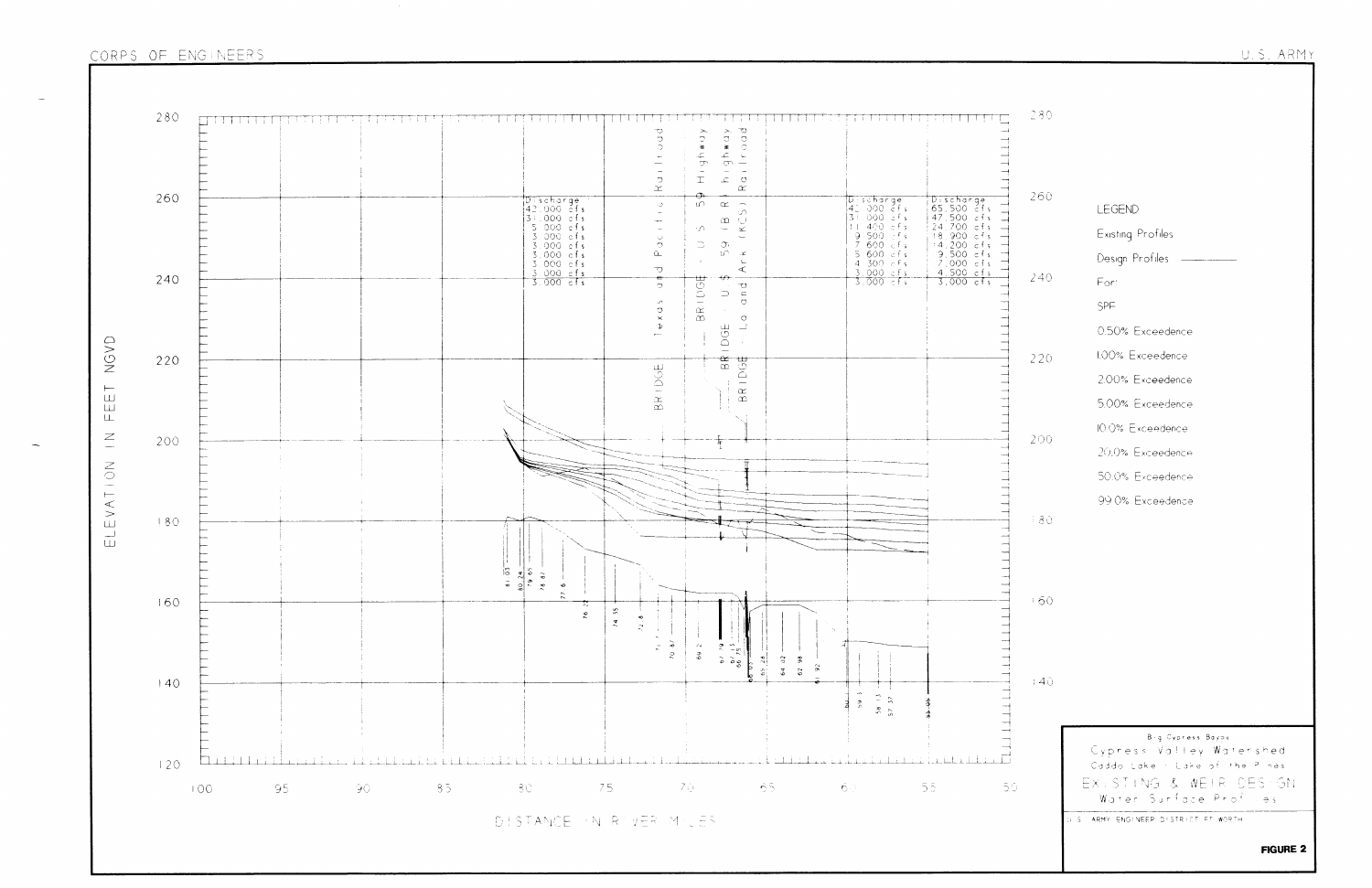1 TI CADDO LAKE ANNUAL WATER SURFACE ELEVATION AT MOORINGSPORT \*\*\*\*\*\*\*\*\* ABOVE IDENTIFICATION CODE IS INVALID, RECORD IGNORED 2 TI CYPRESS BASIN STUDY \*\*\*\*\*\*\*\*\* ABOVE IDENTIFICATION CODE IS INVALID, RECORD IGNORED 3 TI G.R.PERRY \*\*\*\*\*\*\*\*\* ABOVE IDENTIFICATION CODE IS INVALID, RECORD IGNORED +++++++++++++++++++++++++++++++++++++++++++++ + STATISTICAL ANALYSIS OF TIME SERIES DATA + + VERSION DATE NOVEMBER 1985 + + THIS VERSION IS STILL SUBJECT TO REVISION + +++++++++++++++++++++++++++++++++++++++++++++ \*\*JOB SPECIFICATIONS\*\* JSTAT NPRDS NYRS MONWY JBEGN JEND JPPF MONSS LOGTM NDECM J1 3 1 57 1 1 0 2 0 0 2 \*\*LOCATION IDENTIFICATION\*\* ID 07346310 CADDO LK @ CADDO LK DAM NR. MOORINGSPORT, LA. \*\*LOCATION SPECIFICATIONS\*\* IANAL NAME LOGT NDEC NSIG IPRNT TEST LS 3ELEV,MSL -1 2 5 0 0. \*\*INPUT TIME SERIES DATA\*\* IN 1921 174. IN 1922 174. IN 1923 170. IN 1924 171. IN 1925 169. IN 1926 171. IN 1927 173. IN 1928 170. IN 1929 174. IN 1930 179. IN 1931 170. IN 1932 174. IN 1933 173. IN 1934 171. IN 1935 172. IN 1936 170. IN 1937 172. IN 1938 174. IN 1939 171. IN 1940 170. IN 1941 173. IN 1942 174. IN 1943 169. IN 1944 178. IN 1945 182. IN 1946 176. IN 1947 171. IN 1948 172. IN 1949 170. IN 1950 175. IN 1951 170. IN 1952 171. IN 1953 176. IN 1954 169. IN 1955 170. IN 1956 169. IN 1957 178. IN 1958 182.

IN 1959 170. IN 1960 170.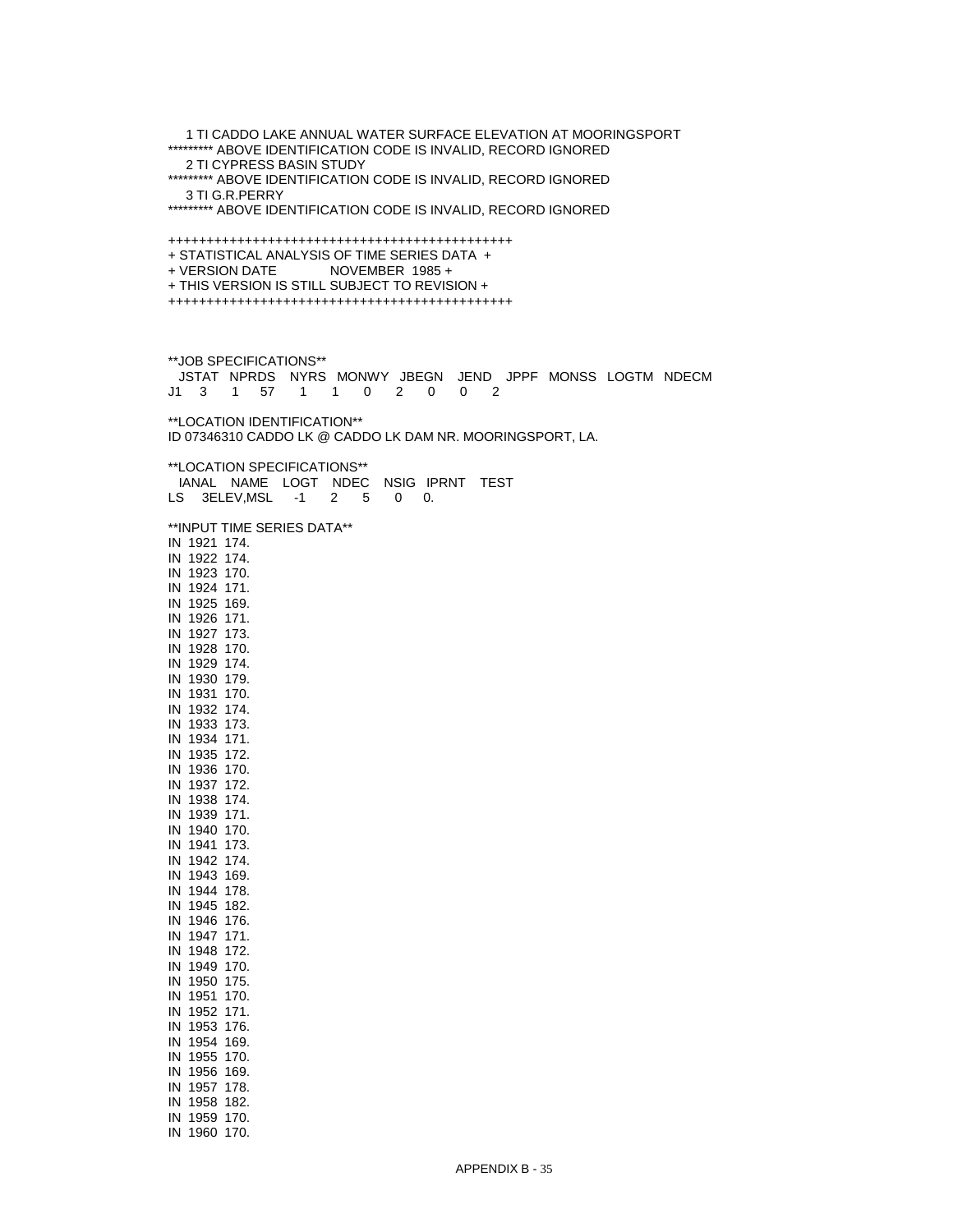| ΙN | 1961 | 173. |
|----|------|------|
| ΙN | 1962 | 171. |
| ΙN | 1963 | 170. |
| ΙN | 1964 | 169. |
| ΙN | 1965 | 170. |
| ΙN | 1966 | 180. |
| ΙN | 1967 | 170. |
| ΙN | 1968 | 171. |
| ΙN | 1969 | 171. |
| ΙN | 1970 | 170. |
| ΙN | 1971 | 170. |
| ΙN | 1972 | 171. |
| ΙN | 1973 | 175. |
| ΙN | 1974 | 173. |
| ΙN | 1975 | 174. |
| ΙN | 1976 | 171. |
| ΙN | 1977 | 171. |
| ΙN | 1978 | 170. |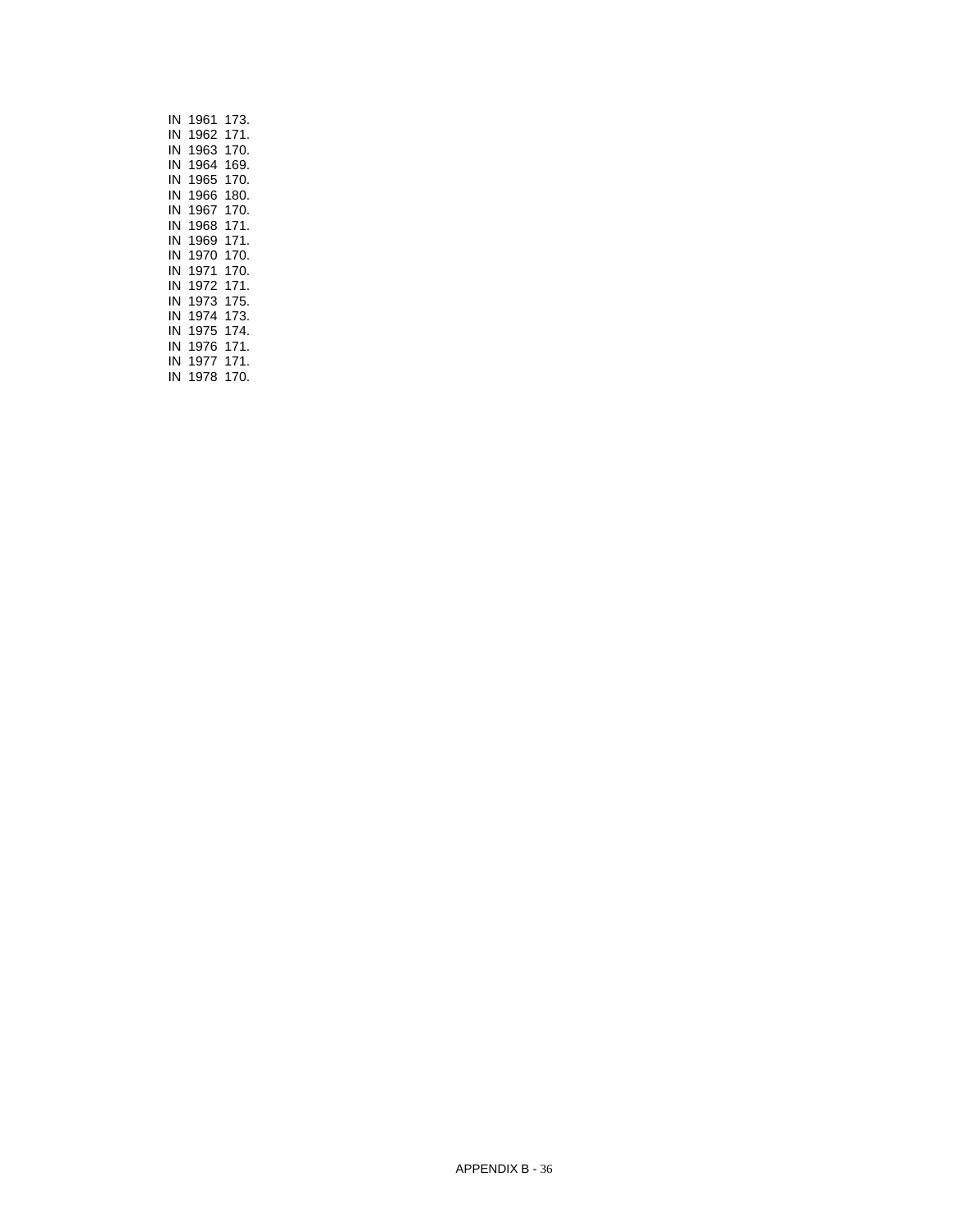------------------------ - ANALYSIS OF MAXIMUMS -

----------------------------------------------------------------

-PLOTTING POSITIONS- 07346310 CADDO LK @ CADDO LK DAM NR. MOORINGSPORT

|                                |          | * MON DAY YEAR ELEV, MSL * RANK YEAR ELEV, MSL PLOT POS * |                    |          | <b>CALENDER</b>    | ----*            | MEDIAN *       |         |  |  |
|--------------------------------|----------|-----------------------------------------------------------|--------------------|----------|--------------------|------------------|----------------|---------|--|--|
| $-1 -1$<br>*                   | 1        | $\ast$<br>174.30                                          |                    | 1        | 38                 | 182.50           | 1.20           | *       |  |  |
| *<br>$-1 -1$<br>×<br>$-1 -1$   | 2<br>3   | $\ast$<br>174.10<br>$\star$<br>170.30                     |                    | 2<br>3   | 25<br>46           | 181.80<br>180.10 | 2.91<br>4.62   | *<br>*  |  |  |
| *<br>$-1 - 1$                  | 4        | 170.90                                                    | ×                  | 4        | 10                 | 178.70           | 6.34           | ×       |  |  |
| *<br>$-1 -1$                   | 5        | 169.30                                                    | $\star$            | 5        | 24                 | 178.50           | 8.05           | *       |  |  |
| *<br>$-1 -1$                   | 6        | 171.30                                                    | ×                  | 6        | 37                 | 178.00           | 9.76           | *       |  |  |
| *<br>$-1 -1$<br>*              | 7        | 173.40                                                    | $\star$<br>$\star$ | 7        | 26                 | 176.30           | 11.47          |         |  |  |
| $-1 - 1$<br>*<br>$-1 -1$       | 8<br>9   | 170.10<br>173.80                                          | $\star$            | 8<br>9   | 33<br>30           | 176.20<br>175.30 | 13.18<br>14.90 | $\star$ |  |  |
| *<br>$-1 -1$                   | 10       | 178.70                                                    | $\ast$             | 10       | 53                 | 175.30           | 16.61          |         |  |  |
| ×<br>$-1 - 1$                  | 11       | 169.90                                                    | $\ast$             | 11       | 1                  | 174.30           | 18.32          |         |  |  |
| *<br>$-1 - 1$                  | 12       | 174.20                                                    | ×                  | 12       | 12                 | 174.20           | 20.03          |         |  |  |
| *<br>$-1 - 1$                  | 13       | 172.70                                                    | $\star$            | 13       | 22                 | 174.10           | 21.75          | *       |  |  |
| *<br>$-1 - 1$<br>×<br>$-1 - 1$ | 14<br>15 | 171.50<br>172.50                                          | $\star$<br>$\star$ | 14<br>15 | $\mathbf{2}$<br>18 | 174.10<br>173.90 | 23.46<br>25.17 |         |  |  |
| *<br>$-1 -1$                   | 16       | 170.10                                                    | $\star$            | 16       | 9                  | 173.80           | 26.88          | *       |  |  |
| *<br>$-1 - 1$                  | 17       | 171.90                                                    | $\ast$             | 17       | 55                 | 173.70           | 28.60          | *       |  |  |
| *<br>$-1 - 1$                  | 18       | 173.90                                                    | $\star$            | 18       | 41                 | 173.50           | 30.31          | *       |  |  |
| ×<br>$-1 - 1$                  | 19       | 171.30                                                    | $\star$            | 19       | $\overline{7}$     | 173.40           | 32.02          | *       |  |  |
| *<br>$-1 - 1$                  | 20       | 170.30                                                    | ×                  | 20       | 54                 | 173.30           | 33.73          | ×       |  |  |
| *<br>$-1 -1$<br>*              | 21       | 172.60                                                    | $\star$<br>$\star$ | 21       | 13                 | 172.70           | 35.45          | *<br>*  |  |  |
| $-1 -1$<br>*<br>$-1 -1$        | 22<br>23 | 174.10<br>169.40                                          | ×                  | 22<br>23 | 21<br>15           | 172.60<br>172.50 | 37.16<br>38.87 | *       |  |  |
| ×<br>$-1 - 1$                  | 24       | 178.50                                                    | $\star$            | 24       | 17                 | 171.90           | 40.58          | *       |  |  |
| *<br>$-1 - 1$                  | 25       | 181.80                                                    | ×                  | 25       | 28                 | 171.80           | 42.29          | *       |  |  |
| *<br>$-1 - 1$                  | 26       | 176.30                                                    | $\star$            | 26       | 14                 | 171.50           | 44.01          | *       |  |  |
| *<br>$-1 - 1$                  | 27       | 171.30                                                    | $\star$            | 27       | 49                 | 171.50           | 45.72          | *       |  |  |
| ×<br>$-1 - 1$                  | 28       | 171.80                                                    | $\star$            | 28       | 19                 | 171.30           | 47.43          |         |  |  |
| *<br>$-1 - 1$<br>*<br>$-1 - 1$ | 29<br>30 | 170.10<br>175.30                                          | $\star$<br>$\star$ | 29<br>30 | 6<br>27            | 171.30<br>171.30 | 49.14          | *       |  |  |
| *<br>$-1 - 1$                  | 31       | 170.20                                                    | ×                  | 31       | 32                 | 171.00           | 50.86<br>52.57 | *       |  |  |
| $-1 - 1$<br>*                  | 32       | 171.00                                                    | $\star$            | 32       | 48                 | 171.00           | 54.28          | *       |  |  |
| *<br>$-1 - 1$                  | 33       | 176.20                                                    | $\star$            | 33       | 4                  | 170.90           | 55.99          | *       |  |  |
| *<br>$-1 -1$                   | 34       | 169.30                                                    | $\star$            | 34       | 56                 | 170.80           | 57.71          | *       |  |  |
| *<br>$-1 - 1$                  | 35       | 170.10                                                    | $\star$            | 35       | 42                 | 170.70           | 59.42          | *<br>*  |  |  |
| *<br>$-1 - 1$<br>*<br>$-1 - 1$ | 36<br>37 | 169.40<br>178.00                                          | $\star$<br>$\star$ | 36<br>37 | 57<br>52           | 170.70<br>170.60 | 61.13<br>62.84 | *       |  |  |
| $-1 - 1$                       | 38       | 182.50                                                    | $\ast$             | 38       | 40                 | 170.30           | 64.55          | *       |  |  |
| *<br>$-1 - 1$                  | 39       | 170.10                                                    | $\star$            | 39       | 45                 | 170.30           | 66.27          | *       |  |  |
| $-1 -1$                        | 40       | 170.30                                                    | $\star$            | 40       | 3                  | 170.30           | 67.98          |         |  |  |
| *<br>$-1 -1$                   | 41       | 173.50                                                    | ×                  | 41       | 20                 | 170.30           | 69.69          | *       |  |  |
| -1<br>-1                       | 42       | 170.70                                                    |                    | 42       | 31                 | 170.20           | 71.40          |         |  |  |
| *<br>$-1 - 1$<br>$-1$<br>$-1$  | 43       | 169.80                                                    | *<br>$\star$       | 43       | 39                 | 170.10           | 73.12<br>74.83 | ×<br>*  |  |  |
| $-1$<br>$-1$<br>*              | 44<br>45 | 169.50<br>170.30                                          | ×                  | 44<br>45 | 35<br>16           | 170.10<br>170.10 | 76.54          | *       |  |  |
| $-1 - 1$                       | 46       | 180.10                                                    | *                  | 46       | 50                 | 170.10           | 78.25          | ×       |  |  |
| $-1$<br>*<br>-1                | 47       | 169.80                                                    | *                  | 47       | 29                 | 170.10           | 79.97          | *       |  |  |
| $-1 - 1$                       | 48       | 171.00                                                    | *                  | 48       | 8                  | 170.10           | 81.68          |         |  |  |
| $-1$<br>$-1$                   | 49       | 171.50                                                    | $\star$            | 49       | 11                 | 169.90           | 83.39          | ×       |  |  |
| $-1$<br>-1                     | 50       | 170.10                                                    | *                  | 50       | 43                 | 169.80           | 85.10          | *       |  |  |
| $-1$<br>$-1$<br>$-1$<br>$-1$   | 51<br>52 | 169.60<br>170.60                                          | *<br>$\ast$        | 51<br>52 | 47<br>58           | 169.80<br>169.80 | 86.82          | *<br>*  |  |  |
| $-1 - 1$                       | 53       | 175.30                                                    | $\ast$             | 53       | 51                 | 169.60           | 88.53<br>90.24 | *       |  |  |
| $-1$<br>$-1$                   | 54       | 173.30                                                    | $\star$            | 54       | 44                 | 169.50           | 91.95          | ×       |  |  |
| $-1$<br>-1                     | 55       | 173.70                                                    | *                  | 55       | 36                 | 169.40           | 93.66          | *       |  |  |
| $-1 - 1$                       | 56       | 170.80                                                    | *                  | 56       | 23                 | 169.40           | 95.38          |         |  |  |
| $-1 - 1$                       | 57       | 170.70                                                    | $\star$            | 57       | 5                  | 169.30           | 97.09          |         |  |  |
| -1<br>-1                       | 58       | 169.80                                                    | $\star$            | 58       | 34                 | 169.30           | 98.80          | *       |  |  |

\*\*\*\* GRAPHICAL FIT TO DATA \*\*\*\*\*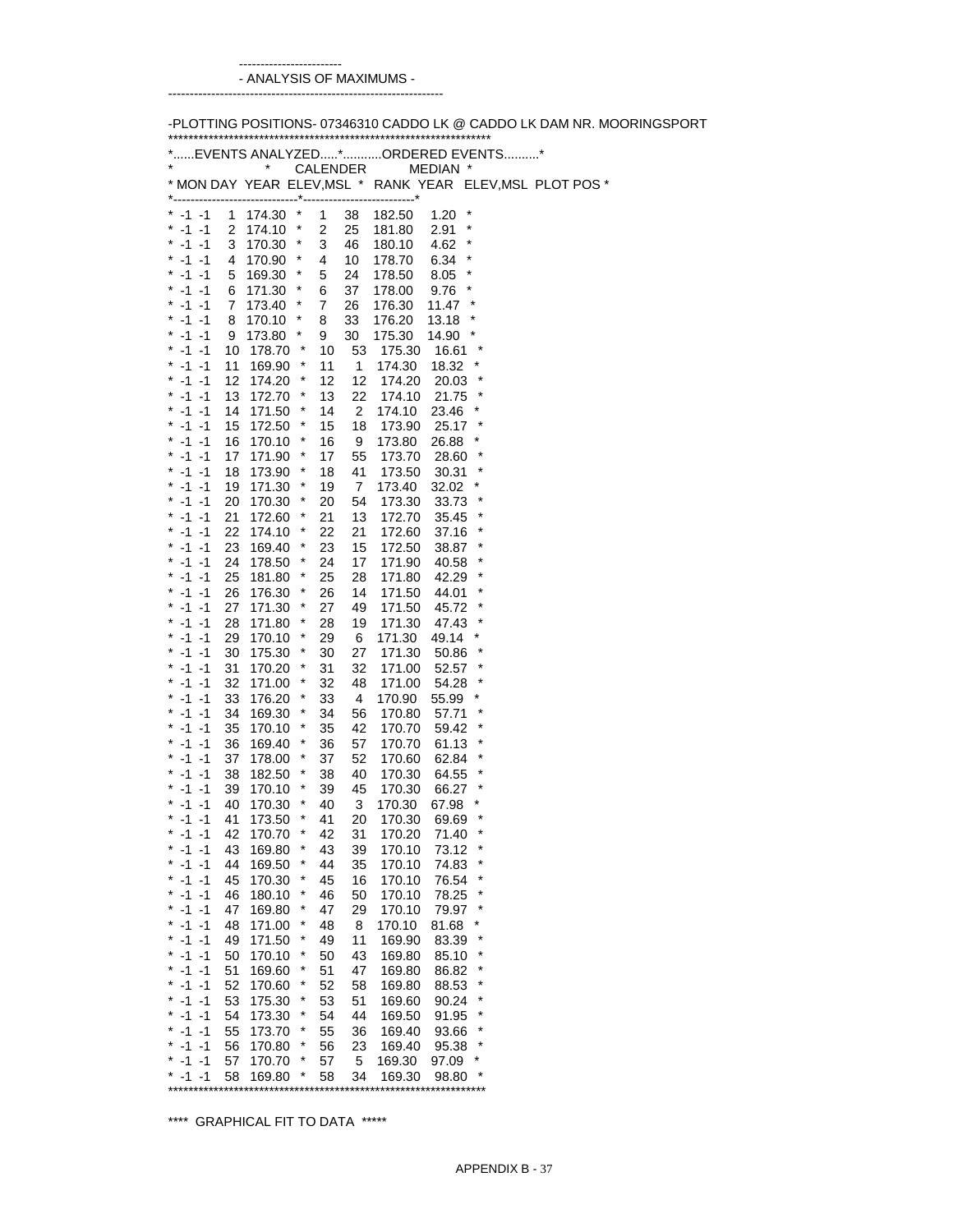APPENDIX B - 38

-FREQUENCY CURVE- 07346310 CADDO LK @ CADDO LK DAM NR. MOORINGSPORT \*\*\*\*\*\*\*\*\*\*\*\*\*\*\*\*\*\*\*\*\*\*\*\*\*\*\*\*\*\*\*\*\*\*\*\*\*\*\*\*\*\*\*\*\*\*\*\*\*\*\*\*\*\*\*\*\*\*\*\*\*\*\*\* \*........ELEV,MSL........\* PERCENT \*...CONFIDENCE LIMITS...\* \* EXPECTED \* CHANCE \* \* \* COMPUTED PROBABILITY \* EXCEEDANCE \* 0.05 LIMIT 0.95 LIMIT \* \*------------------------\*-------------\*----------------\* \* 187.40 188.66 \* 0.2 \* 190.22 185.30 \* \* 184.97 185.87 \* 0.5 \* 187.37 183.18 \* \* 183.12 183.77 \* 1.0 \* 185.20 181.56 \* \* 181.24 181.70 \* 2.0 \* 183.01 179.90 \* \* 178.71 178.95 \* 5.0 \* 180.07 177.65 \* \* 176.73 176.87 \* 10.0 \* 177.80 175.86 \* \* 174.67 174.74 \* 20.0 \* 175.51 173.95 \* \* 171.70 171.70 \* 50.0 \* 172.39 170.97 \* \* 169.82 169.80 \* 80.0 \* 170.57 168.94 \* \* 169.21 169.18 \* 90.0 \* 169.99 168.26 \* \* 168.85 168.81 \* 95.0 \* 169.66 167.85 \* \* 168.44 168.42 \* 99.0 \* 169.29 167.40 \* \*\*\*\*\*\*\*\*\*\*\*\*\*\*\*\*\*\*\*\*\*\*\*\*\*\*\*\*\*\*\*\*\*\*\*\*\*\*\*\*\*\*\*\*\*\*\*\*\*\*\*\*\*\*\*\*\*\*\*\*\*\*\*\*\* SYSTEMATIC STATISTICS \* NO TRANSFORM OF ELEV,MSL \* NUMBER OF EVENTS \* \*--------------------------------\*----------------------\* \* MEAN 172.46 \* HISTORIC EVENTS 0 \* \* STANDARD DEV 3.20 \* HIGH OUTLIERS 0 \* \* COMPUTED SKEW 1.4816 \* LOW OUTLIERS 0 \* \* GENERALIZED SKEW -99.0000 \* ZERO OR MISSING 0 \* \* ADOPTED SKEW 1.5000 \* SYSTEMATIC EVENTS 58 \*

\*\*\*\*\*\*\*\*\*\*\*\*\*\*\*\*\*\*\*\*\*\*\*\*\*\*\*\*\*\*\*\*\*\*\*\*\*\*\*\*\*\*\*\*\*\*\*\*\*\*\*\*\*\*\*\*\*\*\*\*\*\*\*\*

\*\*\*\*\*\*\*\*\*\*\*\*\*\*\*\*\*\*\*\*\*\*\*\*\*\*\*\*\*\*\*\*\*\*\*\*\*\*\*\*\*\*\*\*\*\*\*\*\*\*\*\*\*\*\*\*\*\*\*\*\*\*\*\* CAUTION FROM SUBROUTINE WTSKEW

\*\*\*\*\* NO GENERALIZED SKEW PROVIDED ADOPTED SKEW SET TO COMPUTED SKEW

\*\*\*\*\* ANALYTICAL FIT TO DATA \*\*\*\*\*

\* EXPECTED \* CHANCE \* \* \* COMPUTED PROBABILITY \* EXCEEDANCE \* 0.50 LIMIT 0.50 LIMIT \* \*------------------------\*-------------\*----------------\* \* 183.37 183.37 \* 0.2 \* -1.00 -1.00 \* \* 182.94 182.94 \* 0.5 \* -1.00 -1.00 \* \* 182.60 182.60 \* 1.0 \* -1.00 -1.00 \* \* 182.19 182.19 \* 2.0 \* -1.00 -1.00 \* \* 179.73 179.73 \* 5.0 \* -1.00 -1.00 \* \* 177.83 177.83 \* 10.0 \* -1.00 -1.00 \* \* 174.20 174.20 \* 20.0 \* -1.00 -1.00 \* \* 171.30 171.30 \* 50.0 \* -1.00 -1.00 \* \* 170.10 170.10 \* 80.0 \* -1.00 -1.00 \* \* 169.62 169.62 \* 90.0 \* -1.00 -1.00 \* \* 169.40 169.40 \* 95.0 \* -1.00 -1.00 \*  $*$  169.30 169.30  $*$  99.0  $*$  -1.00 -1.00  $*$ \*\*\*\*\*\*\*\*\*\*\*\*\*\*\*\*\*\*\*\*\*\*\*\*\*\*\*\*\*\*\*\*\*\*\*\*\*\*\*\*\*\*\*\*\*\*\*\*\*\*\*\*\*\*\*\*\*\*\*\*\*\*\*\*

\*........ELEV,MSL........\* PERCENT \*...CONFIDENCE LIMITS...\*

-FREQUENCY CURVE- 07346310 CADDO LK @ CADDO LK DAM NR. MOORINGSPORT \*\*\*\*\*\*\*\*\*\*\*\*\*\*\*\*\*\*\*\*\*\*\*\*\*\*\*\*\*\*\*\*\*\*\*\*\*\*\*\*\*\*\*\*\*\*\*\*\*\*\*\*\*\*\*\*\*\*\*\*\*\*\*\*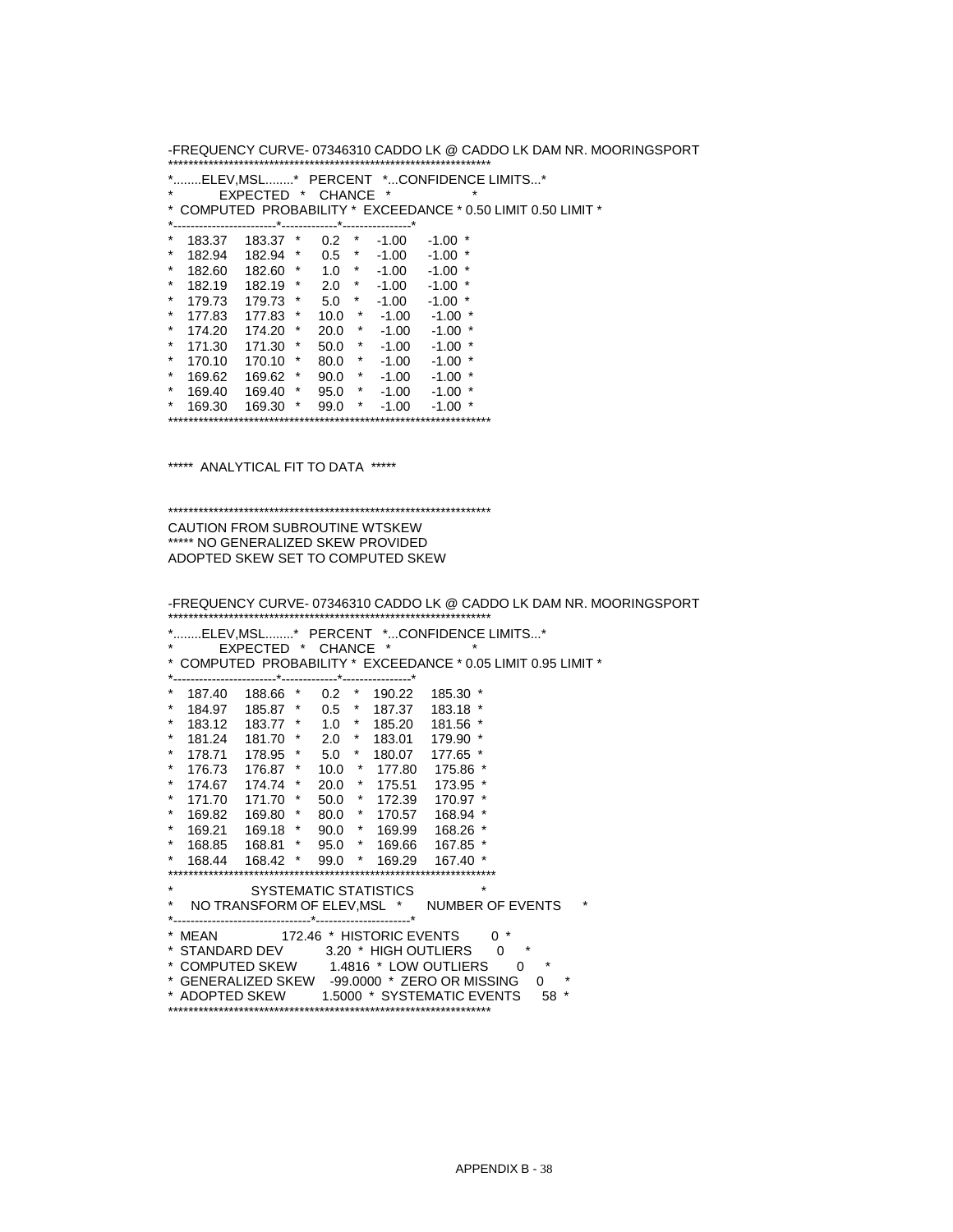------------------------ - ANALYSIS OF MINIMUMS -

----------------------------------------------------------------

-PLOTTING POSITIONS- 07346310 CADDO LK @ CADDO LK DAM NR. MOORINGSPORT

|                                |          |                                       | <b>CALENDER</b> |          |                  | MEDIAN *            |             | * MON DAY YEAR ELEV, MSL * RANK YEAR ELEV, MSL PLOT POS * |
|--------------------------------|----------|---------------------------------------|-----------------|----------|------------------|---------------------|-------------|-----------------------------------------------------------|
|                                |          |                                       |                 |          | ----------*      |                     |             |                                                           |
| $-1 -1$<br>*<br>×              | 1        | $\ast$<br>174.30                      | 1               | 5        | 169.30           | 1.20<br>*<br>*      |             |                                                           |
| $-1 - 1$<br>×<br>$-1 - 1$      | 2<br>3   | $\ast$<br>174.10<br>$\star$<br>170.30 | 2<br>3          | 34<br>23 | 169.30<br>169.40 | 2.91<br>*<br>4.62   |             |                                                           |
| *<br>$-1 - 1$                  | 4        | ×<br>170.90                           | 4               | 36       | 169.40           | *<br>6.34           |             |                                                           |
| *<br>$-1 -1$                   | 5        | $\star$<br>169.30                     | 5               | 44       | 169.50           | *<br>8.05           |             |                                                           |
| *<br>$-1 -1$                   | 6        | ×<br>171.30                           | 6               | 51       | 169.60           | 9.76                |             |                                                           |
| *<br>$-1 -1$                   | 7        | $\star$<br>173.40                     | 7               | 43       | 169.80           | 11.47               |             |                                                           |
| *<br>$-1 - 1$                  | 8        | $\star$<br>170.10                     | 8               | 47       | 169.80           | $\star$<br>13.18    |             |                                                           |
| *<br>$-1 -1$<br>*              | 9        | $\star$<br>173.80                     | 9               | 58       | 169.80           | 14.90               |             |                                                           |
| $-1 -1$<br>*<br>$-1 - 1$       | 10<br>11 | $\ast$<br>178.70<br>$\ast$<br>169.90  | 10<br>11        | 11<br>16 | 169.90<br>170.10 | 16.61<br>18.32      | $\ast$<br>* |                                                           |
| *<br>$-1 - 1$                  | 12       | ×<br>174.20                           | 12              | 29       | 170.10           | 20.03               | *           |                                                           |
| *<br>$-1 - 1$                  | 13       | $\star$<br>172.70                     | 13              | 35       | 170.10           | 21.75               | *           |                                                           |
| *<br>$-1 - 1$                  | 14       | $\star$<br>171.50                     | 14              | 39       | 170.10           | 23.46               |             |                                                           |
| *<br>$-1 - 1$                  | 15       | $\star$<br>172.50                     | 15              | 8        | 170.10           | 25.17               |             |                                                           |
| *<br>$-1 -1$                   | 16       | $\star$<br>170.10                     | 16              | 50       | 170.10           | 26.88               | *           |                                                           |
| *<br>$-1 - 1$                  | 17       | $\ast$<br>171.90                      | 17              | 31       | 170.20           | 28.60               |             |                                                           |
| *<br>$-1 - 1$<br>*<br>$-1 - 1$ | 18       | $\star$<br>173.90<br>$\star$          | 18              | 20       | 170.30           | 30.31<br>*          | *           |                                                           |
| *<br>$-1 - 1$                  | 19<br>20 | 171.30<br>$\star$<br>170.30           | 19<br>20        | 3<br>40  | 170.30<br>170.30 | 32.02<br>33.73      | ×           |                                                           |
| *<br>$-1 -1$                   | 21       | $\star$<br>172.60                     | 21              | 45       | 170.30           | 35.45               | *           |                                                           |
| *<br>$-1 -1$                   | 22       | $\star$<br>174.10                     | 22              | 52       | 170.60           | 37.16               | *           |                                                           |
| *<br>$-1 - 1$                  | 23       | $\star$<br>169.40                     | 23              | 42       | 170.70           | 38.87               | *           |                                                           |
| ×<br>$-1 - 1$                  | 24       | $\star$<br>178.50                     | 24              | 57       | 170.70           | 40.58               | *           |                                                           |
| *<br>$-1 - 1$                  | 25       | ×<br>181.80                           | 25              | 56       | 170.80           | 42.29               | *           |                                                           |
| *<br>$-1 - 1$<br>*             | 26       | $\star$<br>176.30<br>$\star$          | 26              | 4        | 170.90           | *<br>44.01          | ×           |                                                           |
| $-1 - 1$<br>*<br>$-1 - 1$      | 27<br>28 | 171.30<br>×<br>171.80                 | 27<br>28        | 32<br>48 | 171.00<br>171.00 | 45.72<br>47.43      | *           |                                                           |
| *<br>$-1 - 1$                  | 29       | $\star$<br>170.10                     | 29              | 27       | 171.30           | 49.14               | *           |                                                           |
| *<br>$-1 - 1$                  | 30       | $\star$<br>175.30                     | 30              | 19       | 171.30           | 50.86               |             |                                                           |
| *<br>$-1 - 1$                  | 31       | ×<br>170.20                           | 31              | 6        | 171.30           | 52.57<br>*          |             |                                                           |
| $-1 - 1$<br>*                  | 32       | $\star$<br>171.00                     | 32              | 14       | 171.50           | 54.28               | *           |                                                           |
| *<br>$-1 - 1$                  | 33       | $\star$<br>176.20                     | 33              | 49       | 171.50           | 55.99               | *           |                                                           |
| *<br>$-1 -1$                   | 34       | $\star$<br>169.30                     | 34              | 28       | 171.80           | 57.71               | *<br>*      |                                                           |
| *<br>$-1 - 1$<br>*             | 35       | $\star$<br>170.10<br>$\star$          | 35              | 17       | 171.90           | 59.42               | *           |                                                           |
| $-1 - 1$<br>*<br>$-1 - 1$      | 36<br>37 | 169.40<br>$\star$<br>178.00           | 36<br>37        | 15<br>21 | 172.50<br>172.60 | 61.13<br>62.84      | *           |                                                           |
| $-1 - 1$                       | 38       | $\ast$<br>182.50                      | 38              | 13       | 172.70           | 64.55               | *           |                                                           |
| *<br>$-1 - 1$                  | 39       | $\star$<br>170.10                     | 39              | 54       | 173.30           | 66.27               |             |                                                           |
| $-1 -1$                        | 40       | $\star$<br>170.30                     | 40              | 7        | 173.40           | 67.98               |             |                                                           |
| *<br>$-1 - 1$                  | 41       | ×<br>173.50                           | 41              | 41       | 173.50           | 69.69               | *           |                                                           |
| -1<br>-1                       | 42       | 170.70                                | 42              | 55       | 1/3.70           | (1.40)              |             |                                                           |
| *<br>$-1 - 1$                  | 43       | *<br>169.80                           | 43              | 9        | 173.80           | *<br>73.12          | ×           |                                                           |
| $-1$<br>$-1$<br>$-1 - 1$<br>*  | 44<br>45 | $\star$<br>169.50<br>$\ast$<br>170.30 | 44<br>45        | 18<br>2  | 173.90<br>174.10 | 74.83<br>*<br>76.54 |             |                                                           |
| $-1 - 1$                       | 46       | 180.10<br>*                           | 46              | 22       | 174.10           | 78.25               | *           |                                                           |
| $-1$<br>*<br>-1                | 47       | *<br>169.80                           | 47              | 12       | 174.20           | 79.97               | *           |                                                           |
| $-1 - 1$                       | 48       | *<br>171.00                           | 48              | 1        | 174.30           | 81.68               |             |                                                           |
| $-1$<br>$-1$                   | 49       | $\star$<br>171.50                     | 49              | 53       | 175.30           | 83.39               | ×           |                                                           |
| $-1$<br>-1                     | 50       | *<br>170.10                           | 50              | 30       | 175.30           | 85.10               | *           |                                                           |
| $-1 - 1$                       | 51       | *<br>169.60                           | 51              | 33       | 176.20           | 86.82               | *           |                                                           |
| *<br>$-1 - 1$                  | 52       | 170.60<br>$\ast$                      | 52              | 26       | 176.30           | 88.53               | *<br>*      |                                                           |
| $-1 - 1$<br>*<br>$-1 - 1$<br>* | 53<br>54 | $\ast$<br>175.30<br>173.30<br>$\ast$  | 53<br>54        | 37<br>24 | 178.00<br>178.50 | 90.24<br>91.95      | ×           |                                                           |
| $-1$<br>*<br>-1                | 55       | *<br>173.70                           | 55              | 10       | 178.70           | 93.66               | *           |                                                           |
| $-1 - 1$                       | 56       | 170.80<br>*                           | 56              | 46       | 180.10           | 95.38               | *           |                                                           |
| $-1 - 1$                       | 57       | $\star$<br>170.70                     | 57              | 25       | 181.80           | 97.09               | ×           |                                                           |
| -1<br>-1                       | 58       | ×<br>169.80                           | 58              | 38       | 182.50           | 98.80               | *           |                                                           |
|                                |          |                                       |                 |          |                  |                     |             |                                                           |

\*\*\*\* GRAPHICAL FIT TO DATA \*\*\*\*\*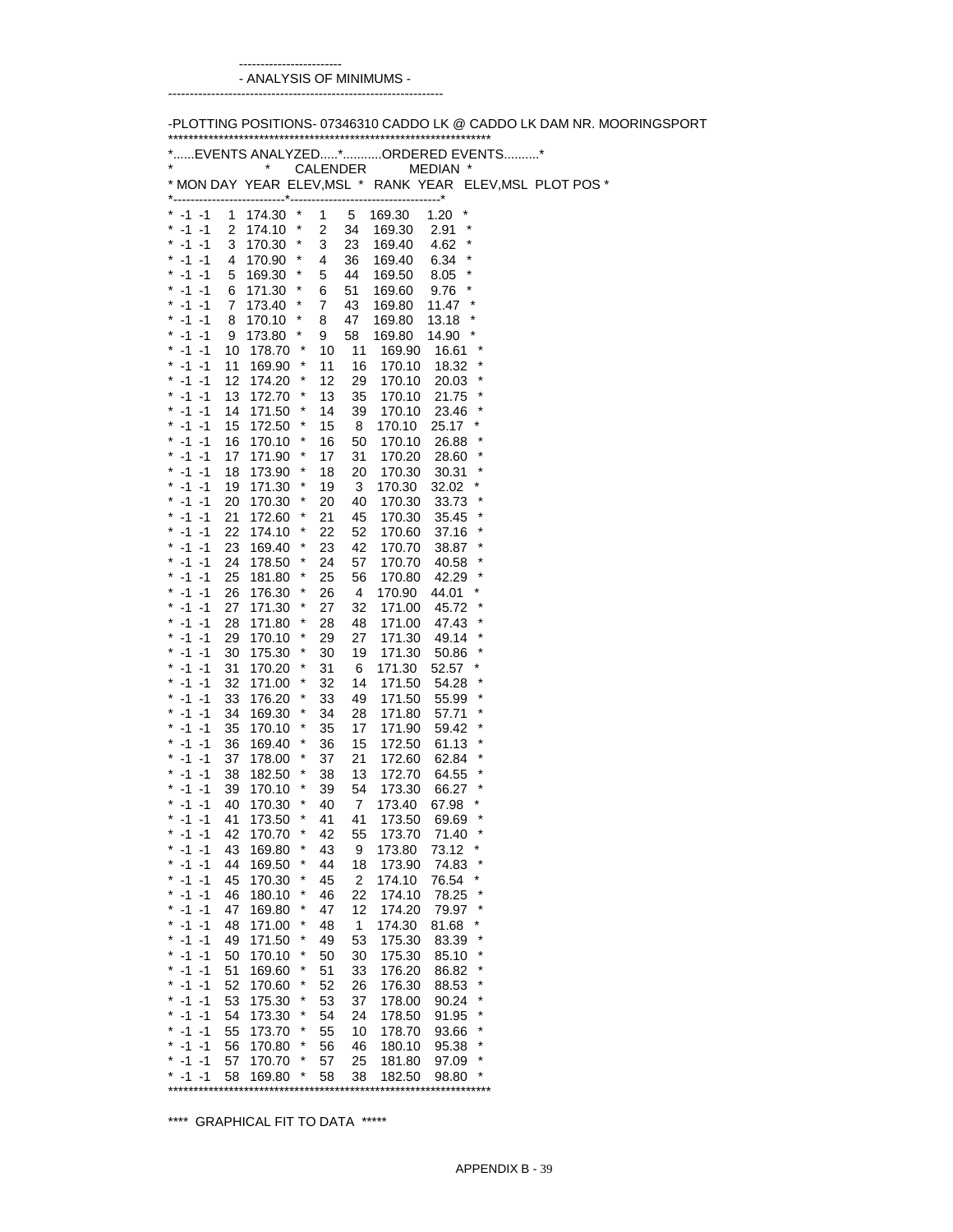++++++++++++++++++++++++  $+$  END OF RUN  $+$ + NORMAL STOP IN STATS + + HAVE A GOOD DAY + ++++++++++++++++++++++++

\* 168.57 168.54 \* 2.0 \* 169.41 167.54 \* \* 168.85 168.81 \* 5.0 \* 169.66 167.85 \* \* 169.21 169.18 \* 10.0 \* 169.99 168.26 \* \* 169.82 169.80 \* 20.0 \* 170.57 168.94 \* \* 171.70 171.70 \* 50.0 \* 172.39 170.97 \* \* 174.67 174.74 \* 80.0 \* 175.51 173.95 \* \* 176.73 176.87 \* 90.0 \* 177.80 175.86 \* \* 178.71 178.95 \* 95.0 \* 180.07 177.65 \* \* 183.12 183.77 \* 99.0 \* 185.20 181.56 \* \*\*\*\*\*\*\*\*\*\*\*\*\*\*\*\*\*\*\*\*\*\*\*\*\*\*\*\*\*\*\*\*\*\*\*\*\*\*\*\*\*\*\*\*\*\*\*\*\*\*\*\*\*\*\*\*\*\*\*\*\*\*\*\* SYSTEMATIC STATISTICS \* NO TRANSFORM OF ELEV,MSL \* NUMBER OF EVENTS \* \*--------------------------------\*-----------------------------\* \* MEAN 172.46 \* HISTORIC EVENTS 0 \* \* STANDARD DEV 3.20 \* HIGH OUTLIERS 0 \* \* COMPUTED SKEW 1.4816 \* LOW OUTLIERS 0 \* \* GENERALIZED SKEW -99.0000 \* ZERO OR MISSING 0 \* \* ADOPTED SKEW 1.5000 \* SYSTEMATIC EVENTS 58 \*

\*\*\*\*\*\*\*\*\*\*\*\*\*\*\*\*\*\*\*\*\*\*\*\*\*\*\*\*\*\*\*\*\*\*\*\*\*\*\*\*\*\*\*\*\*\*\*\*\*\*\*\*\*\*\*\*\*\*\*\*\*\*\*\*

\*\*\*\*\*\*\*\*\*\*\*\*\*\*\*\*\*\*\*\*\*\*\*\*\*\*\*\*\*\*\*\*\*\*\*\*\*\*\*\*\*\*\*\*\*\*\*\*\*\*\*\*\*\*\*\*\*\*\*\* CAUTION FROM SUBROUTINE WTSKEW \*\*\*\*\* NO GENERALIZED SKEW PROVIDED ADOPTED SKEW SET TO COMPUTED SKEW

\*\*\*\*\*\*\*\*\*\*\*\*\*\*\*\*\*\*\*\*\*\*\*\*\*\*\*\*\*\*\*\*\*\*\*\*\*\*\*\*\*\*\*\*\*\*\*\*\*\*\*\*\*\*\*\*\*\*\*\*\*\*\*\*

\*------------------------\*-------------\*-----------------------\* \* 168.29 168.27 \* 0.2 \* 169.15 167.23 \* \* 168.36 168.34 \* 0.5 \* 169.22 167.31 \* \* 168.44 168.42 \* 1.0 \* 169.29 167.40 \*

\*........ELEV,MSL........\* PERCENT \*...CONFIDENCE LIMITS...\* \* EXPECTED \* CHANCE NON- \* \*

\* COMPUTED PROBABILITY \* EXCEEDANCE \* 0.05 LIMIT 0.95 LIMIT \*

\*\*\*\*\* ANALYTICAL FIT TO DATA \*\*\*\*\*

\* EXPECTED \* CHANCE NON- \* \* \* COMPUTED PROBABILITY \* EXCEEDANCE \* 0.50 LIMIT 0.50 LIMIT \* \*------------------------\*-------------\*-----------------------\* \* 169.30 169.30 \* 0.2 \* -1.00 -1.00 \* \* 169.30 169.30 \* 0.5 \* -1.00 -1.00 \* \* 169.30 169.30 \* 1.0 \* -1.00 -1.00 \* \* 169.30 169.30 \* 2.0 \* -1.00 -1.00 \* \* 169.40 169.40 \* 5.0 \* -1.00 -1.00 \* \* 169.62 169.62 \* 10.0 \* -1.00 -1.00 \* \* 170.10 170.10 \* 20.0 \* -1.00 -1.00 \* \* 171.30 171.30 \* 50.0 \* -1.00 -1.00 \* \* 174.20 174.20 \* 80.0 \* -1.00 -1.00 \* \* 177.83 177.83 \* 90.0 \* -1.00 -1.00 \* \* 179.73 179.73 \* 95.0 \* -1.00 -1.00 \* \* 182.60 182.60 \* 99.0 \* -1.00 -1.00 \* \*\*\*\*\*\*\*\*\*\*\*\*\*\*\*\*\*\*\*\*\*\*\*\*\*\*\*\*\*\*\*\*\*\*\*\*\*\*\*\*\*\*\*\*\*\*\*\*\*\*\*\*\*\*\*\*\*\*\*\*\*\*\*\*

\*........ELEV,MSL........\* PERCENT \*...CONFIDENCE LIMITS...\*

-FREQUENCY CURVE-07346310 CADDO LK @ CADDO LK DAM NR. MOORINGSPORT \*\*\*\*\*\*\*\*\*\*\*\*\*\*\*\*\*\*\*\*\*\*\*\*\*\*\*\*\*\*\*\*\*\*\*\*\*\*\*\*\*\*\*\*\*\*\*\*\*\*\*\*\*\*\*\*\*\*\*\*\*\*\*\*

-FREQUENCY CURVE- 07346310 CADDO LK @ CADDO LK DAM NR. MOORINGSPORT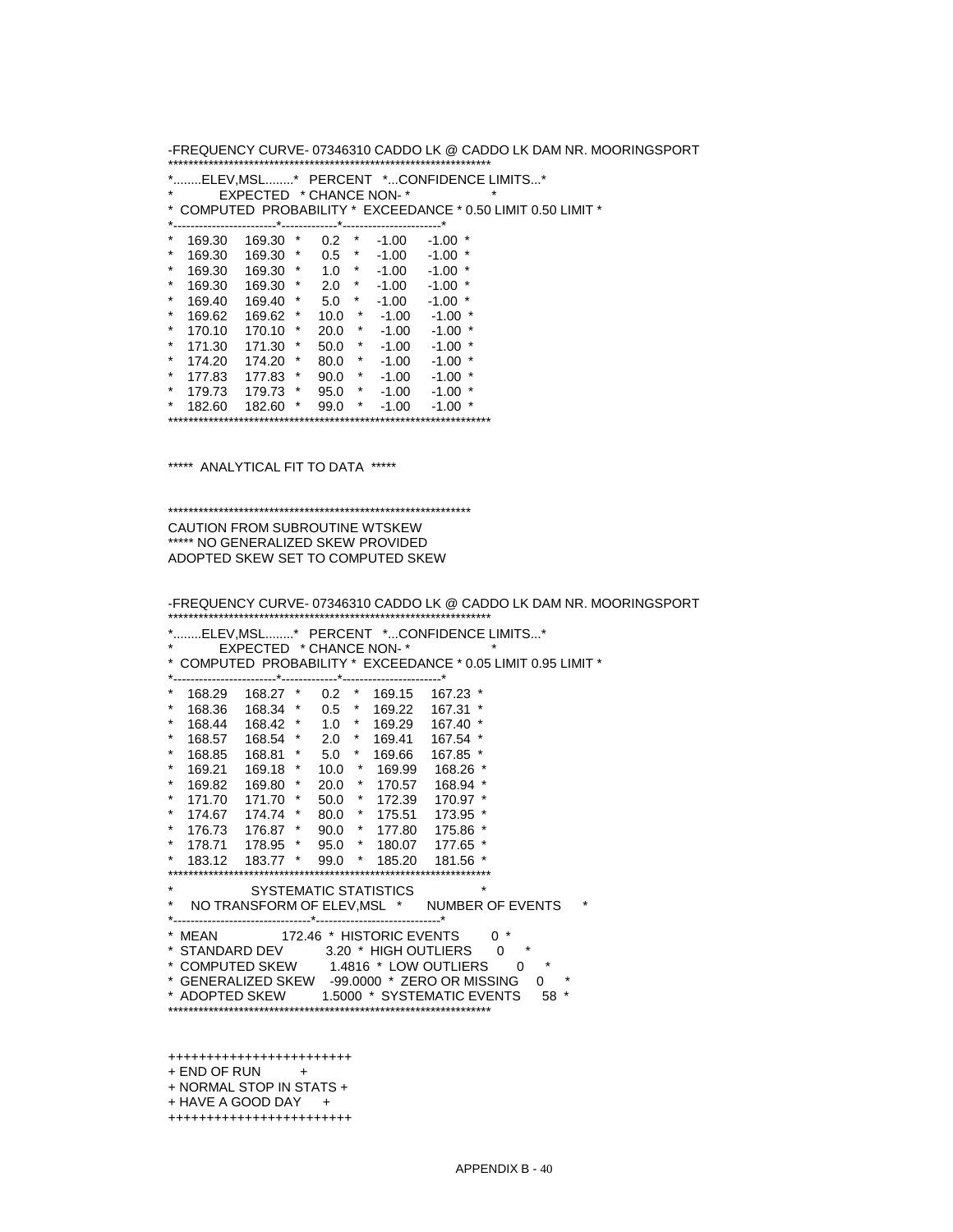LOCATION.--Lat 32 45'04", long 94 29'59", Marion County, Hydrologic Unit 11140305, on left bank 1,500 ft upstream from left and of Ferrell's Bridge Dam on Big Cypress Creek, on Farm Road 726, 9.0 mi west of Jefferson, and 80.1 mi upstream from mouth.

DRAINAGE AREA.--850 mi2.

PERIOD OF RECORD.--August 1957 to current year.

GAGE.--Water-stage recorder. Datum of gage is National Geodetic Vertical Datum of 1929. Prior to Nov. 12, 1957, nonrecording gage at same site and datum.

REMARKS.-The lake is formed by a rolled earthfill dam 10,600 ft long, including a 200-foot-wide concrete spillway. Impoundment of water began Aug. 21, 1957, and the dam was completed June 25, 1958. Official operation began Dec. 11, 1959. The flood-control outlet works consist of two 10.0-foot-diameter conduits that are controlled by two 8.0- by 12.5-foot electrically driven broome-type gates. The low-flow outlet works consist of a controlled 14-inch pipe. Flow over the spillway is discharged into a 2,000-foot-long rectified channel and then into Cypress Creek. The capacity table is based on a survey made in 1950. The lake was built for flood control, conservation, and water supply. During the current year, an unknown amount of water was diverted from the lake for municipal and industrial uses. Figures given herein represent total contents. Data regarding the dam and lake are given in the following table:

|                                     | Elevation | Capacity    |
|-------------------------------------|-----------|-------------|
|                                     | (feet)    | (acre-feet) |
| Top of dam                          | 277.0     |             |
| Crest of spillway                   | 249.5     | 842,100     |
| Top of conservation pool            | 228.5     | 254.900     |
| Crest of intake to wet well (14 in) | 202.5     | 5.760       |
| Lowest gated outlet (invert)        | 200.0     | 2,860       |

COOPERATION.--Records furnished by the U.S. Army Corps of Engineers and reviewed by the Geological Survey.

EXTREMES FOR PERIOD OF RECORD.--Maximum contents, 694,360 acre-ft May 5, 1966 (elevation, 245.41); minimum since December 1959, 210,100 acre-ft Oct. 6, 1984 (elevation, 225.98 ft).

EXTREMES FOR CURRENT YEAR.--Maximum daily contents, 328,400 acre-ft Mar. 26 at 0800 hours (elevation, 232.17 ft); minimum daily, 210,100 acre-ft Oct. 6 (elevation, 225.98 ft).

| $\frac{1}{2}$ . The results in the result of the set of the set of the results in the results in the set of the set of the set of the set of the set of the set of the set of the set of the set of the set of the set of the set |         |  |  |  |  |  |
|-----------------------------------------------------------------------------------------------------------------------------------------------------------------------------------------------------------------------------------|---------|--|--|--|--|--|
| <b>ElevationTotal Contents</b>                                                                                                                                                                                                    |         |  |  |  |  |  |
| 225.0                                                                                                                                                                                                                             | 194,300 |  |  |  |  |  |
| 228.0                                                                                                                                                                                                                             | 245,600 |  |  |  |  |  |
| 230.0                                                                                                                                                                                                                             | 283,700 |  |  |  |  |  |
| 232.0                                                                                                                                                                                                                             | 324,800 |  |  |  |  |  |
| 233.0                                                                                                                                                                                                                             | 346,500 |  |  |  |  |  |

**Capacity Table** (Elevation in feet and total contents in acre-feet)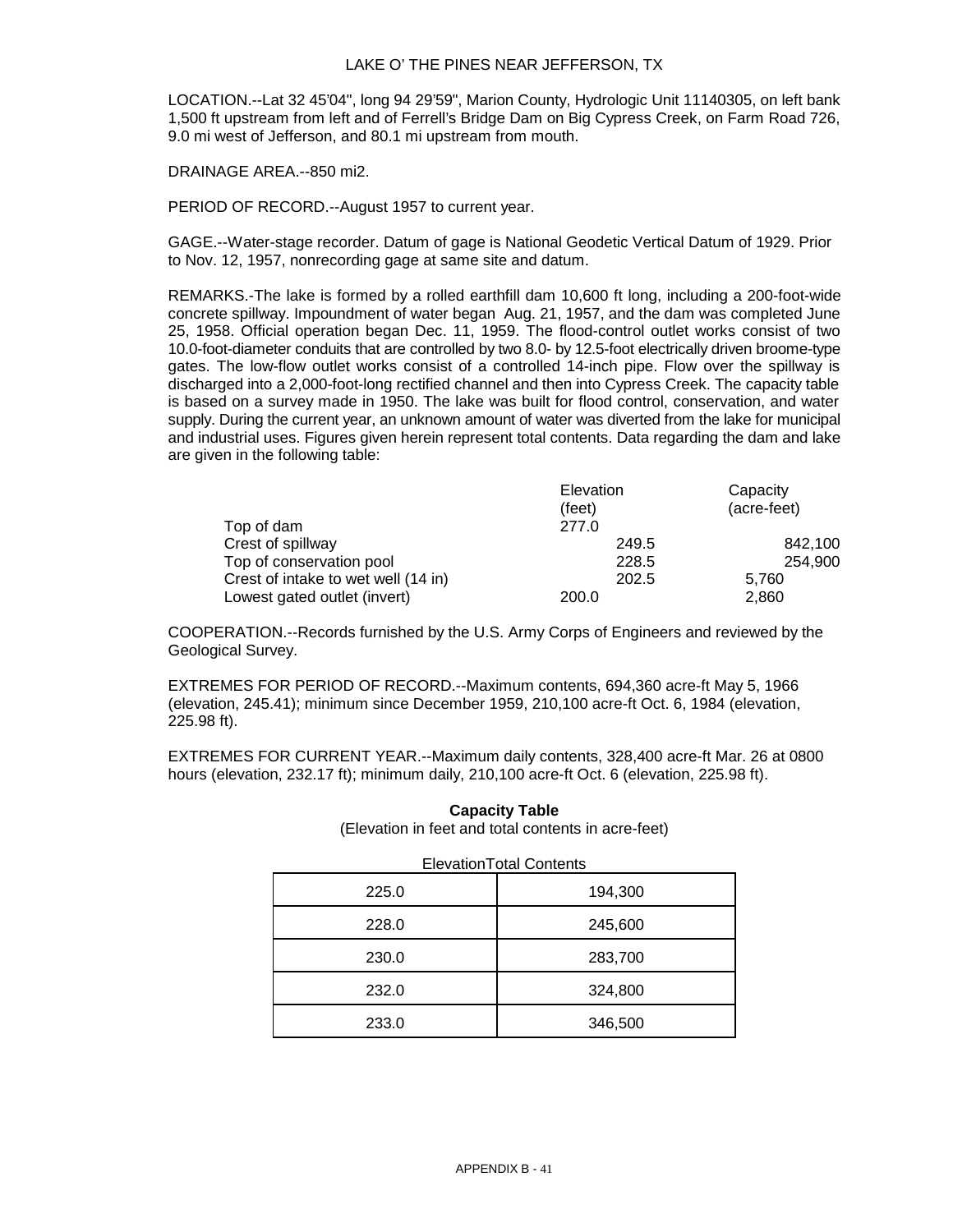## Labyrinth Weir

Hydraulic design criteria of the labyrinth weir were based upon the estimates of the ability of the downstream channel to carry away flows, the elevation at which structural damages began to occur around Caddo Lake, the currently expected pool levels of Caddo Lake and the capability of Caddo Lake to deliver flows to the dam site. The hydraulic design criteria for the labyrinth weir were 20,000 cubic feet per second discharge at a reservoir elevation of 172.0 above mean sea level (M.S.L.) with the weir crest at 170.0 M.S.L. and an approach invert at 158.0 M.S.L.. Within the current guidance on design of labyrinth weirs, this design criteria yielded many acceptable design. A design was selected for further evaluation based upon length, volume of concrete and estimated earth work costs. The length criteria came from the requirement that the labyrinth be constructable in the south abutment of the Caddo Lake Dam without impinging on the existing weir, as one of the planning alternatives to be considered left the existing weir in place.

| 20000   | Design Discharge              | 15      | Number of Cycles                   |
|---------|-------------------------------|---------|------------------------------------|
| 172.00  | <b>Reservoir Elevation</b>    | 77.64   | Apron Length                       |
| 158.00  | Approach Channel Invert       | 751.03  | Apron Width                        |
| 170.00  | <b>Weir Crest Elevation</b>   | 76.77   | Weir Leg Length Effective          |
| 15.00   | Labyrinth Side Leg Angle      | 78.31   | Weir Leg Length Actual             |
| 2.00    | Total Head on Crest           | 2303.13 | <b>Total Weir Length Effective</b> |
| 12.00   | Height of Crest above Invert  | 2492.19 | <b>Total Weir Length Actual</b>    |
| 4.00    | Inside Apex Width             | 50.07   | Cycle Width                        |
| 5.53    | <b>Outside Apex Width</b>     | 4.17    | Cycle Width per height             |
| 0.17    | Crest Head / Height Ratio     | 2215.28 | Weir Concrete Volume               |
| 0.57    | <b>Crest Drag Coefficient</b> | 4319.11 | Apron Concrete Volume              |
| 2303.13 | <b>Effective Crest Length</b> | 6534.39 | <b>Total Concrete Volume</b>       |

# Design of Labyrinth Spillways Journal of Hydraulic Engineering Volume 121, Number 3, March 1995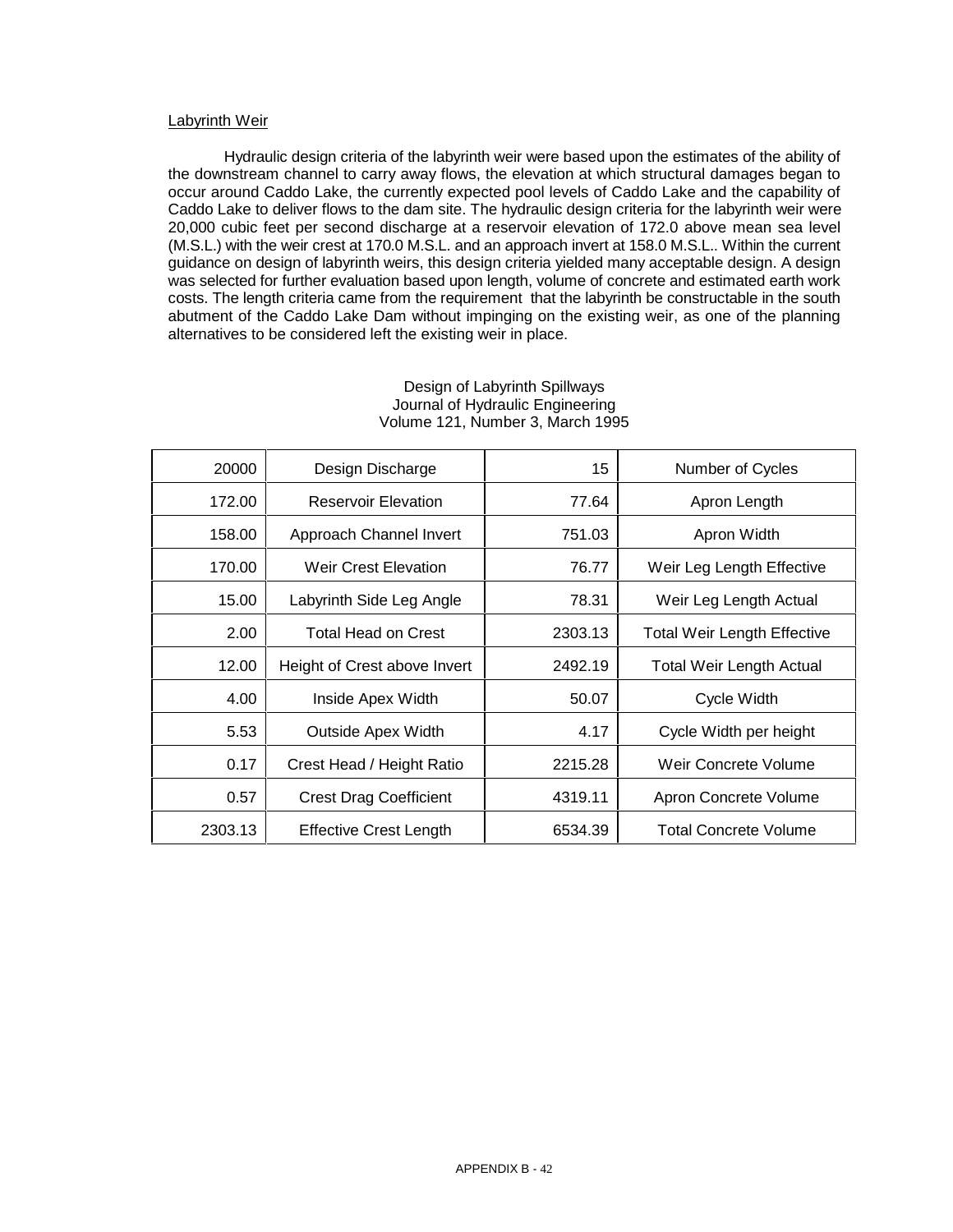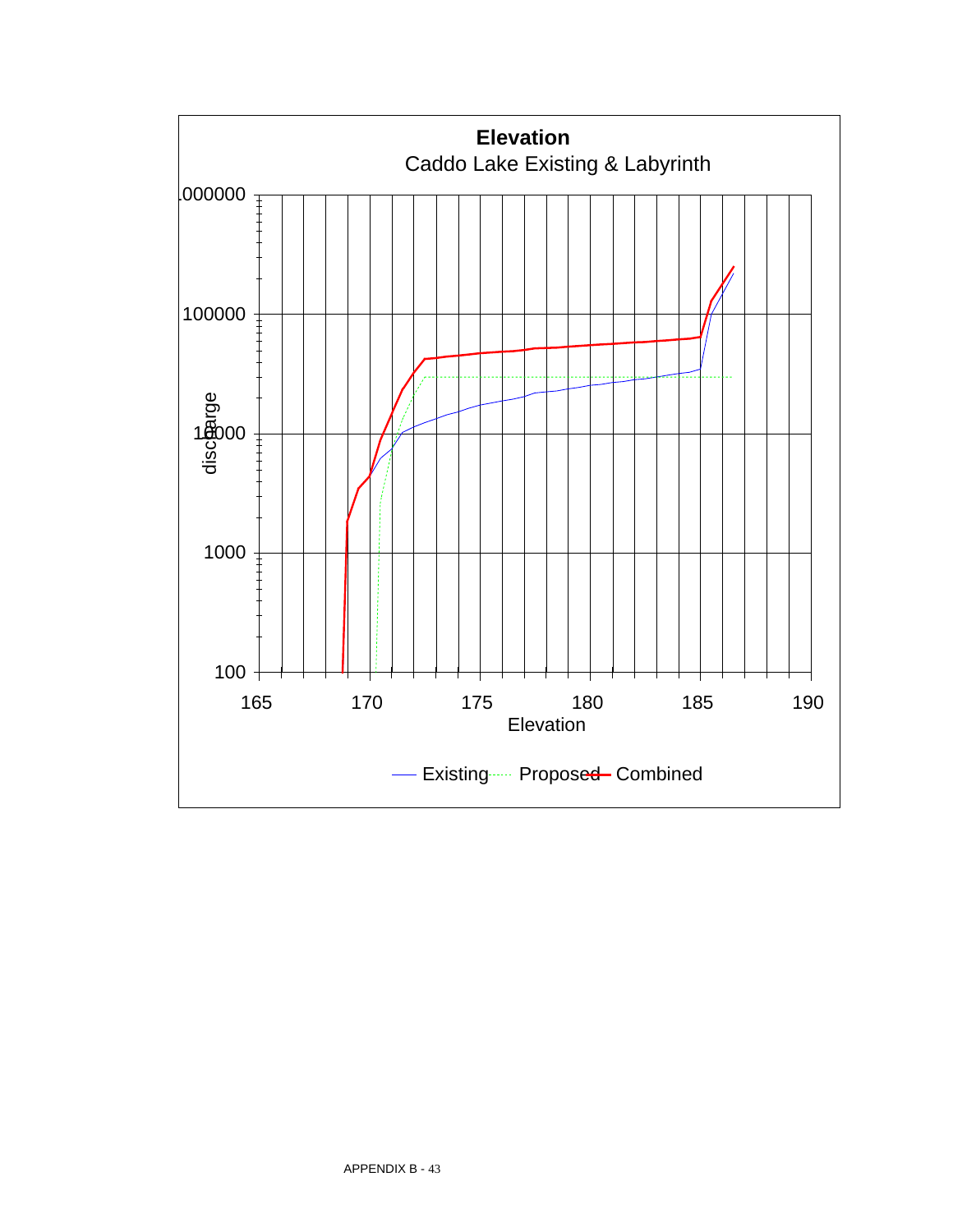# Caddo Lake Labyrinth Weir Evaluation Design of Labyrinth Spillways Journal of Hydraulic Engineering Volume 121, Number 3, March 1995

| Discharge (cfs) | Total Head (ft) | Static Head (ft) | Lake Surface<br>(msl) | Approach<br>Velocity (fps) |
|-----------------|-----------------|------------------|-----------------------|----------------------------|
| 0.00            | 12.00           | 12.00            | 170.00                | 0.00                       |
| 1000.01         | 12.27           | 12.27            | 170.27                | 0.11                       |
| 2000.01         | 12.43           | 12.43            | 170.43                | 0.21                       |
| 3000.02         | 12.56           | 12.56            | 170.56                | 0.32                       |
| 4000.02         | 12.68           | 12.68            | 170.68                | 0.42                       |
| 5000.03         | 12.79           | 12.79            | 170.79                | 0.52                       |
| 6000.04         | 12.90           | 12.89            | 170.89                | 0.62                       |
| 7000.04         | 12.99           | 12.99            | 170.99                | 0.72                       |
| 8000.05         | 13.09           | 13.08            | 171.08                | 0.81                       |
| 9000.05         | 13.17           | 13.16            | 171.16                | 0.91                       |
| 10000.06        | 13.26           | 13.24            | 171.24                | 1.01                       |
| 11000.06        | 13.34           | 13.32            | 171.32                | 1.10                       |
| 12000.07        | 13.42           | 13.40            | 171.40                | 1.19                       |
| 13000.08        | 13.50           | 13.48            | 171.48                | 1.28                       |
| 14000.08        | 13.58           | 13.55            | 171.55                | 1.38                       |
| 15000.09        | 13.65           | 13.62            | 171.62                | 1.47                       |
| 16000.09        | 13.72           | 13.69            | 171.69                | 1.56                       |
| 17000.10        | 13.79           | 13.75            | 171.75                | 1.65                       |
| 18000.11        | 13.86           | 13.82            | 171.82                | 1.73                       |
| 19000.11        | 13.93           | 13.88            | 171.88                | 1.82                       |
| 20000.12        | 14.00           | 13.94            | 171.94                | 1.91                       |
| 21000.12        | 14.07           | 14.00            | 172.00                | 2.00                       |
| 22000.13        | 14.13           | 14.06            | 172.06                | 2.08                       |
| 23000.14        | 14.20           | 14.12            | 172.12                | 2.17                       |
| 24000.14        | 14.26           | 14.18            | 172.18                | 2.25                       |
| 25000.15        | 14.32           | 14.24            | 172.24                | 2.34                       |

Note: All discharges greater than 25,000 cfs are controlled by the backwater effect of Twelvemile Bayou.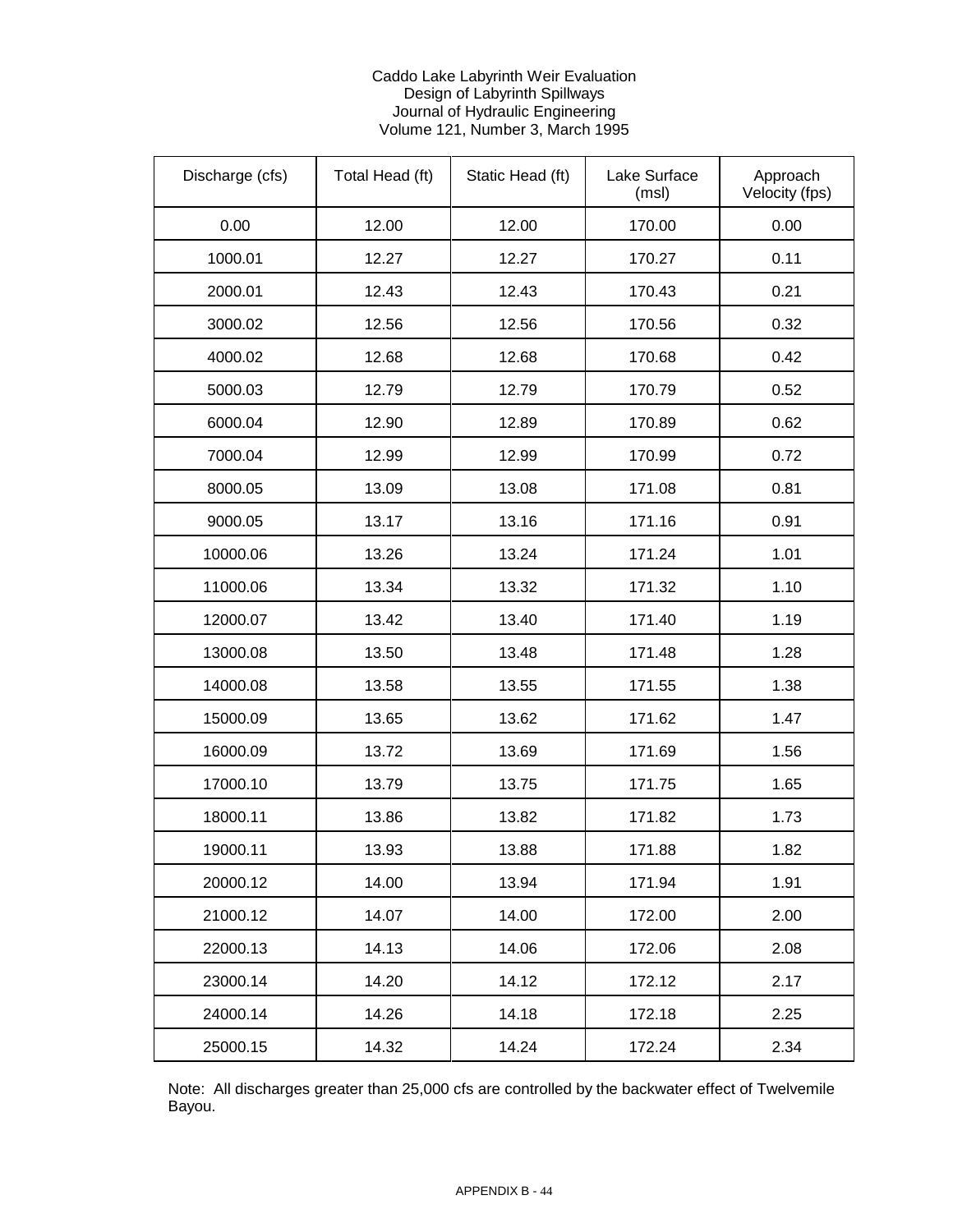# **Tainter Gate**

The tainter gate design criteria was derived from the Corps of Engineers Hydraulic Design Criteria 320-4 through 320-8/1 and assumed that the gates would compliment the proposed labyrinth weir. The tainter gates were designed to release up to 5000 cfs corresponding to a 2 year event and the conveyance capacity of the uninproved channel capacity downstream.

## **The Design Process**

The design of the tainter gates began with the production of a rating curve shown below at the upstream end of State Highway 169 (Section 22.17 River Mile) from the Shreveport to Daingerfield



Navigation Feasibility Restudy HEC-2 model.

The above mentioned HEC-2 model provided a starting water surface elevation from which another HEC-2 channelization model of an assumed improved 2000 feet long and 85 feet wide rectangular channel beginning at the downstream side of Caddo dam to a perpendicular intersection of the natural channel. This was modeled to obtain a preliminary rating curve at the downstream end of the tainter gates. The above mentioned rating curve is depicted on the following page.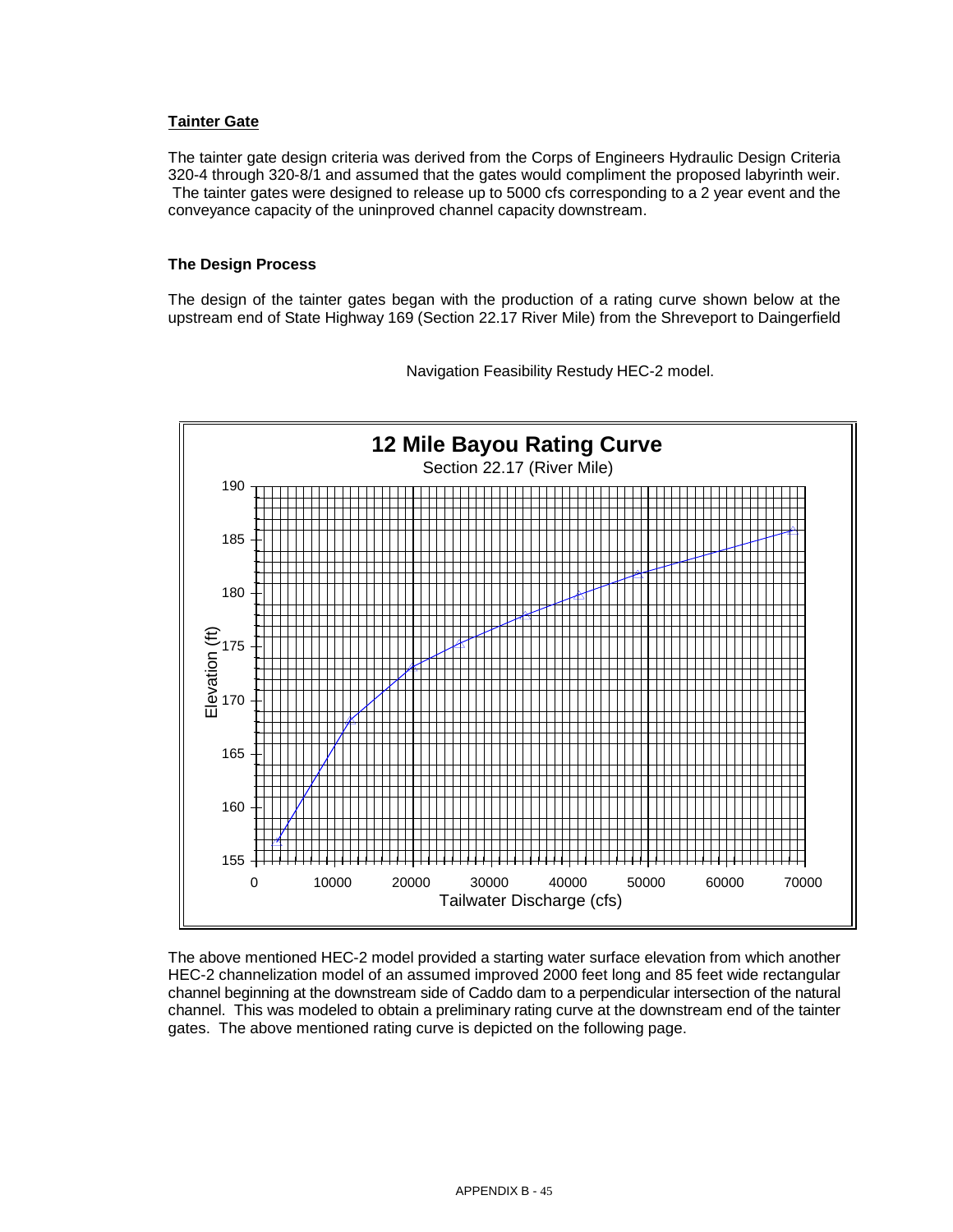

Based on a simplifying assumption that the losses through the gate at varying levels of gate opening are small, the energy head at the upstream and the downstream end of the the gate are approximately equal. Hence the equation for computing flows under gates on low sills with tailwater elevation greater than sill elevation was used to determine the conservation pool elevation at seven discrete levels of gate openings. The equation used is contained in HDC 320-8.

$$
Q = C_s L h_s \sqrt{2gh}
$$

where

 $Q =$  discharge,  $(cfs)$ 

| $C_{\rm s}$ | $=$ | submerged flow discharge coefficient, a function of the sill submergence- |
|-------------|-----|---------------------------------------------------------------------------|
|             |     | gate opening ratio                                                        |
|             | $=$ | bay width, ft.                                                            |
| $h_{\rm s}$ | $=$ | tailwater depth over sill, ft.                                            |

 $g =$  gravitational acceleration, ft. per sec<sup>2</sup>

h = total head differential pool to tailwater (including approach velocity head), ft.

A schematic of the the tainter gates design are shown on the following page. Three 25' wide gates separated by 4' piers are employed.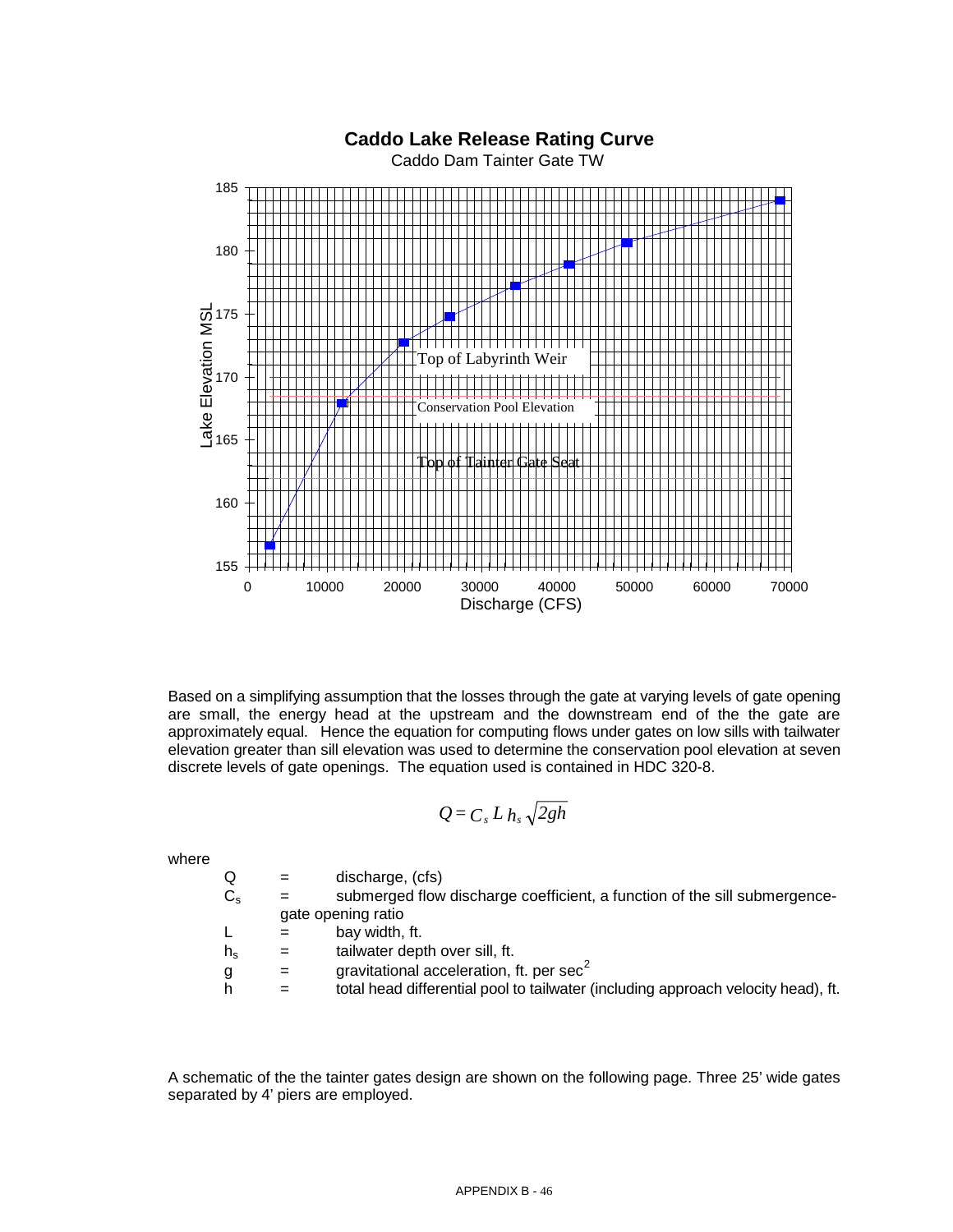

Plan View 3 - 25 ft. tainter gates



Sectional View.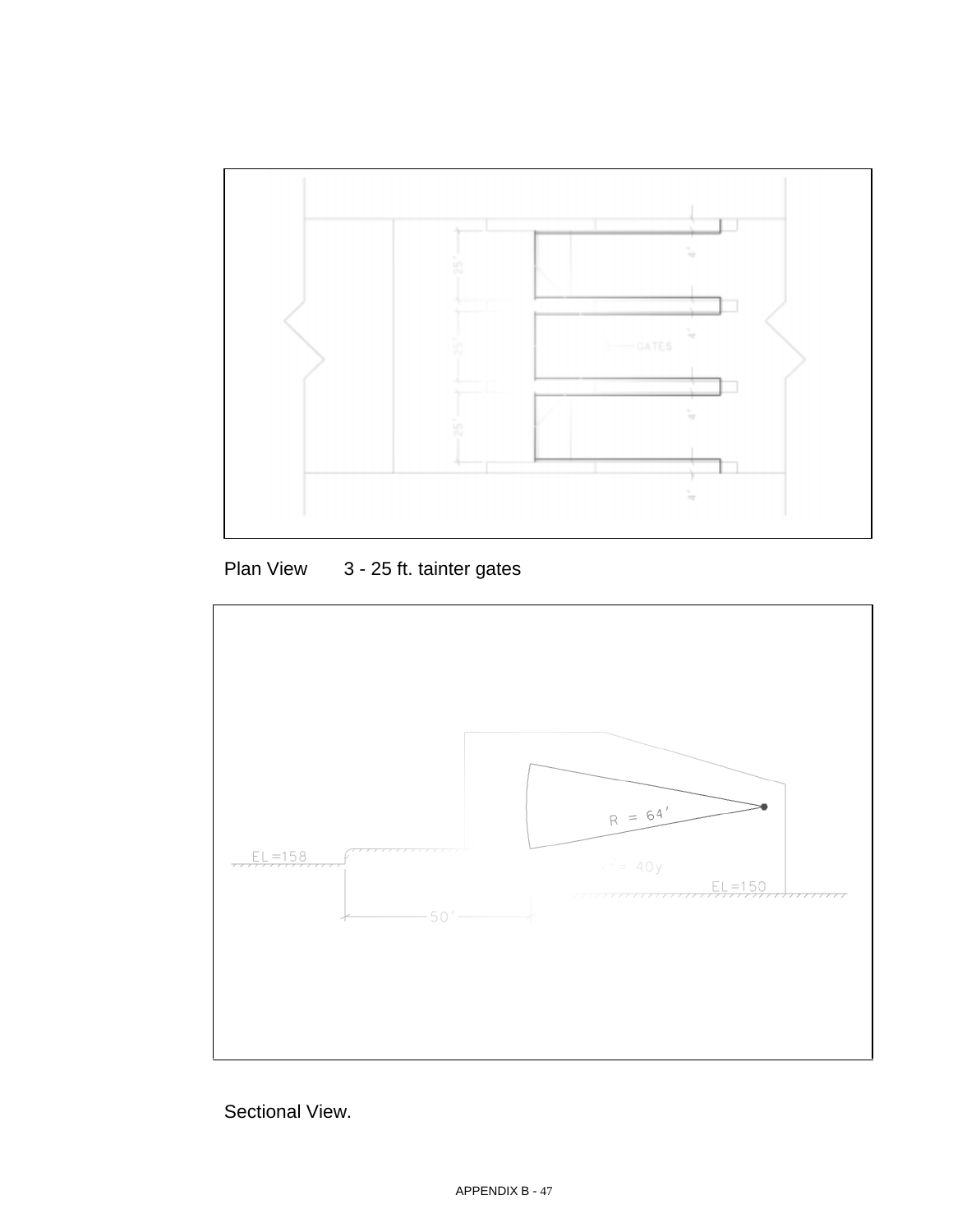\*\*\*\*\*\*\*\*\*\*\*\*\*\*\*\*\*\*\*\*\*\*\*\*\*\*\*\*\*\*\*\*\*\*\*\* \*\*\*\*\*\*\*\*\*\*\*\*\*\*\*\*\*\*\*\*\*\*\*\*\*\*\*\*\*\*\*\*\*\*\*\*\* \* FFA \* \* \* \* FLOOD FREQUENCY ANALYSIS U.S. ARMY CORPS OF ENGINEERS \* \* PROGRAM DATE: FEB 1995 THE HYDROLOGIC ENGINEERING CENTER \* \* VERSION: 3.1 609 SECOND STREET \* \* RUN DATE AND TIME: DAVIS, CALIFORNIA 95616 \* \* 16 AUG 95 09:48:16 (916) 756-1104 \* \* \* \* \* \*\*\*\*\*\*\*\*\*\*\*\*\*\*\*\*\*\*\*\*\*\*\*\*\*\*\*\*\*\*\*\*\*\*\*\* \*\*\*\*\*\*\*\*\*\*\*\*\*\*\*\*\*\*\*\*\*\*\*\*\*\*\*\*\*\*\*\*\*\*\*\*\*

 INPUT FILE NAME: BLACKCYP.DAT OUTPUT FILE NAME: BLACKCYP.OUT DSS FILE NAME: BLACKCYP.DSS

 -----DSS---ZOPEN: Existing File Opened, File: BLACKCYP.DSS Unit: 71; DSS Version: 6-JB

\*\*TITLE RECORD(S)\*\*

TT BLACK CYPRESS AND BIGCYPRESS BAYOUS AT JEFFERSON , TEXAS

 \*\*GENERALIZED SKEW\*\* ISTN GGMSE SKEW GS .000 -.10

 \*\*CD FILE DATA\*\* CD BLACKCYP.TAB

Station BLACK CYPRESS BAYOU AT JEFFERSON, TX Id 07346045 State TX Drainage Area 365.0 Hydrolog Unit 11140306 County 315 Contribute Area 0.0 Years 1969-1993 Latitude 32:46:40 Gage Datum 171.47 Continuous Yes / No Longitude 094:21:26 Base Flow 4000.0 Ann/Part Cnt 25 /13

 \*\*SYSTEMATIC EVENTS\*\* 25 EVENTS TO BE ANALYZED

 \*\*END OF INPUT DATA\*\* ED ++++++++++++++++++++++++++++++++++++++++++++++++++++++++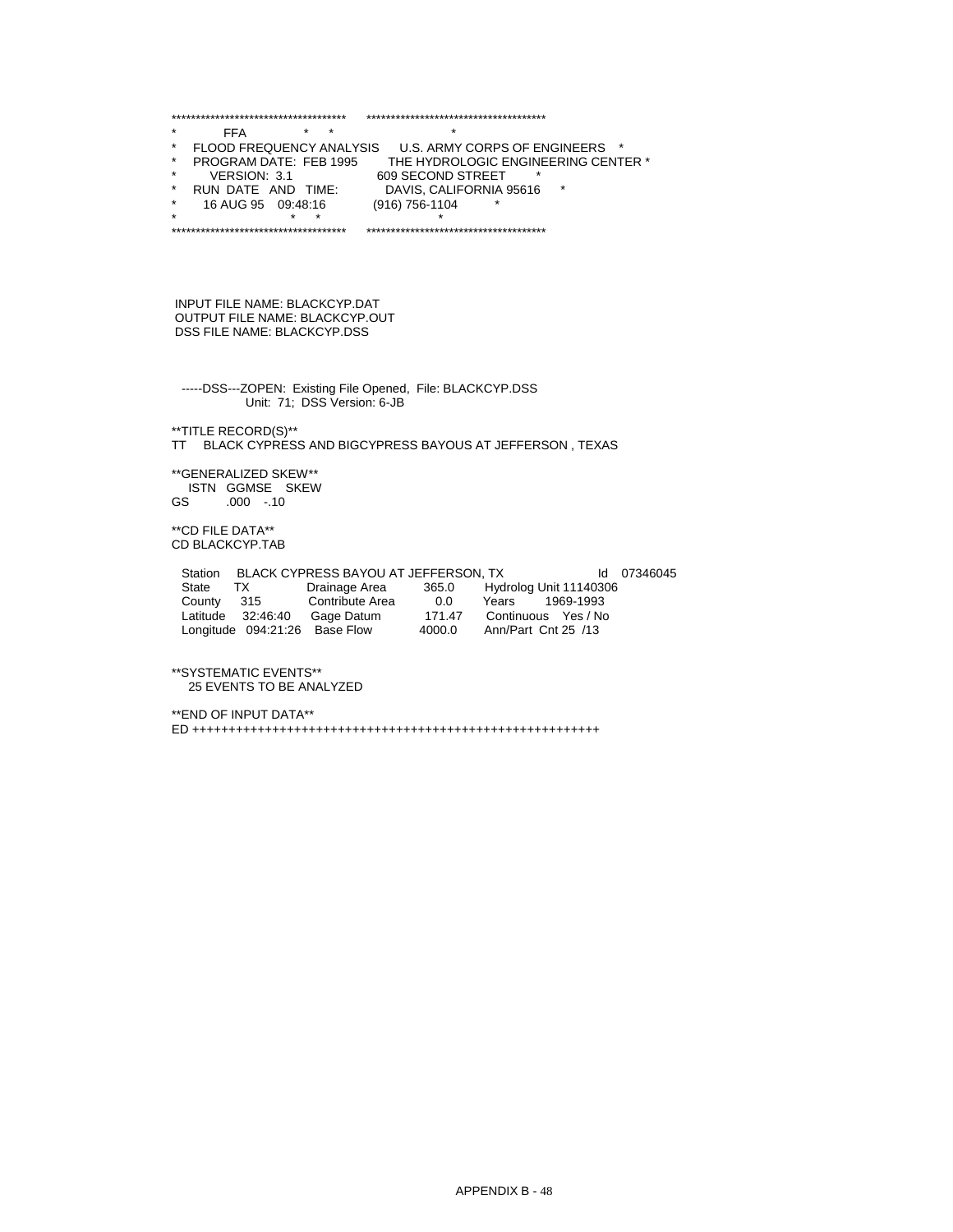-PRELIMINARY RESULTS-

-SKEW WEIGHTING -

BASED ON 25 EVENTS, MEAN-SQUARE ERROR OF STATION SKEW = .268<br>DEFAULT OR INPUT MEAN-SQUARE ERROR OF GENERALIZED SKEW = .302

### PRELIMINARY RESULTS

-FREQUENCY CURVE-BLACK CYPRESS BAYOU AT JEFFERSON, TX

| COMPUTED EXPECTED  <br>FLOW IN CFS                                                                     | CURVE PROBABILITY                                                                                                                                                                                                                                                                   |                                                                                                      | PERCENT   CONFIDENCE LIMITS   <br>CHANCE   05<br>  EXCEEDANCE   FLOW IN CFS                              |                                                                                                         | $95$ | $\mathsf{I}$ |  |  |  |
|--------------------------------------------------------------------------------------------------------|-------------------------------------------------------------------------------------------------------------------------------------------------------------------------------------------------------------------------------------------------------------------------------------|------------------------------------------------------------------------------------------------------|----------------------------------------------------------------------------------------------------------|---------------------------------------------------------------------------------------------------------|------|--------------|--|--|--|
| 22700<br>19200.<br>16600.<br>14100.<br>10900<br>8570<br>6270.<br>3250.<br>1560.<br>1030.<br>717<br>349 | 27400<br>22300<br>18800.<br>15600<br>11700.<br>8930.<br>6410.<br>3250<br>1510.<br>966<br>647.<br>275.                                                                                                                                                                               | 0.2 <sub>0</sub><br>0.5<br>1.0<br>2.0<br>5.0<br>10.0<br>20.0<br>50.0<br>80.0<br>90.0<br>95.0<br>99.0 | 45400<br>36800<br>30700<br>25000<br>18000<br>13300.<br>9130.<br>4320.<br>2080.<br>1430.<br>1040.<br>567. | 14300.<br>12500.<br>11100.<br>9630.<br>7700.<br>6220.<br>4680.<br>2460<br>1080.<br>649.<br>414.<br>165. |      |              |  |  |  |
|                                                                                                        | SYSTEMATIC STATISTICS                                                                                                                                                                                                                                                               |                                                                                                      |                                                                                                          |                                                                                                         |      |              |  |  |  |
|                                                                                                        | $\mathbf l$<br>LOG TRANSFORM FLOW CFS<br><b>NUMBER OF EVENTS</b>                                                                                                                                                                                                                    |                                                                                                      |                                                                                                          |                                                                                                         |      |              |  |  |  |
| <b>MEAN</b>                                                                                            | <b>HISTORIC EVENTS</b><br>0 <sub>1</sub><br>$3.4879$  <br>STANDARD DEV<br>3614<br><b>HIGH OUTLIERS</b><br>0<br><b>COMPUTED SKEW</b><br>LOW OUTLIERS<br>-.7250<br>0<br><b>REGIONAL SKEW</b><br>ZERO OR MISSING<br>$-1000$<br>0<br>SYSTEMATIC EVENTS<br>ADOPTED SKEW<br>$-4000$<br>25 |                                                                                                      |                                                                                                          |                                                                                                         |      |              |  |  |  |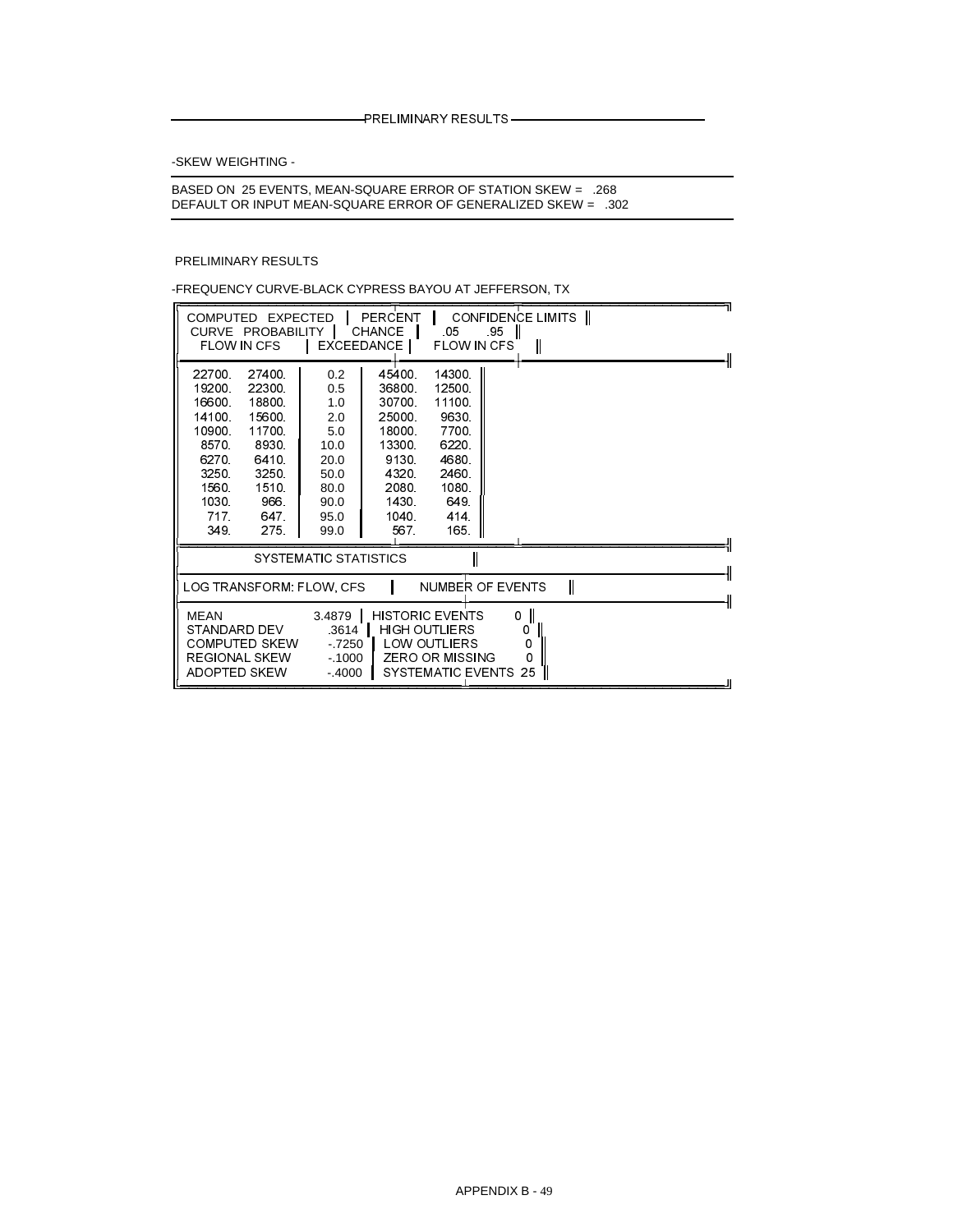- FINAL RESULTS -

| EVENTS ANALYZED           |                |                           |                |                | ORDERED EVENTS                           |
|---------------------------|----------------|---------------------------|----------------|----------------|------------------------------------------|
|                           |                | FLOW   WATER FLOW WEIBULL |                |                |                                          |
|                           |                |                           |                |                | MONDAY YEAR CFS   RANK YEAR CFS PLOT POS |
|                           |                |                           |                |                |                                          |
| 4 17 1969                 | 3420.          | 1 1988                    | 11600.         | 3.85           |                                          |
| 4 1970                    | 1760.          | 2 1989                    | 9630.          | 7.69           |                                          |
| 18 1971<br>3              | 362.           | 3 1990                    | 7900.          | 11.54          |                                          |
| 7 1972<br>1               | 1380.          | 4 1974                    | 7120.          | 15.38          |                                          |
| 28 1973<br>4              | 6170.          | 5 1975                    | 6420.          | 19.23          |                                          |
| 25 1974<br>4              | 7120.          | 6 1991                    | 6310.          | 23.08          |                                          |
| 5 1975<br>2               | 6420.          | 7 1973                    | 6170.          | 26.92          |                                          |
| 12 1976<br>3              | 3480.          | 8 1993                    | 4840.          | 30.77          |                                          |
| 16 1977<br>$\overline{2}$ | 2320.          | 9 1980                    | 3790.          | 34.62          |                                          |
| 18 1978<br>5              | 1330.          | 10 1979                   | 3700.          | 38.46          |                                          |
| 3 1979<br>4               | 3700.          | 11 1981                   | 3590.          | 42.31          |                                          |
| 26 1980                   | 3790.          | 12 1992                   | 3540.          | 46.15          |                                          |
| 5 19 1981                 | 3590.          | 13 1976                   | 3480.          | 50.00          |                                          |
| 5 20 1982                 | 827.           | 14 1987                   | 3430.          | 53.85          |                                          |
| 12 8 1983                 | 1860.          | 15 1969                   | 3420.          | 57.69          |                                          |
| 2 17 1984                 | 836.           | 16 1986                   | 3380.          | 61.54          |                                          |
| 2 28 1985                 | 2420.          | 17 1985                   | 2420.          | 65.38          |                                          |
| 6 27 1986                 | 3380.          | 18 1977                   | 2320.          | 69.23          |                                          |
| 3 21 1987<br>12 28 1988   | 3430.          | 19 1983                   | 1860.          | 73.08          |                                          |
|                           | 11600.         | 20 1970                   | 1760.          | 76.92          |                                          |
| 3 29 1989<br>3 11 1990    | 9630.<br>7900. | 21 1972<br>22 1978        | 1380.<br>1330. | 80.77<br>84.62 |                                          |
| 6 1991<br>5               | 6310.          | 23 1984                   |                |                |                                          |
| 3 13 1992                 |                | 24 1982                   | 836.<br>827.   | 88.46          |                                          |
| 12 18 1993                | 3540.<br>4840. | 25 1971                   | 362.           | 92.31<br>96.15 |                                          |
|                           |                |                           |                |                | п.                                       |

-PLOTTING POSITIONS-BLACK CYPRESS BAYOU AT JEFFERSON, TX

-OUTLIER TESTS -

LOW OUTLIER TEST

BASED ON 25 EVENTS, 10 PERCENT OUTLIER TEST VALUE K(N) = 2.486

1 LOW OUTLIER(S) IDENTIFIED BELOW TEST VALUE OF 388.5

STATISTICS AND FREQUENCY CURVE ADJUSTED FOR 1 LOW OUTLIER(S)

HIGH OUTLIER TEST

BASED ON 24 EVENTS, 10 PERCENT OUTLIER TEST VALUE K(N) = 2.467

0 HIGH OUTLIER(S) IDENTIFIED ABOVE TEST VALUE OF 19762.

-SKEW WEIGHTING -

BASED ON 25 EVENTS, MEAN-SQUARE ERROR OF STATION SKEW = .227 DEFAULT OR INPUT MEAN-SQUARE ERROR OF GENERALIZED SKEW = .302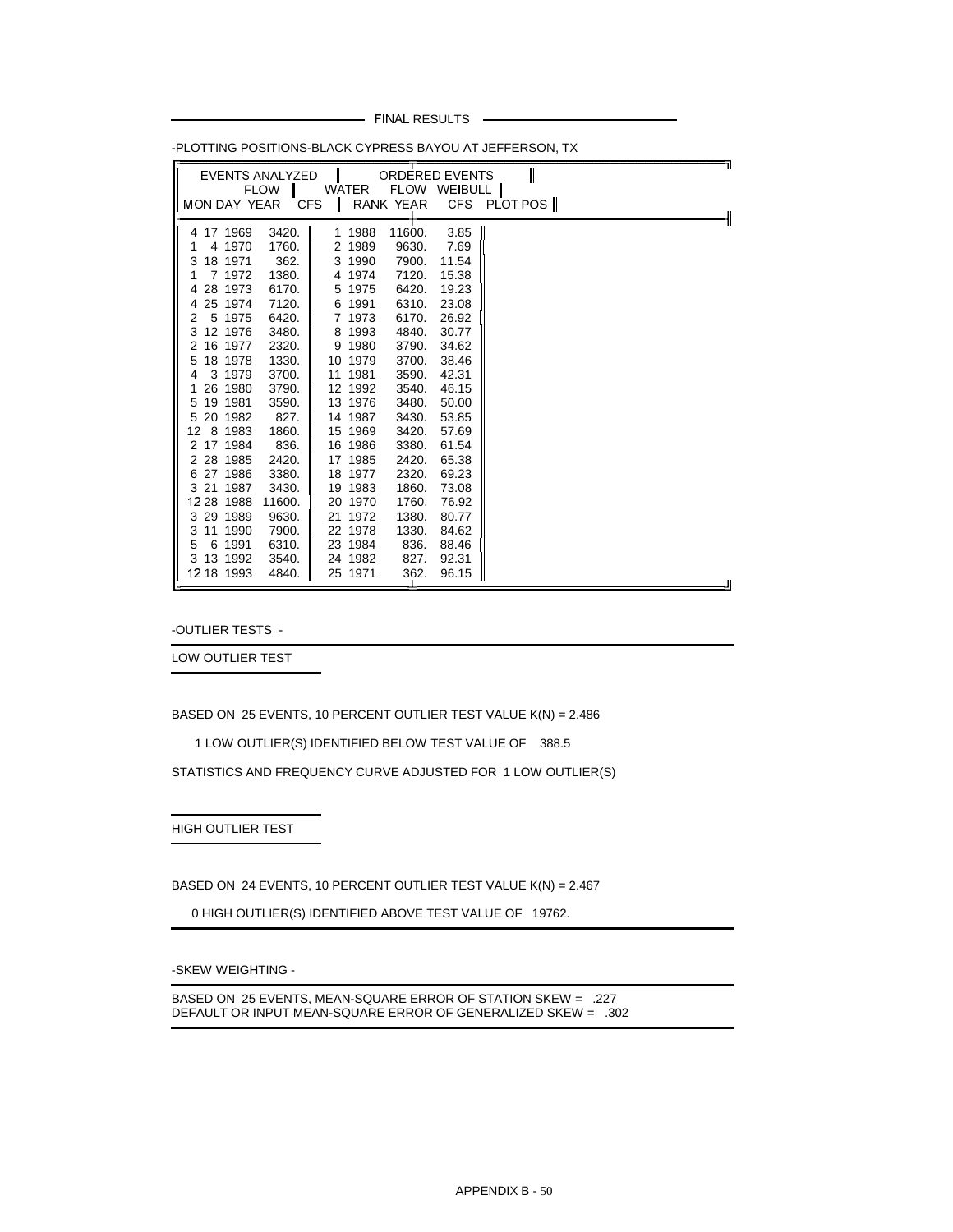FINAL RESULTS

| COMPUTED EXPECTED<br>CURVE PROBABILITY<br>FLOW IN CFS                                                |                                                                                                     |                                                                                         | PERCENT<br><b>CHANCE</b><br>EXCEEDANCE                                                              | .05<br>FLOW IN CFS                                                                                               | .95 | CONFIDENCE LIMITS   <br>I      |             |  |  |
|------------------------------------------------------------------------------------------------------|-----------------------------------------------------------------------------------------------------|-----------------------------------------------------------------------------------------|-----------------------------------------------------------------------------------------------------|------------------------------------------------------------------------------------------------------------------|-----|--------------------------------|-------------|--|--|
| 22200<br>18500<br>15900.<br>13400<br>10300<br>8120<br>6020<br>3320.<br>1770<br>1250.<br>936.<br>532. | 27600<br>21900.<br>18100<br>14800<br>11000<br>8460<br>6160<br>3320<br>1720<br>1190.<br>863.<br>443. | 0.2<br>0.5<br>1.0<br>2.0<br>5.0<br>10.0<br>20.0<br>50.0<br>80.0<br>90.0<br>95.0<br>99.0 | 43000<br>34000<br>28000<br>22500<br>16200.<br>12000<br>8380<br>4260<br>2280<br>1670<br>1290<br>801. | 14500<br>12400<br>10900.<br>9450<br>7540<br>6110.<br>4670.<br>2590<br>1270<br>838.<br>583.<br>285.               |     |                                |             |  |  |
|                                                                                                      |                                                                                                     | <b>SYNTHETIC STATISTICS</b>                                                             |                                                                                                     |                                                                                                                  |     |                                |             |  |  |
| LOG TRANSFORM: FLOW, CFS                                                                             |                                                                                                     |                                                                                         |                                                                                                     | <b>NUMBER OF EVENTS</b>                                                                                          |     |                                | $\mathbf l$ |  |  |
| <b>MEAN</b><br>STANDARD DEV<br><b>COMPUTED SKEW</b><br><b>REGIONAL SKEW</b><br>ADOPTED SKEW          |                                                                                                     | 3.5103<br>3172<br>$-3299$<br>$-1000$<br>$-.2000$                                        |                                                                                                     | <b>HISTORIC EVENTS</b><br><b>HIGH OUTLIERS</b><br>LOW OUTLIERS<br><b>ZERO OR MISSING</b><br>SYSTEMATIC EVENTS 25 | 0   | - 11<br>0<br>$\mathbf{I}$<br>n |             |  |  |

-FREQUENCY CURVE-BLACK CYPRESS BAYOU AT JEFFERSON, TX

+++++++++++++++++++++++++<br>+ END OF RUN +<br>+ NORMAL STOP IN FFA + +++++++++++++++++++++++++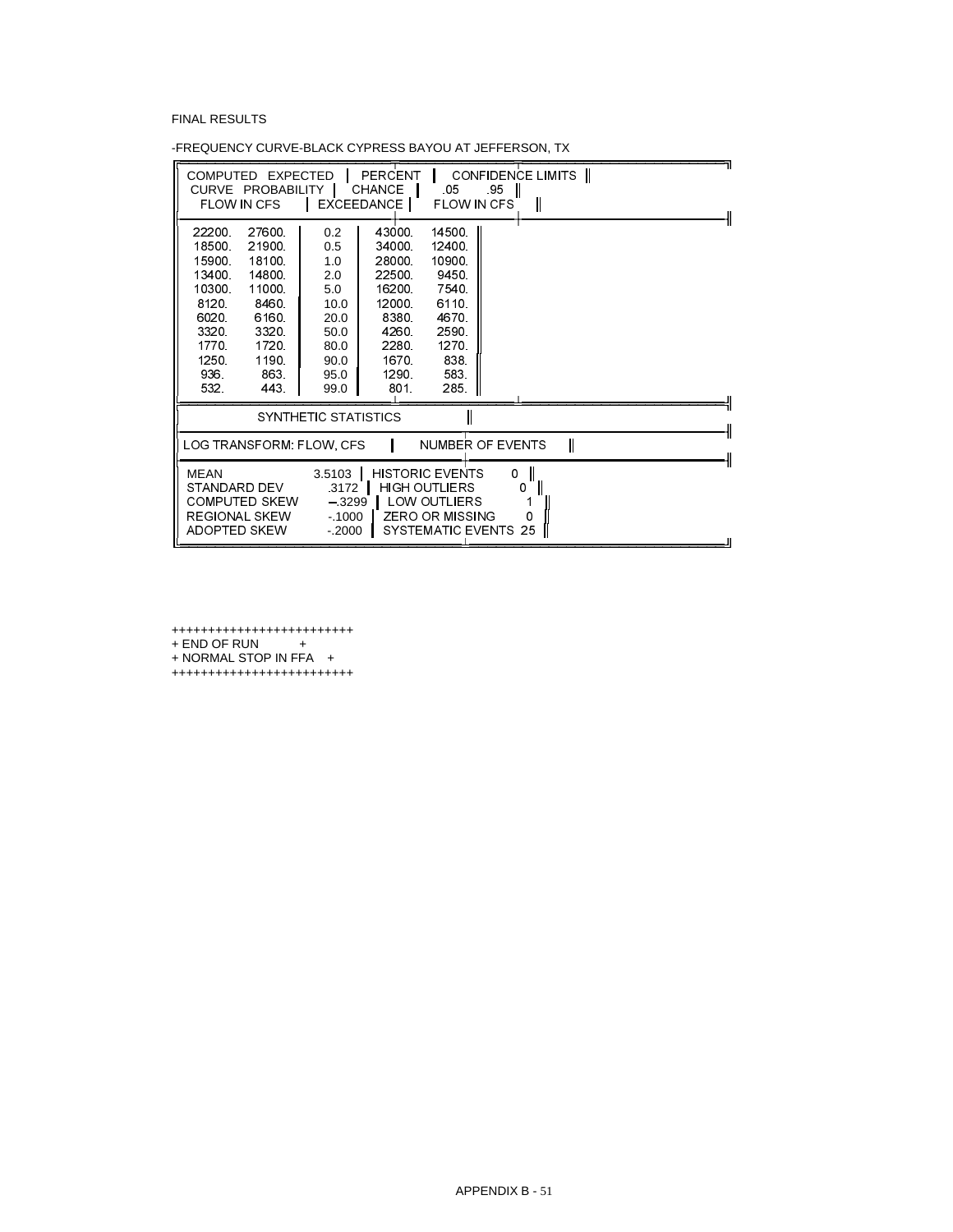\*\*\*\*\*\*\*\*\*\*\*\*\*\*\*\*\*\*\*\*\*\*\*\*\*\*\*\*\*\*\*\*\*\*\*\* \*\*\*\*\*\*\*\*\*\*\*\*\*\*\*\*\*\*\*\*\*\*\*\*\*\*\*\*\*\*\*\*\*\*\*\*\* \* FFA \* \* \* \* FLOOD FREQUENCY ANALYSIS U.S. ARMY CORPS OF ENGINEERS \* \* PROGRAM DATE: FEB 1995 THE HYDROLOGIC ENGINEERING CENTER \* \* VERSION: 3.1 609 SECOND STREET \* \* RUN DATE AND TIME: DAVIS, CALIFORNIA 95616 \* \* 16 AUG 95 09:52:41 (916) 756-1104 \* \* \* \* \* \*\*\*\*\*\*\*\*\*\*\*\*\*\*\*\*\*\*\*\*\*\*\*\*\*\*\*\*\*\*\*\*\*\*\*\* \*\*\*\*\*\*\*\*\*\*\*\*\*\*\*\*\*\*\*\*\*\*\*\*\*\*\*\*\*\*\*\*\*\*\*\*\* INPUT FILE NAME: LITTLECY.DAT OUTPUT FILE NAME: LITTLECY.OUT DSS FILE NAME: LITTLECY.DSS -----DSS---ZOPEN: New File Opened, File: LITTLECY.DSS Unit: 71; DSS Version: 6-JB \*\*\*\*\* UNRECOGNIZABLE RECORD 12345678901234567890123456789012345678901234567890123456789012345678901234567890 UT BLACK CYPRESS AND BIGCYPRESS BAYOUS AT JEFFERSON , TEXAS RECORD IGNORED \*\*GENERALIZED SKEW\*\* ISTN GGMSE SKEW GS .000 -.10 \*\*CD FILE DATA\*\* CD LITTLECY.TAB Station LITTLE CYPRESS CREEK NR JEFFERSON, TX Id 07346070 State TX Drainage Area 675.0 Hydrolog Unit 11140307 County 203 Contribute Area 0.0 Years 1946-1993 Latitude 32:42:46 Gage Datum 174.60 Continuous Yes /Yes Longitude 094:20:45 Base Flow No value Ann/Part Cnt 48 /48 \*\*SYSTEMATIC EVENTS\*\* 48 EVENTS TO BE ANALYZED \*\*END OF INPUT DATA\*\* ED ++++++++++++++++++++++++++++++++++++++++++++++++++++++++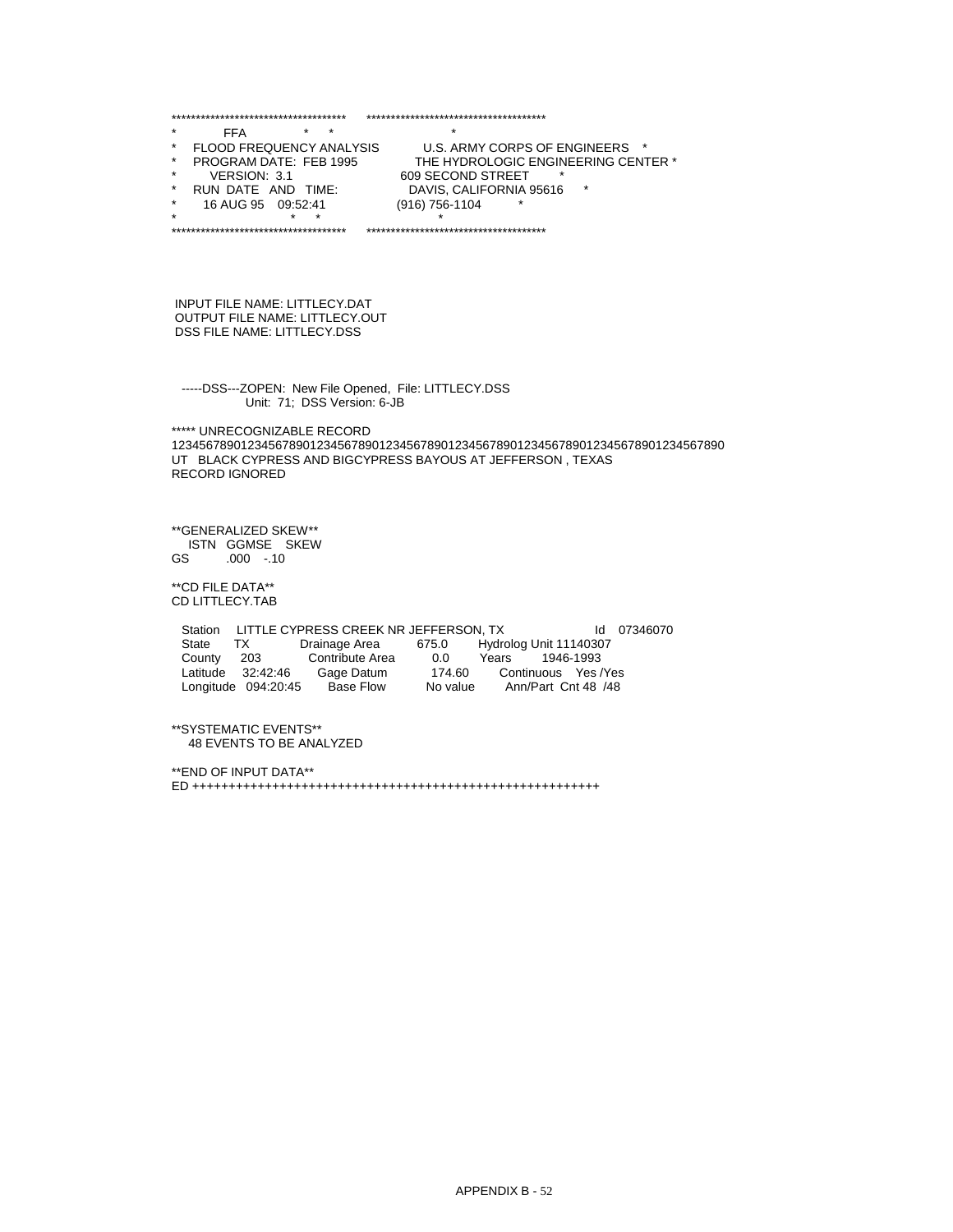-PRELIMINARY RESULTS-

-SKEW WEIGHTING -

BASED ON 48 EVENTS, MEAN-SQUARE ERROR OF STATION SKEW = .131<br>DEFAULT OR INPUT MEAN-SQUARE ERROR OF GENERALIZED SKEW = .302

PRELIMINARY RESULTS

-FREQUENCY CURVE-LITTLE CYPRESS CREEK NR JEFFERSON, TX

| COMPUTED EXPECTED<br>CURVE PROBABILITY<br>FLOW IN CFS                                                |                                                                                                        | <b>EXCEEDANCE</b>                                                                                 | PERCENT<br>CHANCE I                                                                                       | .05<br><b>FLOW IN CFS</b>                                                                          | CONFIDENCE LIMITS   <br>$.95$ | $\mathbf{I}$ |              |  |
|------------------------------------------------------------------------------------------------------|--------------------------------------------------------------------------------------------------------|---------------------------------------------------------------------------------------------------|-----------------------------------------------------------------------------------------------------------|----------------------------------------------------------------------------------------------------|-------------------------------|--------------|--------------|--|
| 50600<br>40600.<br>33700<br>27300<br>19700<br>14500<br>9900<br>4510.<br>1920<br>1190.<br>792.<br>355 | 57400<br>44800<br>36500<br>29100<br>20500<br>14900<br>10000<br>4510.<br>1880.<br>1150.<br>748.<br>312. | $\overline{2}$<br>.5<br>1.0<br>2.0<br>5.0<br>10.0<br>20.0<br>50.0<br>80.0<br>90.0<br>95.0<br>99.0 | 88900.<br>68600<br>55100<br>43100<br>29400.<br>20700.<br>13400.<br>5720<br>2460.<br>1590<br>1100.<br>542. | 33300<br>27500<br>23300<br>19300<br>14400.<br>11000<br>7690<br>3570<br>1420<br>828.<br>516<br>201. |                               |              |              |  |
|                                                                                                      | SYSTEMATIC STATISTICS                                                                                  |                                                                                                   |                                                                                                           |                                                                                                    |                               |              |              |  |
| LOG TRANSFORM: FLOW, CFS                                                                             |                                                                                                        |                                                                                                   |                                                                                                           | <b>NUMBER OF EVENTS</b>                                                                            |                               |              | $\mathsf{I}$ |  |
| <b>MEAN</b><br>STANDARD DEV<br><b>COMPUTED SKEW</b><br><b>REGIONAL SKEW</b><br>ADOPTED SKEW          |                                                                                                        | 3.6329<br>4254<br>$-0.3462$<br>-.1000<br>$-.3000$                                                 | <b>HIGH OUTLIERS</b><br>LOW OUTLIERS                                                                      | <b>HISTORIC EVENTS</b><br><b>ZERO OR MISSING</b><br><b>SYSTEMATIC EVENTS</b>                       | 0<br>0<br>0<br>0<br>48        |              |              |  |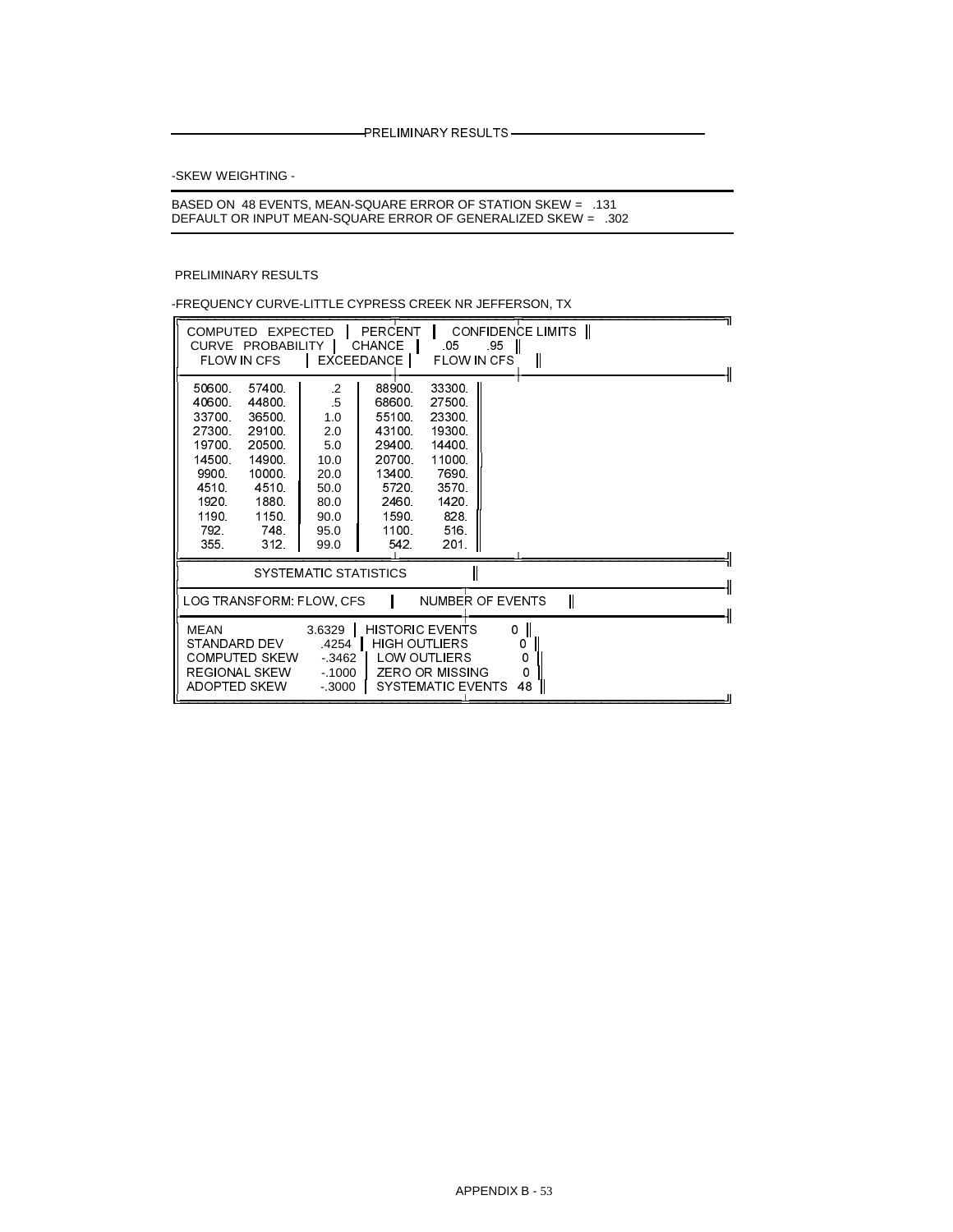FINAL RESULTS -

| EVENTS ANALYZED           |                 | $\blacksquare$ |              | ═══┯<br>ORDERED EVENTS |                | $\parallel$ |  |   |
|---------------------------|-----------------|----------------|--------------|------------------------|----------------|-------------|--|---|
|                           | <b>FLOW</b>     |                | WATER        | FLOW WEIBULL           |                |             |  |   |
| MON DAY YEAR              | <b>CFS</b>      | $\mathbf{I}$   |              | RANK YEAR              | CFS PLOT POS   |             |  | ╢ |
| 4 1946<br>6               | 9500.           | 1              | 1966         | 35500.                 | 2.04           |             |  |   |
| 11 15 1947                | 3100.           | 2              | 1958         | 23900.                 | 4.08           |             |  |   |
| 5 17 1948                 | 5400.           | 3              | 1989         | 20500.                 | 6.12           |             |  |   |
| 5<br>7 1949               | 2260.           | 4              | 1957         | 18400.                 | 8.16           |             |  |   |
| 2 16 1950                 | 10200.          | 5              | 1988         | 12600.                 | 10.20          |             |  |   |
| 2 20 1951<br>4 21 1952    | 2260.<br>2900.  | 6<br>7         | 1961<br>1953 | 12000.<br>11800.       | 12.24<br>14.29 |             |  |   |
| 5 19 1953                 | 11800.          | 8              | 1973         | 11800.                 | 16.33          |             |  |   |
| 5 13 1954                 | 1490.           | 9              | 1974         | 10400.                 | 18.37          |             |  |   |
| 3 26 1955                 | 3810.           | 10             | 1950         | 10200.                 | 20.41          |             |  |   |
| 5<br>6 1956               | 2080.           | 11             | 1979         | 9730.                  | 22.45          |             |  |   |
| 4 27 1957                 | 18400.          | 12             | 1946         | 9500.                  | 24.49          |             |  |   |
| 4 30 1958                 | 23900.          | 13             | 1968         | 8240.                  | 26.53          |             |  |   |
| 4 26 1959                 | 3420.           | 14             | 1987         | 8070.                  | 28.57          |             |  |   |
| 1 20 1960                 | 4500.           | 15             | 1991         | 7850.                  | 30.61          |             |  |   |
| 12 11 1961<br>12 23 1962  | 12000.          | 16<br>17       | 1975<br>1993 | 7550.<br>6880.         | 32.65<br>34.69 |             |  |   |
| 5<br>3 1963               | 3940.<br>3680.  | 18             | 1980         | 5960.                  | 36.73          |             |  |   |
| 3 1964<br>5               | 568.            | 19             | 1969         | 5480.                  | 38.78          |             |  |   |
| 2 14 1965                 | 1760.           | 20             | 1948         | 5400.                  | 40.82          |             |  |   |
| 4<br>26 1966              | 35500.          | 21             | 1990         | 4900.                  | 42.86          |             |  |   |
| 6 1967<br>6               | 4350.           | 22             | 1977         | 4780.                  | 44.90          |             |  |   |
| 5 15 1968                 | 8240.           | 23             | 1960         | 4500.                  | 46.94          |             |  |   |
| 3 24 1969                 | 5480.           | 24             | 1967         | 4350.                  | 48.98          |             |  |   |
| 5<br>3 1970               | 3090.           | 25             | 1962         | 3940.                  | 51.02          |             |  |   |
| 2 22 1971                 | 279.            | 26             | 1955         | 3810.                  | 53.06          |             |  |   |
| 11 1972<br>1<br>4 27 1973 | 2290.<br>11800. | 27<br>28       | 1963<br>1959 | 3680.<br>3420.         | 55.10<br>57.14 |             |  |   |
| 10 1974<br>6              | 10400.          | 29             | 1947         | 3100.                  | 59.18          |             |  |   |
| 2<br>6 1975               | 7550.           | 30             | 1986         | 3090.                  | 61.22          |             |  |   |
| 7<br>6 1976               | 1710.           | 31             | 1970         | 3090.                  | 63.27          |             |  |   |
| 2 17 1977                 | 4780.           | 32             | 1992         | 3070.                  | 65.31          |             |  |   |
| 18 1978<br>3              | 1170.           | 33             | 1952         | 2900.                  | 67.35          |             |  |   |
| 5<br>7 1979               | 9730.           | 34             | 1983         | 2840.                  | 69.39          |             |  |   |
| 1 27 1980                 | 5960.           | 35             | 1981         | 2400.                  | 71.43          |             |  |   |
| 5 25 1981                 | 2400.           | 36             | 1972         | 2290.                  | 73.47          |             |  |   |
| 2 11 1982                 | 594.            | 37<br>38       | 1985         | 2280.<br>2260.         | 75.51          |             |  |   |
| 3 12 1983<br>12 11 1984   | 2840.<br>1780.  | 39             | 1951<br>1949 | 2260.                  | 77.55<br>79.59 |             |  |   |
| 3<br>4 1985               | 2280.           | 40             | 1956         | 2080.                  | 81.63          |             |  |   |
| 12 15 1986                | 3090.           | 41             | 1984         | 1780.                  | 83.67          |             |  |   |
| 3 22 1987                 | 8070.           | 42             | 1965         | 1760.                  | 85.71          |             |  |   |
| 12 29 1988                | 12600.          | 43             | 1976         | 1710.                  | 87.76          |             |  |   |
| 3 29 1989                 | 20500.          | 44             | 1954         | 1490.                  | 89.80          |             |  |   |
| 4 19 1990                 | 4900.           | 45             | 1978         | 1170.                  | 91.84          |             |  |   |
| 4 1991<br>5               | 7850.           | 46             | 1982         | 594.                   | 93.88          |             |  |   |
| 3 10 1992                 | 3070.           | 47             | 1964         | 568.                   | 95.92          |             |  |   |
| 12 20 1993                | 6880.           |                | 48 1971      | 279.                   | 97.96          |             |  | Щ |

-PLOTTING POSITIONS-LITTLE CYPRESS CREEK NR JEFFERSON, TX

-OUTLIER TESTS -

LOW OUTLIER TEST

BASED ON 48 EVENTS, 10 PERCENT OUTLIER TEST VALUE K(N) = 2.753

STATISTICS AND FREQUENCY CURVE ADJUSTED FOR 1 LOW OUTLIER(S)

APPENDIX B - 54

1 LOW OUTLIER(S) IDENTIFIED BELOW TEST VALUE OF 289.7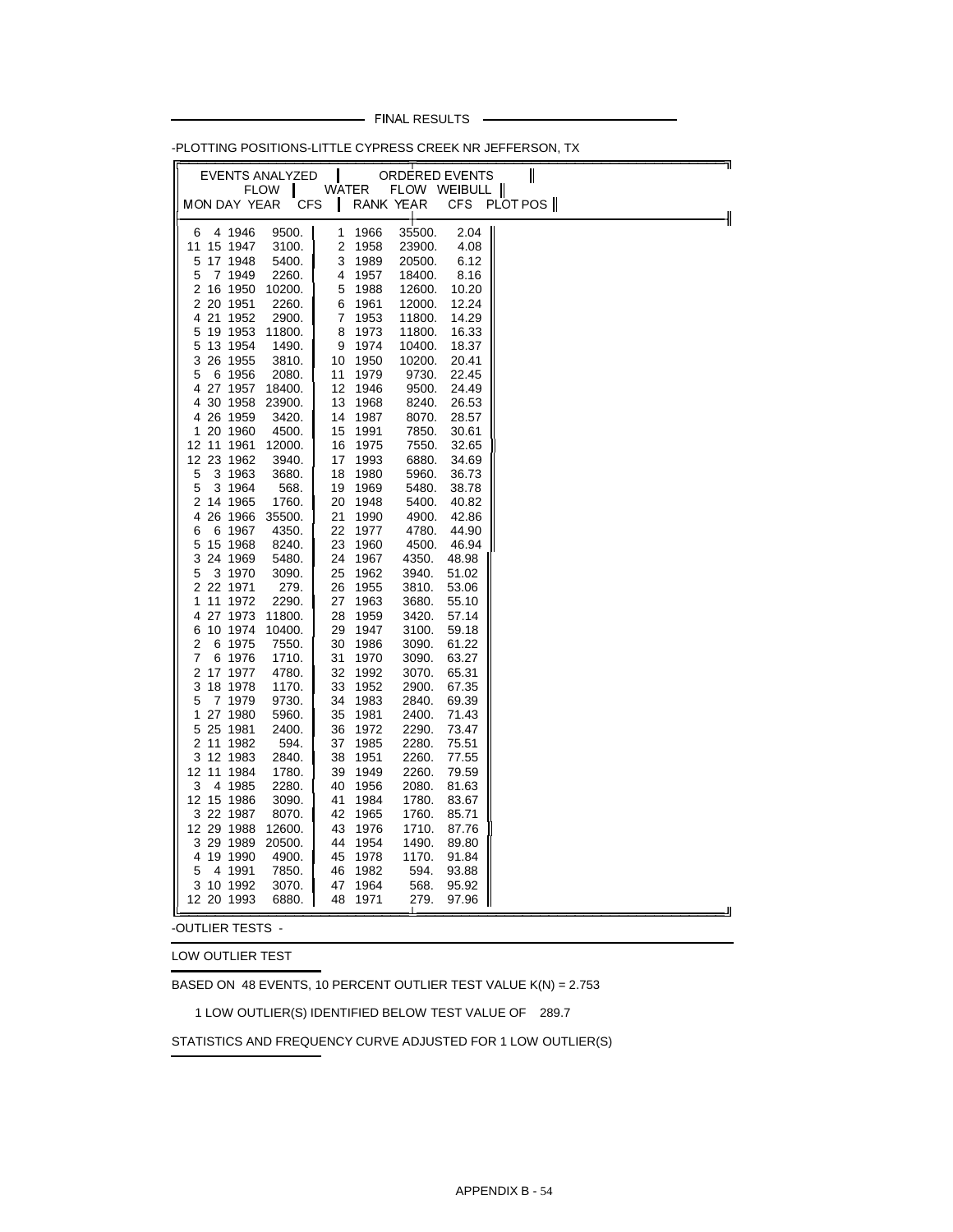### BASED ON 48 EVENTS, 10 PERCENT OUTLIER TEST VALUE K(N) = 2.753

0 HIGH OUTLIER(S) IDENTIFIED ABOVE TEST VALUE OF 63670.

#### -SKEW WEIGHTING -

 BASED ON 48 EVENTS, MEAN-SQUARE ERROR OF STATION SKEW = .107 DEFAULT OR INPUT MEAN-SQUARE ERROR OF GENERALIZED SKEW = .302

#### FINAL RESULTS

-FREQUENCY CURVE-LITTLE CYPRESS CREEK NR JEFFERSON, TX

| COMPUTED EXPECTED<br><b>FLOW IN CFS</b>                                                              | CURVE PROBABILITY                                                                                    |                                                                                                   | PERCENT<br>CHANCE I<br><b>EXCEEDANCE</b>                                                                 | .05<br><b>FLOW IN CFS</b>                                                                              | CONFIDENCE LIMITS   <br>$95$ |   |  |  |
|------------------------------------------------------------------------------------------------------|------------------------------------------------------------------------------------------------------|---------------------------------------------------------------------------------------------------|----------------------------------------------------------------------------------------------------------|--------------------------------------------------------------------------------------------------------|------------------------------|---|--|--|
| 59600.<br>45400<br>36300<br>28400<br>19600<br>14100<br>9520<br>4460<br>2090<br>1410<br>1010.<br>549. | 70100.<br>51300<br>39900<br>30500<br>20500.<br>14600<br>9660<br>4460<br>2060<br>1370<br>969.<br>498. | $\overline{2}$<br>.5<br>1.0<br>2.0<br>5.0<br>10.0<br>20.0<br>50.0<br>80.0<br>90.0<br>95.0<br>99.0 | 106000<br>77000.<br>59100<br>44200.<br>28700<br>19700<br>12600.<br>5540<br>2630<br>1830<br>1360.<br>789. | 39000<br>30700<br>25200<br>20300<br>14600<br>10900.<br>7550.<br>3590.<br>1580.<br>1010.<br>692.<br>337 |                              |   |  |  |
|                                                                                                      |                                                                                                      | SYNTHETIC STATISTICS                                                                              |                                                                                                          |                                                                                                        |                              |   |  |  |
| LOG TRANSFORM: FLOW, CFS                                                                             |                                                                                                      |                                                                                                   |                                                                                                          | NUMBER OF EVENTS                                                                                       |                              | Ш |  |  |
| MEAN<br>STANDARD DEV<br><b>COMPUTED SKEW</b><br><b>REGIONAL SKEW</b><br>ADOPTED SKEW                 |                                                                                                      | 3.6494<br>3912<br>0017<br>$-1000$<br>0000                                                         | <b>HISTORIC EVENTS</b><br><b>HIGH OUTLIERS</b>                                                           | LOW OUTLIERS<br><b>ZERO OR MISSING</b><br>SYSTEMATIC EVENTS                                            | $0$ II<br>0<br>O<br>48       |   |  |  |

+++++++++++++++++++++++++

+ END OF RUN +

+ NORMAL STOP IN FFA +

+++++++++++++++++++++++++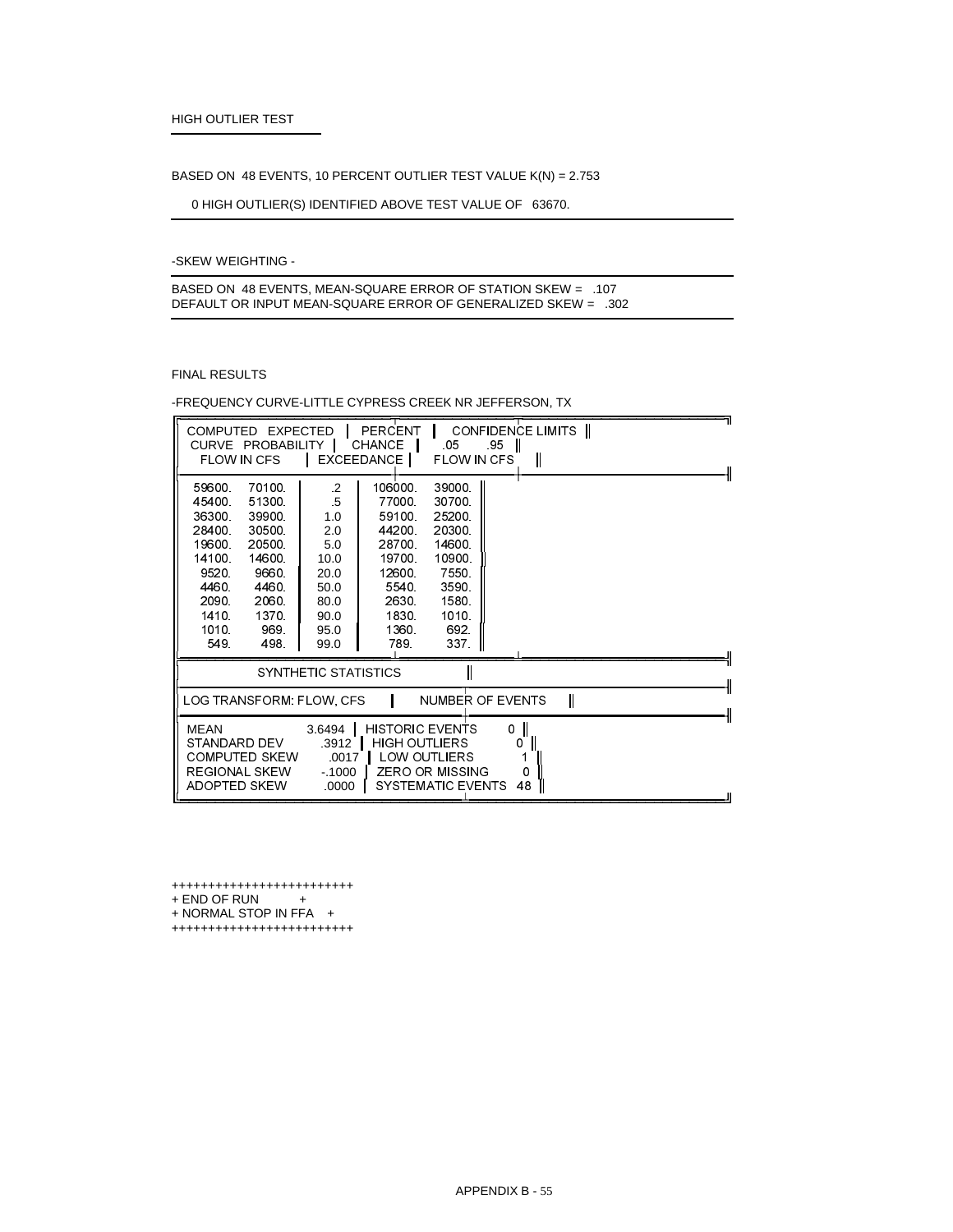|         | *****************************     | *****************************          |
|---------|-----------------------------------|----------------------------------------|
| ÷       | $\star$<br>$\star$<br>FFA         | ÷                                      |
| $\star$ | <b>FLOOD FREQUENCY ANALYSIS</b>   | U.S. ARMY CORPS OF ENGINEERS *         |
| $\star$ | PROGRAM DATE: FEB 1995            | THE HYDROLOGIC ENGINEERING CENTER *    |
| $\star$ | VERSION: 3.1                      | 609 SECOND STREET<br>*                 |
| *       | RUN DATE AND TIME:                | DAVIS, CALIFORNIA 95616<br>$\star$     |
| $\star$ | 16 AUG 95 09:00:11                | (916) 756-1104<br>$\star$              |
| ÷       | $\star$<br>÷                      |                                        |
|         | ********************************* | ************************************** |

 INPUT FILE NAME: BLACKFFA.DAT OUTPUT FILE NAME: BLACKFFA.OUT DSS FILE NAME: BLACKFFA.DSS

 -----DSS---ZOPEN: Existing File Opened, File: BLACKFFA.DSS Unit: 71; DSS Version: 6-JB

 \*\*TITLE RECORD(S)\*\* TT 12 MILE BAYOU NEAR MOORINGSPORT

 \*\*GENERALIZED SKEW\*\* ISTN GGMSE SKEW<br>GS .000 -.10  $.000 - .10$ 

 \*\*CD FILE DATA\*\* CD BLACKHOS.TAB

Station BLACK BAYOU NEAR HOSSTON, LA. Id 07346500<br>State LA Drainage Area 231.0 Hydrolog Unit 11140304 State LA Drainage Area 231.0 Hydrolog Unit 11140304 County 017 Contribute Area 0.0 Years 1940-1951 Latitude 32:52:55 Gage Datum 171.09 Continuous Yes /Yes Longitude 093:53:55 Base Flow No value Ann/Part Cnt 12 /12

 \*\*SYSTEMATIC EVENTS\*\* 12 EVENTS TO BE ANALYZED

 \*\*END OF INPUT DATA\*\* ED ++++++++++++++++++++++++++++++++++++++++++++++++++++++++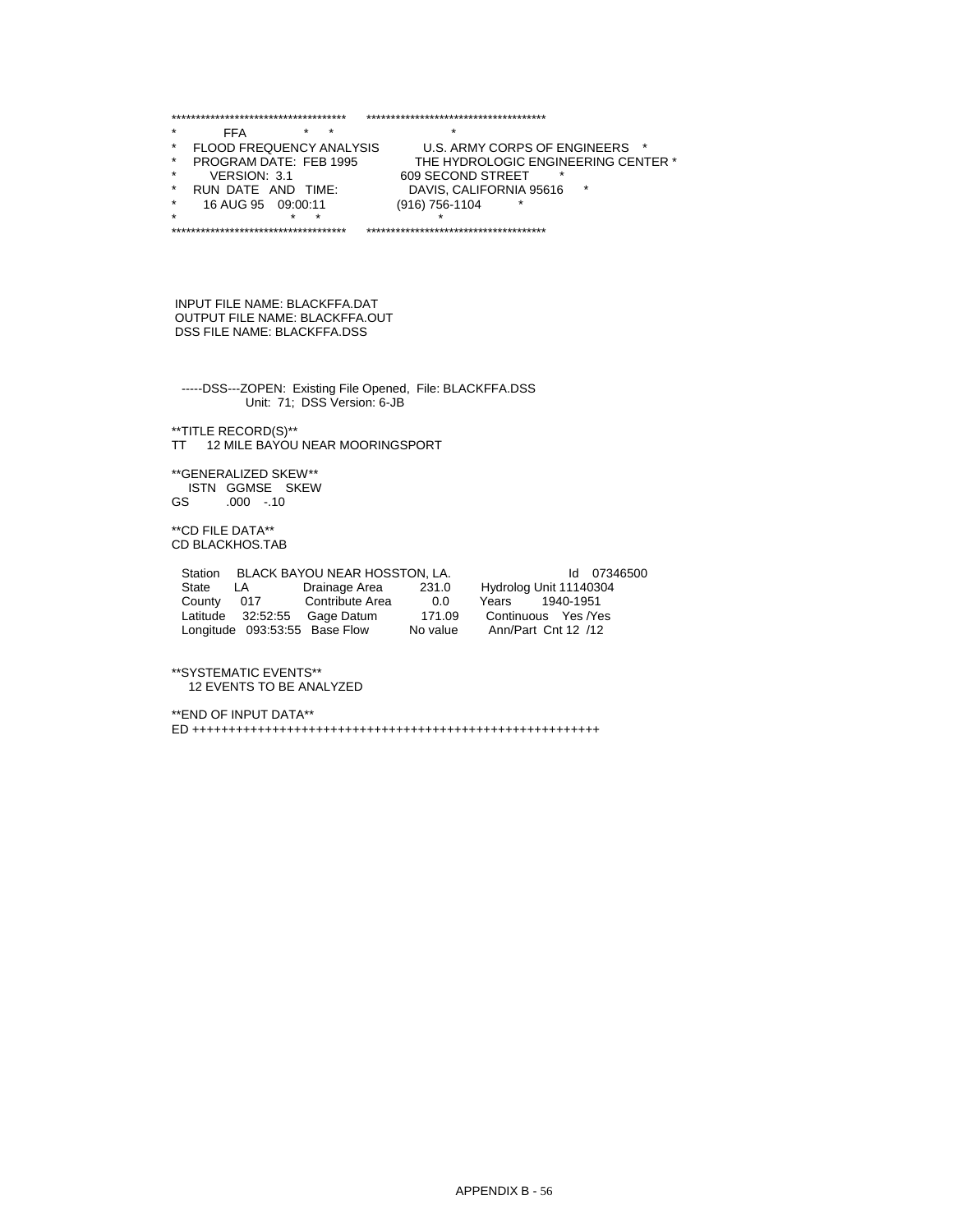PRELIMINARY RESULTS —————

-SKEW WEIGHTING -

BASED ON 12 EVENTS, MEAN-SQUARE ERROR OF STATION SKEW = .629<br>DEFAULT OR INPUT MEAN-SQUARE ERROR OF GENERALIZED SKEW = .302

## PRELIMINARY RESULTS

-FREQUENCY CURVE-BLACK BAYOU NEAR HOSSTON, LA.

|                                                                                               | COMPUTED EXPECTED<br>CURVE PROBABILITY<br><b>FLOW IN CFS</b>                                   |                                                                                         | PERCENT<br><b>CHANCE</b><br><b>EXCEEDANCE</b>                                                                 | .05<br>FLOW IN CFS                                                                             | CONFIDENCE LIMITS  <br>95 | $\mathbf{I}$ |   |  |  |
|-----------------------------------------------------------------------------------------------|------------------------------------------------------------------------------------------------|-----------------------------------------------------------------------------------------|---------------------------------------------------------------------------------------------------------------|------------------------------------------------------------------------------------------------|---------------------------|--------------|---|--|--|
| 8710<br>7810.<br>7090<br>6340<br>5290<br>4450<br>3550<br>2180<br>1240.<br>900.<br>678<br>382. | 11600<br>9820.<br>8560<br>7360<br>5850<br>4750<br>3680<br>2180<br>1180.<br>809.<br>564<br>241. | 0.2<br>0.5<br>1.0<br>2.0<br>5.0<br>10.0<br>20.0<br>50.0<br>80.0<br>90.0<br>95.0<br>99.0 | 20600.<br>17500<br>15100<br>12800.<br>9880.<br>7710<br>5630<br>3030.<br>1690.<br>1270.<br>1000.<br>636        | 5520.<br>5060<br>4690<br>4280<br>3690<br>3190.<br>2610<br>1600<br>794.<br>505.<br>335.<br>143. |                           |              |   |  |  |
|                                                                                               |                                                                                                | SYSTEMATIC STATISTICS                                                                   |                                                                                                               |                                                                                                |                           |              |   |  |  |
|                                                                                               |                                                                                                | LOG TRANSFORM: FLOW, CFS                                                                |                                                                                                               | <b>NUMBER OF EVENTS</b>                                                                        |                           |              | Ш |  |  |
| <b>MEAN</b>                                                                                   | STANDARD DEV<br><b>COMPUTED SKEW</b><br><b>REGIONAL SKEW</b><br>ADOPTED SKEW                   | 3.3161<br>2734<br>$-1.2253$<br>$-1000$<br>$-0.5000$                                     | <b>HISTORIC EVENTS</b><br><b>HIGH OUTLIERS</b><br>LOW OUTLIERS<br><b>ZERO OR MISSING</b><br>SYSTEMATIC EVENTS |                                                                                                | 0 II<br>0                 | 0<br>0<br>12 |   |  |  |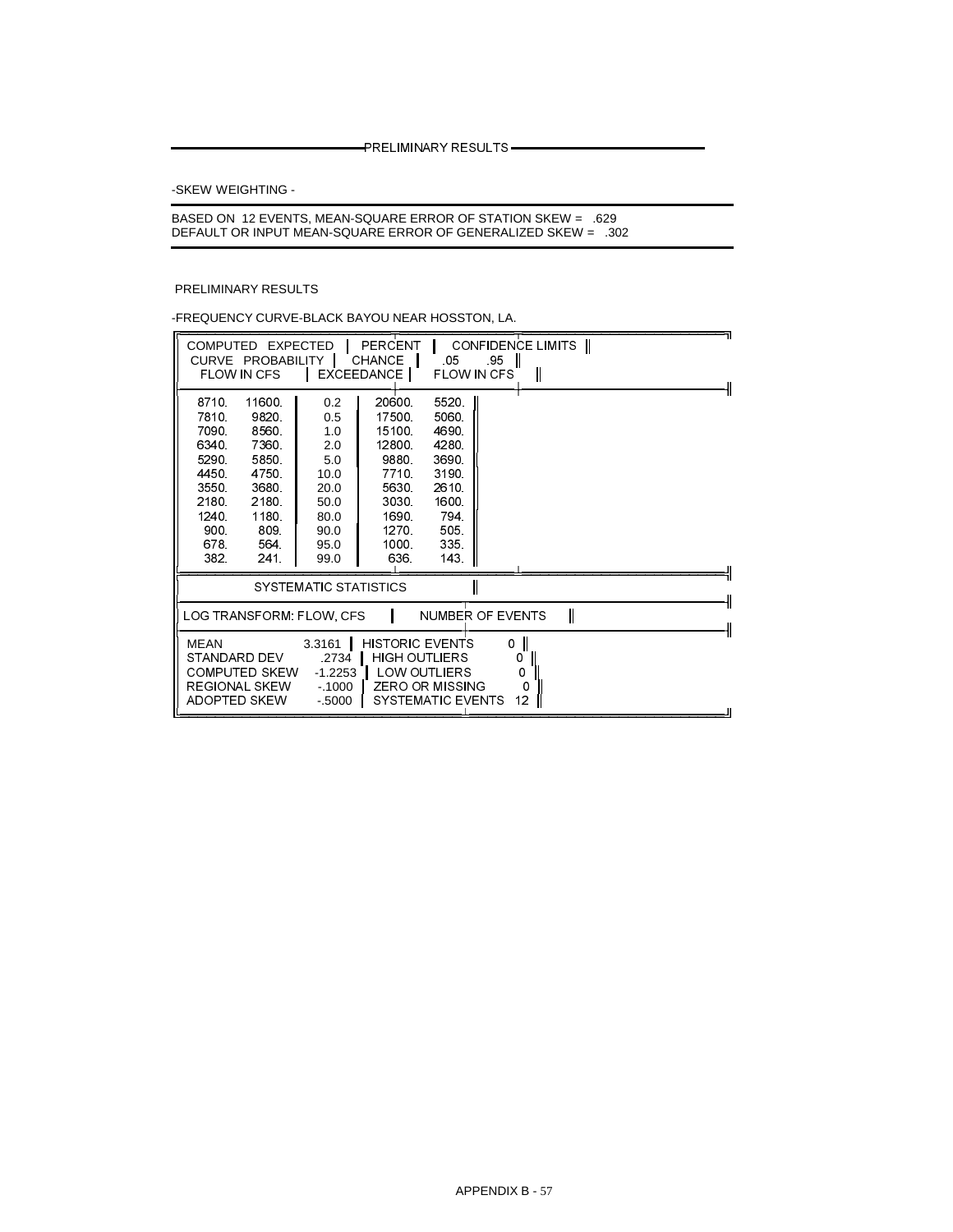- FINAL RESULTS -

| MON DAY YEAR CFS                                                                                                                            | EVENTS ANALYZED<br><b>FLOW</b>                                                                 |                                         |                                                                                          | ORDERED EVENTS<br>WATER FLOW WEIBULL II                                                        |                                                                                                | RANK YEAR CFS PLOT POS |  |  |  |  |
|---------------------------------------------------------------------------------------------------------------------------------------------|------------------------------------------------------------------------------------------------|-----------------------------------------|------------------------------------------------------------------------------------------|------------------------------------------------------------------------------------------------|------------------------------------------------------------------------------------------------|------------------------|--|--|--|--|
| 4 1940<br>8 1941<br>5<br>12 1942<br>4<br>3 1943<br>4 1944<br>5<br>3 1945<br>4<br>11 1946<br>11 13 1947<br>2 15 1948<br>1 31 1949<br>17 1950 | 3520.<br>2010.<br>2710.<br>491.<br>3780.<br>3980.<br>2800.<br>2760.<br>1520.<br>1380.<br>2850. | 1.<br>4<br>5.<br>6<br>7<br>8<br>9<br>10 | 1945<br>2 1944<br>3 1940<br>1950<br>1946<br>1947<br>1942<br>1941<br>1948<br>1949<br>1951 | 3980.<br>3780.<br>3520.<br>2850.<br>2800.<br>2760.<br>2710.<br>2010.<br>1520.<br>1380.<br>950. | 7.69<br>15.38<br>23.08<br>30.77<br>38.46<br>46.15<br>53.85<br>61.54<br>69.23<br>76.92<br>84.62 |                        |  |  |  |  |
| 2 20 1951                                                                                                                                   | 950.                                                                                           | 11<br>12.                               | 1943                                                                                     | 491.                                                                                           | 92.31                                                                                          |                        |  |  |  |  |

-PLOTTING POSITIONS-BLACK BAYOU NEAR HOSSTON, LA

-OUTLIER TESTS -

LOW OUTLIER TEST

BASED ON 12 EVENTS, 10 PERCENT OUTLIER TEST VALUE K(N) = 2.134

1 LOW OUTLIER(S) IDENTIFIED BELOW TEST VALUE OF 540.5

STATISTICS AND FREQUENCY CURVE ADJUSTED FOR 1 LOW OUTLIER(S)

HIGH OUTLIER TEST

BASED ON 11 EVENTS, 10 PERCENT OUTLIER TEST VALUE K(N) = 2.088

0 HIGH OUTLIER(S) IDENTIFIED ABOVE TEST VALUE OF 6143.

-SKEW WEIGHTING -

BASED ON 12 EVENTS, MEAN-SQUARE ERROR OF STATION SKEW = .496 DEFAULT OR INPUT MEAN-SQUARE ERROR OF GENERALIZED SKEW = .302